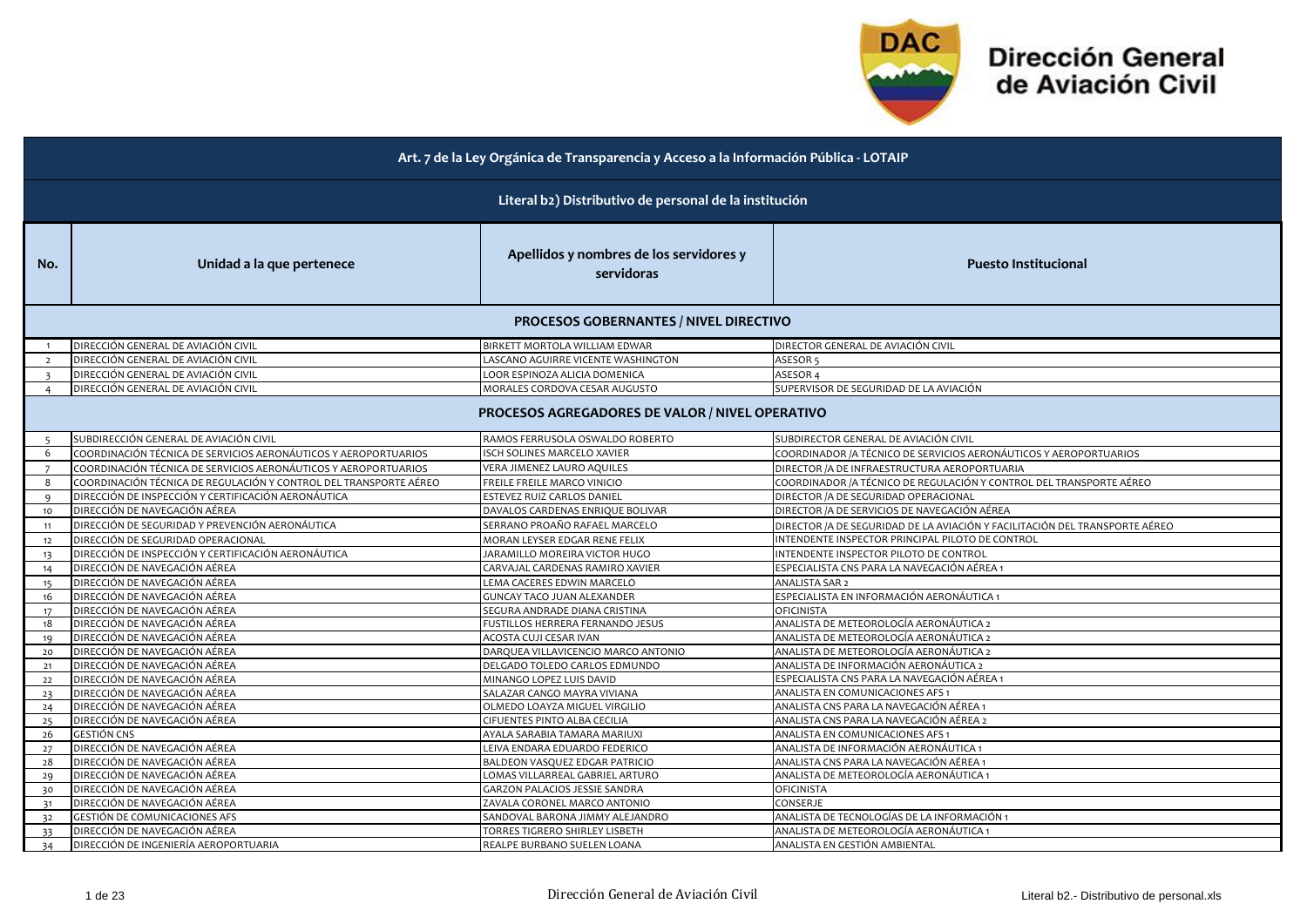

| 35 | DIRECCIÓN DE INGENIERÍA AEROPORTUARIA               | JACHO VILCACUNDO JUAN CARLOS         | ANALISTA EN GESTIÓN AMBIENTAL                   |
|----|-----------------------------------------------------|--------------------------------------|-------------------------------------------------|
| 36 | DIRECCIÓN DE INGENIERÍA AEROPORTUARIA               | MONTERO FIGUEROA FRANKLIN FULTON     | ANALISTA DE INGENIERÍA AEROPORTUARIA 2          |
| 37 | DIRECCIÓN DE INGENIERÍA AEROPORTUARIA               | CALDERON BOHORQUEZ JAIME ENRIQUE     | ANALISTA DE INGENIERÍA AEROPORTUARIA 2          |
| 38 | DIRECCIÓN DE INGENIERÍA AEROPORTUARIA               | MARMOL MONTERO DIEGO RICARDO         | ANALISTA DE INGENIERÍA AEROPORTUARIA 2          |
| 39 | <b>TRANSPORTE AÉREO</b>                             | GONZALEZ PEÑA DORA MARIA             | ESPECIALISTA DE TRANSPORTE AÉREO 1              |
| 40 | <b>TRANSPORTE AÉREO</b>                             | CORAL POLIT YESSENIA GABRIELA        | ASISTENTE DE TRANSPORTE AÉREO                   |
| 41 | <b>TRANSPORTE AÉREO</b>                             | ROSERO ARMAS MARIA FERNANDA          | ASISTENTE DE TRANSPORTE AÉREO                   |
| 42 | DIRECCIÓN DE INSPECCIÓN Y CERTIFICACIÓN AERONÁUTICA | PROAÑO ESPINOSA MARTHA PAULINA       | ESPECIALISTA DE TRANSPORTE AÉREO 1              |
| 43 | DIRECCIÓN DE SEGURIDAD Y PREVENCIÓN AERONÁUTICA     | ZURITA SALAZAR FERNANDO DOUGLAS      | INSPECTOR EN SEGURIDAD DE VUELO                 |
| 44 | DIRECCIÓN DE INSPECCIÓN Y CERTIFICACIÓN AERONÁUTICA | NARANJO TRUJILLO CESAR MAURICIO      | INSPECTOR DE AERONAVEGABILIDAD                  |
| 45 | DIRECCIÓN DE INSPECCIÓN Y CERTIFICACIÓN AERONÁUTICA | GALLO GARCIA WUILMAN EDGAR           | INSPECTOR OPERACIONES DE VUELO                  |
| 46 | DIRECCIÓN DE INSPECCIÓN Y CERTIFICACIÓN AERONÁUTICA | LEON SEGOVIA MARIANA ELIZABETH       | LABORATORISTA DE ATENCIÓN INSTITUCIONAL         |
| 47 | DIRECCIÓN DE INSPECCIÓN Y CERTIFICACIÓN AERONÁUTICA | TORRES BASTIDAS EDISON DAVID         | INSPECTOR DE TRANSPORTE AÉREO                   |
| 48 | DIRECCIÓN DE INSPECCIÓN Y CERTIFICACIÓN AERONÁUTICA | AVILA JARAMILLO JONATHAN GENARO      | INSPECTOR DE TRANSPORTE AÉREO                   |
| 49 | DIRECCIÓN DE INSPECCIÓN Y CERTIFICACIÓN AERONÁUTICA | LOMAS VILLARREAL PABLO RUBEN         | INSPECTOR DESPACHADOR DE VUELO 2                |
| 50 | CERTIFICACIÓN DE OPERADORES AÉREOS                  | MOLINA VILLAFUERTE CESAR IVAN        | INSPECTOR DESPACHADOR DE VUELO 2                |
| 51 | CERTIFICACIÓN DE OPERADORES AÉREOS                  | VALLEJOS ESPINOSA SILVIA VICTORIA    | <b>INSPECTOR DESPACHADOR DE VUELO 2</b>         |
| 52 | CERTIFICACIÓN DE OPERADORES AÉREOS                  | LLERENA VITERI MAURICIO MICHAEL      | INSPECTOR AUXILIAR DE CABINA                    |
| 53 | DIRECCIÓN DE INSPECCIÓN Y CERTIFICACIÓN AERONÁUTICA | OBANDO DOMINGUEZ LUIS RODRIGO        | INSPECTOR DE TRANSPORTE AÉREO                   |
| 54 | OPERACIONES                                         | RAMIREZ MANTILLA MARCELO VINICIO     | <b>INSPECTOR DESPACHADOR DE VUELO 2</b>         |
| 55 | <b>OPERACIONES</b>                                  | DOMINGUEZ ESPIN JUAN CARLOS          | INSPECTOR DESPACHADOR DE VUELO 2                |
| 56 | <b>OPERACIONES</b>                                  | QUILACHAMIN MOLINA ELINA CAROLINA    | <b>SECRETARIA</b>                               |
| 57 | DIRECCIÓN DE INSPECCIÓN Y CERTIFICACIÓN AERONÁUTICA | CUEVA SERRANO LUIS EDUARDO           | ASISTENTE DE TRANSPORTE AÉREO                   |
| 58 | DIRECCIÓN DE INSPECCIÓN Y CERTIFICACIÓN AERONÁUTICA | ARIAS GUAMANTICA ROCIO DEL PILAR     | ASISTENTE DE TRANSPORTE AÉREO                   |
| 59 | DIRECCIÓN DE INFRAESTRUCTURA AEROPORTUARÍA          | ACHUPALLAS ESPAÑA MERCY CRISTINA     | ANALISTA DE INGENIERÍA AEROPORTIARIA 1          |
| 60 | DIRECCIÓN DE INFRAESTRUCTURA AEROPORTUARÍA          | CHAMORRO RIVERA ANGEL PATRICIO       | ASISTENTE DE INGENIERÍA AEROPORTUARIA           |
| 61 | DIRECCIÓN DE INGENIERÍA AEROPORTUARIA               | ENRIQUEZ SALAZAR SIMON GONZALO       | ASISTENTE DE INGENIERÍA AEROPORTUARIA           |
| 62 | <b>PROYECTOS</b>                                    | CHILUIZA PIEDRA JOHNNY DANIEL        | ASISTENTE DE INGENIERÍA AEROPORTUARIA           |
| 63 | DIRECCIÓN DE INSPECCIÓN Y CERTIFICACIÓN AERONÁUTICA | OÑATE LEIVA ANTONIO SIGIFREDO        | TÉCNICO DEL CENTRO DE OPERACIONES DE EMERGENCIA |
| 64 | DIRECCIÓN DE SEGURIDAD Y PREVENCIÓN AERONÁUTICA     | ORTEGA FUENTES CECILIA DEL CARMEN    | SECRETARIA                                      |
| 65 | DIRECCIÓN DE INSPECCIÓN Y CERTIFICACIÓN AERONÁUTICA | QUINAPALLO LOMA STALIN FERNANDO      | OFICINISTA                                      |
| 66 | DIRECCIÓN DE INSPECCIÓN Y CERTIFICACIÓN AERONÁUTICA | SATOBA BANDERAS ALEXANDRA ELIZABETH  | <b>OFICINISTA</b>                               |
| 67 | <b>NORMAS DE VUELO</b>                              | ALEGRIA CHICO SANTIAGO REMIGIO       | INSPECTOR DESPACHADOR DE VUELO 2                |
| 68 | NORMAS DE VUELO                                     | LEON LOPEZ ARMANDO GUILLERMO         | ADMINISTRADOR AEROPORTUARIO 1                   |
| 69 | DIRECCIÓN DE INSPECCIÓN Y CERTIFICACIÓN AERONÁUTICA | ACOSTA BETANCOURT ALBA JANETH        | SECRETARIA                                      |
| 70 | DIRECCIÓN DE INSPECCIÓN Y CERTIFICACIÓN AERONÁUTICA | URBINA PAUCAR MYRIAM ISABEL          | SECRETARIA                                      |
| 71 | DIRECCIÓN DE INGENIERÍA AEROPORTUARIA               | HERNANDEZ HIDALGO GALO MARCELO       | TÉCNICO EN SERVICIOS DE MANTENIMIENTO 1         |
| 72 | DIRECCIÓN DE INGENIERÍA AEROPORTUARIA               | MOLINA SARABIA HUGO PATRICIO         | ANALISTA DE INGENIERÍA AEROPORTUARIA 2          |
| 73 | DIRECCIÓN DE INSPECCIÓN Y CERTIFICACIÓN AERONÁUTICA | <b>LISNEROS RODAS JUAN PABLO</b>     | CONSERJE                                        |
| 74 | AERONAVEGABILIDAD                                   | ESTRADA VARGAS DIEGO ALEXANDER       | ESPECIALISTA AERONÁUTICO                        |
| 75 | AERONAVEGABILIDAD                                   | OÑATE VALLADARES VICTOR RAY ROBINSON | INSPECTOR DE AERONAVEGABILIDAD                  |
| 76 | AERONAVEGABILIDAD                                   | RUBIO MERIZALDE FAUSTO PATRICIO      | INSPECTOR PRINCIPAL DE MANTENIMIENTO            |
| 77 | AERONAVEGABILIDAD                                   | GONZALEZ ANDRADE JUAN PABLO          | INSPECTOR DE AERONAVEGABILIDAD                  |
| 78 | AERONAVEGABILIDAD                                   | ERAZO FIGUEROA FREDDY ALFONSO        | INSPECTOR DE AERONAVEGABILIDAD                  |
| 79 | AERONAVEGABILIDAD                                   | PAREDES TORRES ANDRES ESTEBAN        | INSPECTOR DE AERONAVEGABILIDAD                  |
| 80 | CERTIFICACIÓN DE OPERADORES AÉREOS                  | GUIJARRO CADENA JOSE FERNANDO        | <b>INSPECTOR DESPACHADOR DE VUELO 2</b>         |
| 81 | VIGILANCIA CONTINUA                                 | GALVEZ VERA SANDRA DEL CARMEN        | <b>INSPECTOR DESPACHADOR DE VUELO 2</b>         |
| 82 | VIGILANCIA CONTINUA                                 | MUÑOZ VALDIVIEZO NEY RAMON           | <b>INSPECTOR DESPACHADOR DE VUELO 2</b>         |
| 83 | VIGILANCIA CONTINUA                                 | IIMENEZ HERNANDEZ CARLOS HUMBERTO    | ANALISTA DE OPERACIONES DE VUELO                |
| 84 | LICENCIAS AERONÁUTICAS                              | ROJAS VELASCO HECTOR VINICIO         | INSPECTOR OPERACIONES DE VUELO                  |
| 85 | LICENCIAS AERONÁUTICAS                              | ALVAREZ HERRERA JUAN CARLOS          | ESPECIALISTA DE LICENCIAS AERONÁUTICAS          |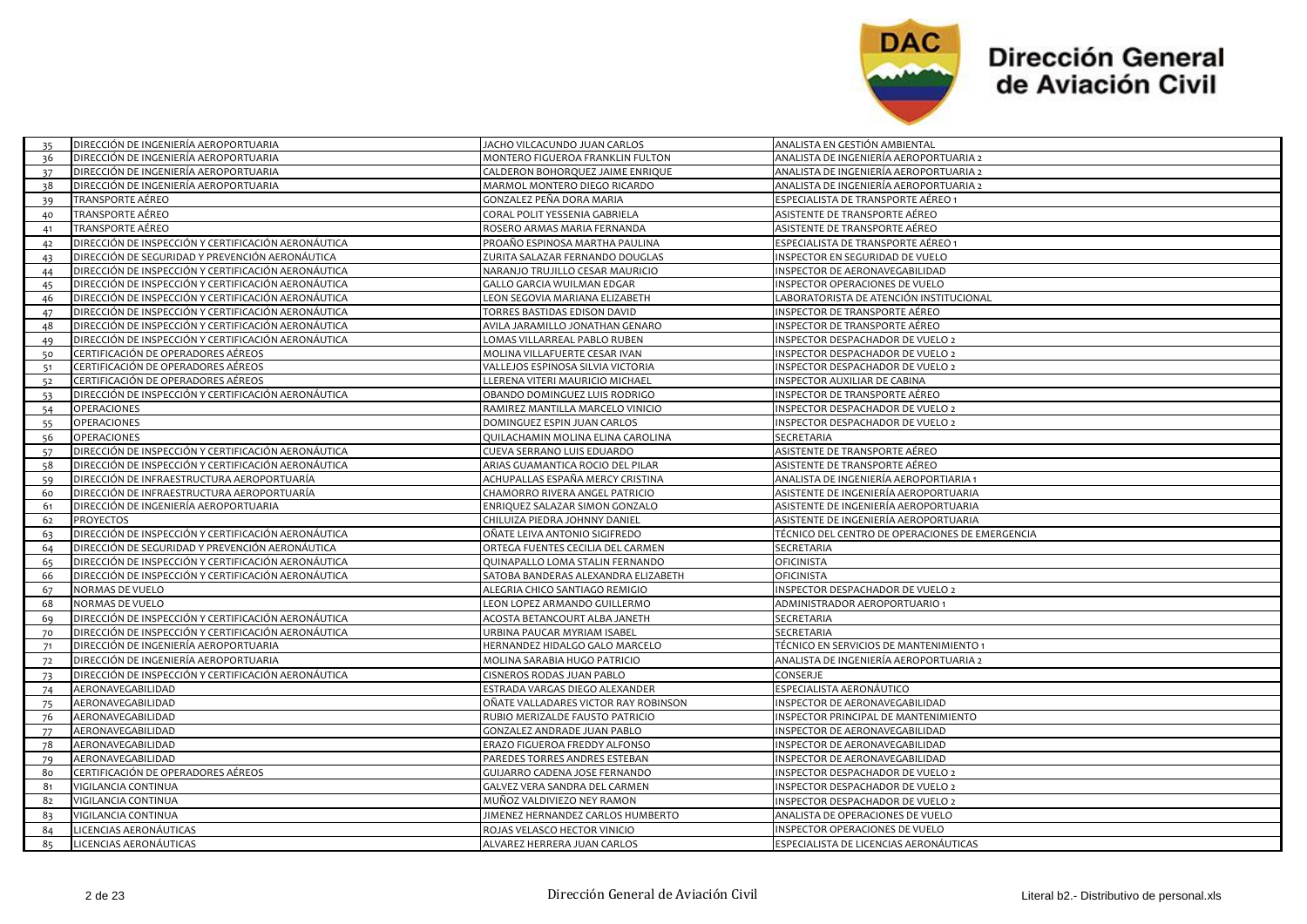

| 86         | AERONAVEGABILIDAD                                                                        | PILLIZA CHICAIZA GERMAN GUSTAVO      | INSPECTOR DE AERONAVEGABILIDAD                                                   |
|------------|------------------------------------------------------------------------------------------|--------------------------------------|----------------------------------------------------------------------------------|
| 87         | AERONAVEGABILIDAD                                                                        | ROCHA VITERI WILSON RAMIRO           | INSPECTOR DE AERONAVEGABILIDAD                                                   |
| 88         | DIRECCIÓN DE NAVEGACIÓN AÉREA                                                            | SOTO ORTIZ JUAN FRANCISCO            | ESPECIALISTA EN TRÁNSITO AÉREO 1                                                 |
| 89         | AERONAVEGABILIDAD                                                                        | SANTAMARIA MONTENEGRO GERARDO MANUEL | ESPECIALISTA AERONÁUTICO                                                         |
| 90         | LICENCIAS AERONÁUTICAS                                                                   | CAICEDO LARA ROXANA DOLORES          | INSPECTOR DESPACHADOR DE VUELO 2                                                 |
| 91         | LICENCIAS AERONÁUTICAS                                                                   | HIDALGO PROAÑO OSWALDO MAURICIO      | NSPECTOR DESPACHADOR DE VUELO 2                                                  |
| 92         | CERTIFICACIÓN DE OPERADORES AÉREOS                                                       | FERNANDEZ GONZALEZ JORGE EDISON      | <b>INSPECTOR DESPACHADOR DE VUELO 2</b>                                          |
| 93         | CERTIFICACIÓN DE OPERADORES AÉREOS                                                       | CATOTA TORRES LUIS WILKIR            | NSPECTOR DESPACHADOR DE VUELO 2                                                  |
| 94         | VIGILANCIA OPERACIONAL A LA NAVEGACIÓN AÉREA                                             | VALENCIA ARMAS VICENTE FERNANDO      | ANALISTA CNS PARA LA NAVEGACIÓN AÉREA 1                                          |
| 95         | VIGILANCIA OPERACIONAL A LA NAVEGACIÓN AÉREA                                             | LEGARDA GONZALEZ WENDY PATRICIA      | INSPECTOR DE AERÓDROMO                                                           |
| 96         | AERONAVEGABILIDAD                                                                        | AVILA ZARATE EDISON JAVIER           | <b>INSPECTOR DESPACHADOR DE VUELO 2</b>                                          |
| 97         | VIGILANCIA CONTINUA                                                                      | MORA HERRERA JOSE DAVID              | INSPECTOR OPERACIONES DE VUELO                                                   |
| 98         | CERTIFICACIÓN DE AEROPUERTOS                                                             | PAREDES ZAMBRANO JOSE ANIBAL         | ESPECIALISTA AVSEC 1                                                             |
| 99         | CERTIFICACIÓN DE AEROPUERTOS                                                             | CADENA ORTIZ HECTOR FERNANDO         | ANALISTA DE GESTIÓN AMBIENTAL                                                    |
| 100        | GESTIÓN CNS                                                                              | SOTALIN SOTALIN HERNAN EDISON        | ANALISTA CNS PARA LA NAVEGACIÓN AÉREA 1                                          |
| 101        | GESTIÓN CNS                                                                              | ZUÑIGA JIBAJA JORGE ALFREDO          | CONTROLADOR RADAR APP                                                            |
| 102        | GESTIÓN DE TRÁNSITO AÉREO                                                                | VILLAVICENCIO ARMIJOS ALIS JOWANY    | <b>CONTROLADOR RADAR APP</b>                                                     |
| 103        | GESTIÓN DE TRÁNSITO AÉREO                                                                | RAMOS TAPIA CHRISTIAN ALEXIS         | CONTROLADOR RADAR APP                                                            |
| 104        | GESTIÓN DE TRÁNSITO AÉREO                                                                | VALLEJO NARVAEZ JOSE BOLIVAR         | CONTROLADOR RADAR APP                                                            |
| 105        | GESTIÓN DE TRÁNSITO AÉREO                                                                | VALENCIA TACO LUIS MARCELO           | ESPECIALISTA EN TRÁNSITO AÉREO 1                                                 |
| 106        | SEGURIDAD DE LA AVIACIÓN                                                                 | RUEDA ROSERO KARINA ESTEFANIA        | SUPERVISOR DE SEGURIDAD DE LA AVIACIÓN                                           |
| 107        | SEGURIDAD DE LA AVIACIÓN                                                                 | AGUIRRE CARRERA LISSET ALEXANDRA     | SUPERVISOR DE SEGURIDAD DE LA AVIACIÓN                                           |
| 108        | SEGURIDAD DE LA AVIACIÓN                                                                 | PAZ Y MIÑO ANALUISA MARCO RODRIGO    | SUPERVISOR DE SEGURIDAD DE LA AVIACIÓN                                           |
| 109        | SEGURIDAD DE LA AVIACIÓN                                                                 | MIRANDA ORELLANA BORIS DANILO        | AGENTE DE SEGURIDAD DE LA AVIACIÓN                                               |
| 110        | SEGURIDAD DE LA AVIACIÓN                                                                 | TORRES ZAMBRANO ALFREDO NICOLAS      | AGENTE DE SEGURIDAD DE LA AVIACIÓN                                               |
| 111        | SEGURIDAD DE LA AVIACIÓN                                                                 | ZAVALA OÑA CRISTINA MAGDALENA        | AGENTE DE SEGURIDAD DE LA AVIACIÓN                                               |
| 112        | SEGURIDAD DE LA AVIACIÓN                                                                 | DOMINGUEZ SUAREZ JULIO DENNYS        | AGENTE DE SEGURIDAD DE LA AVIACIÓN                                               |
| 113        | SEGURIDAD DE LA AVIACIÓN                                                                 | PINCHA TOAPANTA JORGE ANIBAL         | AGENTE DE SEGURIDAD DE LA AVIACIÓN                                               |
| 114        | SEGURIDAD DE LA AVIACIÓN                                                                 | CHUSIN VILLALBA CARLOS ARTURO        | AGENTE DE SEGURIDAD DE LA AVIACIÓN                                               |
| 115        | SEGURIDAD DE LA AVIACIÓN                                                                 | ROMERO ROSALES CRISTIAN RODOLFO      | SUPERVISOR DE SEGURIDAD DE LA AVIACIÓN                                           |
| 116        | GESTIÓN DE METEOROLOGÍA AERONÁUTICA                                                      | ORBE VELASTEGUI NIKITH ALEXANDER     | ANALISTA DE METEOROLOGÍA AERONÁUTICA 2                                           |
| 117        | CERTIFICACIÓN DE OPERADORES AÉREOS                                                       | SANTOS ASTUDILLO GENOVEVA LEONOR     | INSPECTOR OPERACIONES DE VUELO                                                   |
| 118        | DIRECCIÓN DE INSPECCIÓN Y CERTIFICACIÓN AERONÁUTICA                                      | FUERTES PAZMIÑO DIEGO ORLANDO        | ANALISTA DE INGENIERÍA AEROPORTUARIA 1                                           |
| 119        | DIRECCIÓN DE INSPECCIÓN Y CERTIFICACIÓN AERONÁUTICA                                      | MONTERO FIGUEROA IRMA JANET          | ESPECIALISTA DE TRANSPORTE AÉREO 1                                               |
| 120        | DIRECCIÓN DE CERTIFICACIÓN DOCUMENTACIÓN Y ARCHIVO                                       | CERON CHAFUELAN WILLIAM RONALD       | ANALISTA DOCUMENTACIÓN Y ARCHIVO 2                                               |
|            |                                                                                          | <b>PROCESOS DESCONCENTRADOS</b>      |                                                                                  |
|            |                                                                                          | JATIVA CUASPUD HECTOR CRISTOBAL      |                                                                                  |
| 121        | INSPECCIÓN Y CERTIFICACIÓN AERONÁUTICA RII<br>INSPECCIÓN Y CERTIFICACIÓN AERONÁUTICA RII | PUGA BENALCAZAR CARLOS PATRICIO      | INTENDENTE INSPECTOR PILOTO DE CONTROL<br>INTENDENTE INSPECTOR PILOTO DE CONTROL |
| 122<br>123 | INSPECCIÓN Y CERTIFICACIÓN AERONÁUTICA RII                                               | ILLESCAS SANCHEZ VICENTE XAVIER      | INTENDENTE INSPECTOR PILOTO DE CONTROL                                           |
| 124        | INSPECCIÓN Y CERTIFICACIÓN AERONÁUTICA RII                                               | PEÑAHERRERA CARRERA FAUSTO GABRIEL   | NTENDENTE INSPECTOR PILOTO DE CONTROL                                            |
| 125        | NSPECCIÓN Y CERTIFICACIÓN AERONÁUTICA RII                                                | CHUCHUCA SARMIENTO EDGAR ENRIQUE     | INTENDENTE INSPECTOR PRINCIPAL PILOTO DE CONTROL                                 |
| 126        | <b>AEROPUERTO SHELL</b>                                                                  | CRUZ MONTENEGRO DIOGENES PAUL        | INTENDENTE INSPECTOR PILOTO DE CONTROL                                           |
| 127        | <b>AEROPUERTO SHELL</b>                                                                  | SILVA ESPINOSA RAFAEL GENARO         | INTENDENTE INSPECTOR PILOTO DE CONTROL                                           |
| 128        | DIRECCION ZONAL                                                                          | CARRERA ARANCIBIA HERNAN EDMUNDO     | INTENDENTE INSPECTOR PRINCIPAL PILOTO DE CONTROL                                 |
| 129        | DIRECCION ZONAL                                                                          | LARREA ASTUDILLO JORGE IVAN          | DIRECTOR/ A ZONAL                                                                |
| 130        | DIRECCION ZONAL                                                                          | JARAMILLO VALENCIA DIEGO RODRIGO     | ESPECIALISTA REGIONAL DE NAVEGACION AEREA                                        |
| 131        | INSPECCIÓN Y CERTIFICACIÓN AERONÁUTICA RI                                                | TERAN ANGULO HUGO ANIBAL             | INSPECTOR OPERACIONES DE VUELO                                                   |
| 132        | COORDINACIÓN ADMINISTRATIVA                                                              | HERNANDEZ JACOME YASMINA GUADALUPE   | ANALISTA FINANCIERO 2                                                            |
| 133        | <b>AEROPUERTO COCA</b>                                                                   | TERAN ANGULO GERMAN OSWALDO          | ANALISTA DE INFORMACIÓN AERONÁUTICA 1                                            |
|            |                                                                                          |                                      |                                                                                  |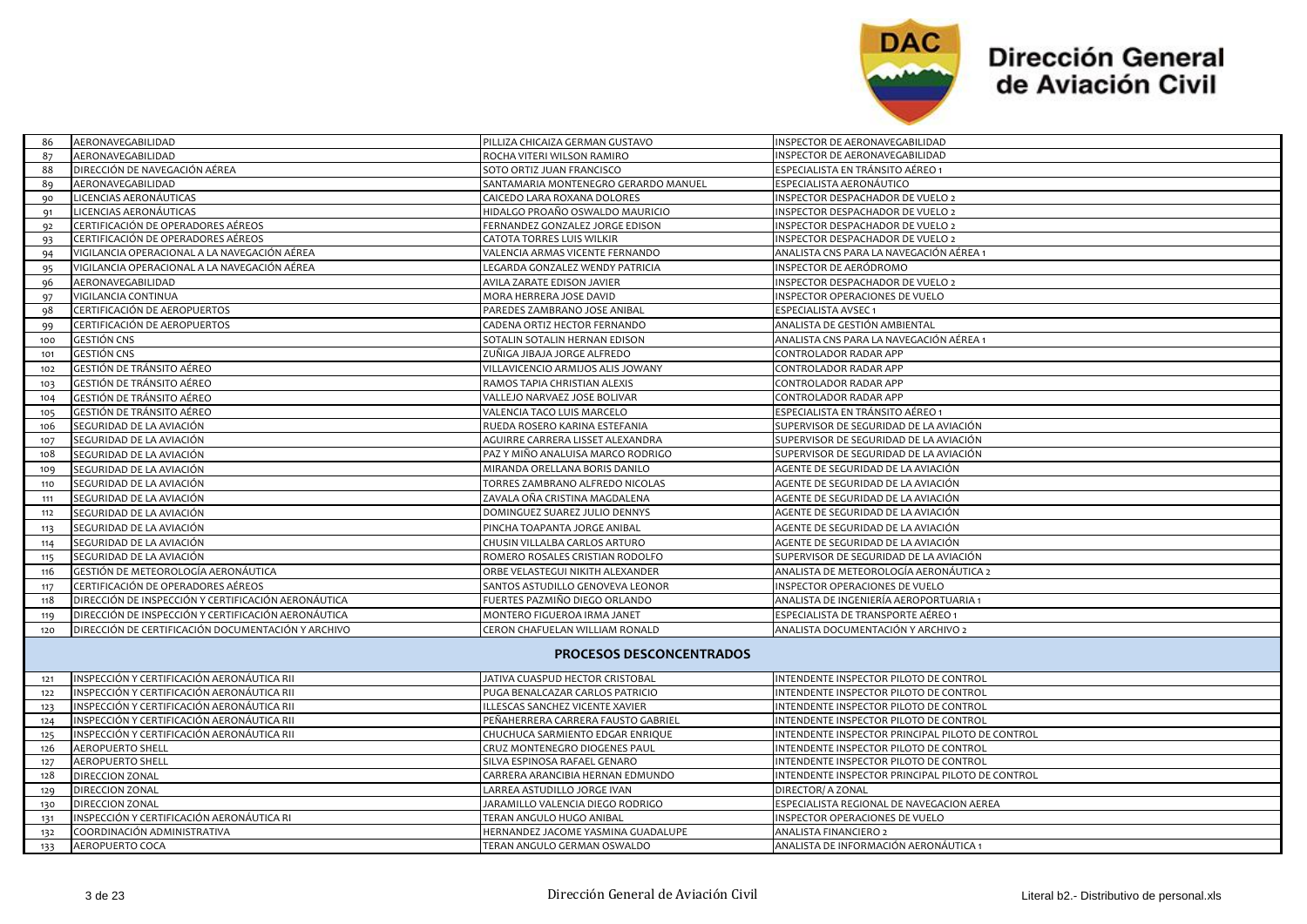

| 134 | <b>AEROPUERTO QUITO</b>                                | LEON JATIVA ELIANA BEATRIZ          | <b>OFICINISTA</b>                        |
|-----|--------------------------------------------------------|-------------------------------------|------------------------------------------|
| 135 | AEROPUERTO QUITO                                       | CARRION CUEVA MARIANA DE JESUS      | SECRETARIA                               |
| 136 | AEROPUERTO QUITO                                       | HERNANDEZ JATIVA MARIA GABRIELA     | ASISTENTE DE TRANSPORTE AÉREO            |
| 137 | AEROPUERTO QUITO                                       | COX RICARDO NAPOLEON                | CONTROLADOR RADAR APP                    |
| 138 | <b>AEROPUERTO SHELL</b>                                | ANDRADE TORRES ROBERTO ALFREDO      | <b>INSPECTOR DESPACHADOR DE VUELO 2</b>  |
| 139 | SEGURIDAD Y PREVENCIÓN AERONÁUTICA RI                  | BARRIGA DE LA VEGA DARWIN FRANCISCO | ESPECIALISTA AVSEC 1                     |
| 140 | INSPECCIÓN Y CERTIFICACIÓN AERONÁUTICA RII             | VERDEZOTO VERDEZOTO JOE LUIS        | <b>INSPECTOR DESPACHADOR DE VUELO 2</b>  |
| 141 | AEROPUERTO DE GUAYAQUIL                                | ASPIAZU CALDERON ALLYSON YAZMIN     | NSPECTOR DE AERÓDROMO                    |
| 142 | NAVEGACIÓN AÉREA RI                                    | PAREDES SILVA JOSE LUIS             | ESPECIALISTA EN COMUNICACIONES AFS 1     |
| 143 | RECURSOS HUMANOS RII                                   | RADA LAURIDO JOHANNA PERPETUA       | ANALISTA DE RECURSOS HUMANOS 2           |
| 144 | NAVEGACIÓN AÉREA RI                                    | GRANDE CONDOR FRANKLIN GONZALO      | GUARDIÁN                                 |
| 145 | NAVEGACIÓN AÉREA RI                                    | BOADA MONGE ANIBAL RODOLFO          | CONTROLADOR RADAR APP                    |
| 146 | NAVEGACIÓN AÉREA RI                                    | RUALES NEIRA JUAN CARLOS            | ANALISTA EN COMUNICACIONES AFS 2         |
| 147 | NAVEGACIÓN AÉREA RI                                    | MEJIA ISCH HUGO ERNESTO             | CONTROLADOR DE AERÓDROMO 2               |
| 148 | NAVEGACIÓN AÉREA RI                                    | REYES GALLARDO JORGE ALEJANDRO      | ANALISTA EN COMUNICACIONES AFS 1         |
| 149 | NAVEGACIÓN AÉREA RIII                                  | ORBE VELASTEGUI JOSE TULIO          | ANALISTA DE METEOROLOGÍA AERONÁUTICA 1   |
| 150 | AEROPUERTO NUEVA LOJA                                  | SUAREZ LOPEZ EDISON RAUL            | INSPECTOR DESPACHADOR DE VUELO 1         |
| 151 | NAVEGACIÓN AÉREA RI                                    | CAMPOS VARGAS FRANKLIN PATRICIO     | ANALISTA EN COMUNICACIONES AFS 1         |
| 152 | CAPACITACIÓN INTERNACIONAL                             | LEIVA RAMOS JUAN CARLOS             | INSPECTOR DE SEGURIDAD DE LA AVIACIÓN    |
| 153 | <b>AEROPUERTO SHELL</b>                                | HARO SANCHEZ WILLIAMS GERMAN        | AGENTE DE SEGURIDAD DE LA AVIACIÓN       |
| 154 | <b>AEROPUERTO SHELL</b>                                | YEDRA MACHADO MARGOTH VICTORIA      | CONTROLADOR DE AERÓDROMO 1               |
| 155 | <b>AEROPUERTO TAISHA</b>                               | BONILLA ANDRADE LESLY GABRIELA      | CONTROLADOR DE AERÓDROMO 1               |
| 156 | CAPACITACIÓN INTERNACIONAL                             | GUERRA RENGIFO JUAN FRANCISCO       | ANALISTA DE METEOROLOGÍA AERONÁUTICA 2   |
| 157 | NAVEGACIÓN AÉREA RI                                    | SUAREZ LEON DARWIN FRANCISCO        | CONTROLADOR RADAR APP                    |
| 158 | <b>AEROPUERTO CUENCA</b>                               | RIVERA PEREZ RODRIGO FERNANDO       | ANALISTA DE METEOROLOGÍA AERONÁUTICA 1   |
| 159 | AEROPUERTO QUITO                                       | NUÑEZ CHACON JAVIER ALBERTO         | ANALISTA DE METEOROLOGÍA AERONÁUTICA 1   |
| 160 | CAPACITACIÓN NACIONAL                                  | TULCAN ORMAZA IVAN ALFREDO          | CONTROLADOR RADAR APP                    |
| 161 | AEROPUERTO QUITO                                       | VEINTIMILLA CORTEZ LUIS EDUARDO     | <b>INSPECTOR DESPACHADOR DE VUELO 2</b>  |
| 162 | INSPECCIÓN Y CERTIFICACIÓN AERONÁUTICA RI              | FIALLOS PAZMIÑO EDGAR PATRICIO      | <b>INSPECTOR DESPACHADOR DE VUELO 2</b>  |
| 163 | INSPECCIÓN Y CERTIFICACIÓN AERONÁUTICA RI              | BARREZUETA MACIAS FREDDY AUSBERTO   | ESPECIALISTA EN INGENIERÍA AEROPORTUARIA |
| 164 | SERVICIO DE SALVAMENTO Y EXTINCIÓN DE INCENDIOS (SSEI) | PEÑAFIEL ARIAS GUSTAVO DARIO        | BOMBERO AERONÁUTICO                      |
| 165 | AEROPUERTO QUITO                                       | GRIJALVA NOROÑA FREDDY EDGARDO      | ANALISTA DE INFORMACIÓN AERONÁUTICA 1    |
| 166 | AEROPUERTO TENA                                        | PEREZ HARO JAIME ROLANDO            | ANALISTA DE METEOROLOGÍA AERONÁUTICA 1   |
| 167 | <b>RECURSOS HUMANOS RII</b>                            | AVENDAÑO ARIAS ANA MERCEDES         | ENFERMERA DE ATENCIÓN INSTITUCIONAL      |
| 168 | AEROPUERTO QUITO                                       | QUISHPE FUERTES MAURICIO RAFAEL     | ANALISTA DE INFORMACIÓN AERONÁUTICA 1    |
| 169 | AEROPUERTO DE GUAYAQUIL                                | MORA VIVAR MARIO FERNANDO           | ANALISTA DE INFORMACIÓN AERONÁUTICA 1    |
| 170 | SEGURIDAD Y PREVENCIÓN AERONÁUTICA RII                 | ROMERO IMAICELA GILBERTO MANUEL     | CONTROLADOR RADAR APP                    |
| 171 | <b>FINANCIERO RI</b>                                   | GARCES MANCHENO PATRICIO ENRIQUE    | <b>ANALISTA FINANCIERO 3</b>             |
| 172 | <b>FINANCIERO RI</b>                                   | GODOY GUALPAZ VIOLETA DEL ROSARIO   | <b>ASISTENTE FINANCIERO</b>              |
| 173 | NAVEGACIÓN AÉREA RII                                   | MEJILLON ENRIQUEZ ROBERT ALBERTO    | CONTROLADOR DE AERÓDROMO 2               |
| 174 | AEROPUERTO QUITO                                       | ARCOS PEREZ JONI CAMILO             | CONTROLADOR RADAR APP                    |
| 175 | NAVEGACIÓN AÉREA RI                                    | CABRERA YEPEZ JUAN VICENTE          | CONTROLADOR RADAR APP                    |
| 176 | NAVEGACIÓN AÉREA RI                                    | ZURITA AGUILAR DANILO FABIAN        | CONTROLADOR RADAR APP                    |
| 177 | NAVEGACIÓN AÉREA RII                                   | GORDILLO TIRADO MAX LEONARDO        | CONTROLADOR RADAR APP                    |
| 178 | AEROPUERTO QUITO                                       | BONILLA FRAGA EDDY XAVIER           | CONTROLADOR RADAR APP                    |
| 179 | NAVEGACIÓN AÉREA RI                                    | SANGUINO SUAREZ KLEVER FERNANDO     | CONTROLADOR RADAR APP                    |
| 180 | AEROPUERTO QUITO                                       | CARVAJAL CASTRO WASHINGTON AMILCAR  | CONTROLADOR RADAR APP                    |
| 181 | AEROPUERTO QUITO                                       | JARAMILLO OJEDA RICHARD IVAN        | CONTROLADOR RADAR APP                    |
| 182 | NAVEGACIÓN AÉREA RI                                    | MENDEZ GUERRERO MARCO PATRICIO      | CONTROLADOR RADAR APP                    |
| 183 | AEROPUERTO QUITO                                       | LANDETA MUÑOZ LENIN TITO            | CONTROLADOR RADAR APP                    |
|     |                                                        |                                     |                                          |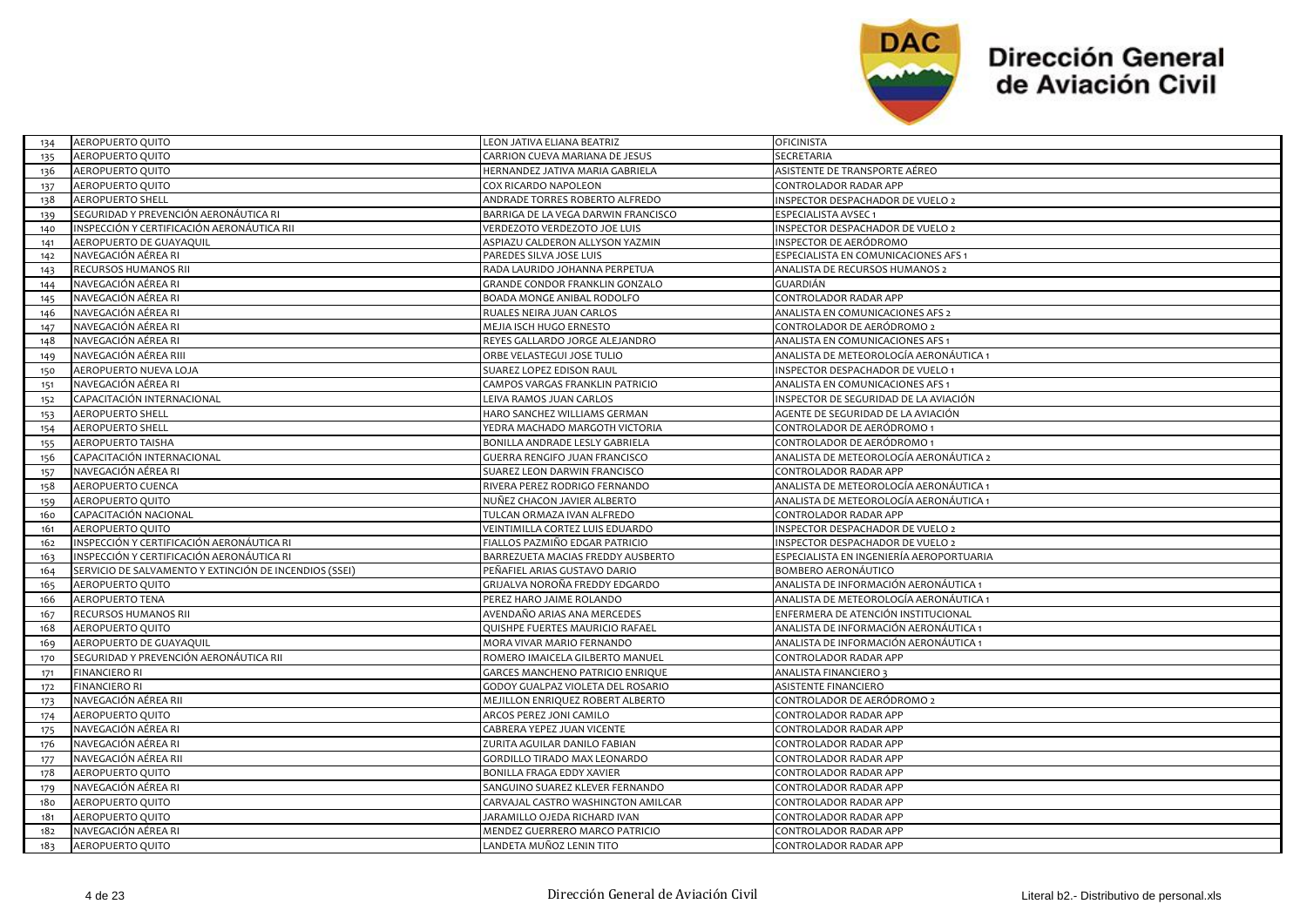

| 184 | NAVEGACIÓN AÉREA RI             | MOLINA SIMBAÑA CARLOS VINICIO           | CONTROLADOR RADAR APP                            |
|-----|---------------------------------|-----------------------------------------|--------------------------------------------------|
| 185 | <b>AEROPUERTO MANTA</b>         | ZAMBRANO LOPEZ ADRIANO RAFAEL           | ADMINISTRADOR AEROPORTUARIO 3                    |
| 186 | AEROPUERTO DE GUAYAQUIL         | BALON ANASTACIO CESAR ANTONIO           | CONTROLADOR RADAR APP                            |
| 187 | AEROPUERTO DE GUAYAQUIL         | REGATO CHANG FERNANDO ARTURO            | CONTROLADOR RADAR APP                            |
| 188 | AEROPUERTO DE GUAYAQUIL         | CORONADO MARTINEZ ALEJANDRO ANDRES      | CONTROLADOR RADAR APP                            |
| 189 | AEROPUERTO DE GUAYAQUIL         | ULLOA LARA EDGAR OSWALDO                | CONTROLADOR RADAR APP                            |
| 190 | AEROPUERTO DE GUAYAQUIL         | JURADO RIVERA SANTIAGO GIOVANNY         | CONTROLADOR RADAR APP                            |
| 191 | AEROPUERTO DE GUAYAQUIL         | LUZARDO REMACHE JUAN CARLOS             | CONTROLADOR RADAR APP                            |
| 192 | AEROPUERTO DE GUAYAQUIL         | ESPINOZA VERGARA JOHN GENARO            | CONTROLADOR RADAR APP                            |
| 193 | AEROPUERTO DE GUAYAQUIL         | FREIRE NAVAS ELMER GIOVANNI             | CONTROLADOR RADAR APP                            |
| 194 | AEROPUERTO DE GUAYAQUIL         | ESPINOZA MURILLO DENNY ALEX             | CONTROLADOR RADAR APP                            |
| 195 | AEROPUERTO DE GUAYAQUIL         | MONTES CHUNGA EDUARDO MARCELO           | CONTROLADOR RADAR APP                            |
| 196 | AEROPUERTO DE GUAYAQUIL         | POALASIN NARVAEZ JUAN FERNANDO          | CONTROLADOR RADAR APP                            |
| 197 | AEROPUERTO DE GUAYAQUIL         | ROMERO VEINTIMILLA JORGE BOLIVAR        | CONTROLADOR RADAR APP                            |
| 198 | AEROPUERTO MANTA                | YASELGA MANCHENO RAUL IVAN              | CONTROLADOR RADAR APP                            |
| 199 | AEROPUERTO DE GUAYAQUIL         | PINARGOTE VASQUEZ CLEMENTE CRISTOBAL    | CONTROLADOR RADAR APP                            |
| 200 | AEROPUERTO DE GUAYAQUIL         | <b>GUZMAN RUIZ LUIS ALFONSO</b>         | CONTROLADOR RADAR APP                            |
| 201 | AEROPUERTO DE GUAYAQUIL         | PORTERO IGLESIAS JUAN CARLOS            | CONTROLADOR RADAR APP                            |
| 202 | AEROPUERTO DE GUAYAQUIL         | LEON FRANCO LUIS CARLOS                 | CONTROLADOR RADAR APP                            |
| 203 | AEROPUERTO DE GUAYAQUIL         | FRANCO YCAZA HARRY GABRIEL              | CONTROLADOR RADAR APP                            |
| 204 | AEROPUERTO DE GUAYAQUIL         | PUENTE SILVA HERNAN RICARDO             | CONTROLADOR RADAR APP                            |
| 205 | AEROPUERTO DE GUAYAQUIL         | MEJIA MARTINEZ MARCO VINICIO            | CONTROLADOR RADAR APP                            |
| 206 | AEROPUERTO DE GUAYAQUIL         | RENDON MALDONADO EDUARDO ALFREDO        | CONTROLADOR RADAR APP                            |
| 207 | AEROPUERTO DE GUAYAQUIL         | ESPINOZA ARELLANO EUGENIO ERASMO        | CONTROLADOR RADAR APP                            |
| 208 | AEROPUERTO DE GUAYAQUIL         | TARIRA VELIZ LUIS CESAREO               | CONTROLADOR RADAR APP                            |
| 209 | AEROPUERTO DE GUAYAQUIL         | LEON VALLEJO JUAN CARLOS                | CONTROLADOR DE APROXIMACIÓN NO RADAR             |
| 210 | AEROPUERTO DE GUAYAQUIL         | ZHUNIO SARMIENTO MANUEL DAVID           | ANALISTA DE METEOROLOGÍA AERONÁUTICA 1           |
| 211 | AEROPUERTO MANTA                | IMBAQUINGO ERAZO MAURICIO RAFAEL        | CONTROLADOR DE APROXIMACIÓN NO RADAR             |
| 212 | AEROPUERTO DE GUAYAQUIL         | DAVILA VIERA EMMA MARIA                 | CONTROLADOR DE APROXIMACIÓN NO RADAR             |
| 213 | AEROPUERTO DE GUAYAQUIL         | RECALDE BAEZ PAULO CESAR                | CONTROLADOR DE APROXIMACIÓN NO RADAR             |
| 214 | AEROPUERTO DE GUAYAQUIL         | RAMIREZ PEREDO NATHALIE KRISTEL         | CONTROLADOR DE APROXIMACIÓN NO RADAR             |
| 215 | AEROPUERTO DE GUAYAQUIL         | SANDOVAL PUGA SUSAN YOLANDA             | CONTROLADOR DE APROXIMACIÓN NO RADAR             |
| 216 | AEROPUERTO TACHINA (ESMERALDAS) | <b>GUERRERO PORRAS FELIPE SEBASTIAN</b> | CONTROLADOR DE APROXIMACIÓN NO RADAR             |
| 217 | AEROPUERTO NUEVA LOJA           | TROYA HERRERA ANGEL MAURICIO            | CONTROLADOR DE APROXIMACIÓN NO RADAR             |
| 218 | AEROPUERTO NUEVA LOJA           | GUILCA BARRIGAS WALTER JOSELITO         | CONTROLADOR DE APROXIMACIÓN NO RADAR             |
| 219 | <b>AEROPUERTO SHELL</b>         | PINEIDA LAZO WILLIAN SANDRO             | CONTROLADOR DE APROXIMACIÓN NO RADAR             |
| 220 | <b>AEROPUERTO SHELL</b>         | GRANDA SARANGO ALVARO HERNAN            | CONTROLADOR DE APROXIMACIÓN NO RADAR             |
| 221 | <b>AEROPUERTO SHELL</b>         | SOLANO VALLEJO WENDY MAYRA              | CONTROLADOR DE APROXIMACIÓN NO RADAR             |
| 222 | <b>AEROPUERTO SHELL</b>         | OÑATE LOPEZ LUIS BERNARDO               | CONTROLADOR DE APROXIMACIÓN NO RADAR             |
| 223 | <b>AEROPUERTO SHELL</b>         | YANDUN AGUILAR MARLON FERNANDO          | CONTROLADOR DE APROXIMACIÓN NO RADAR             |
| 224 | <b>AEROPUERTO SHELL</b>         | MARTINEZ RODRIGUEZ ALEXANDRA KATHERINE  | AGENTE DE SEGURIDAD DE LA AVIACIÓN               |
| 225 | AEROPUERTO SAN CRISTÓBAL        | RAMIREZ DUARTE FABIAN ARTURO            | CONTROLADOR DE APROXIMACIÓN NO RADAR             |
| 226 | AEROPUERTO SAN CRISTÓBAL        | MACIAS ROJAS JOSE LUIS                  | CONTROLADOR DE APROXIMACIÓN NO RADAR             |
| 227 | <b>AEROPUERTO BALTRA</b>        | MURILLO ARMIJOS JUAN FRANCISCO          | CONTROLADOR DE APROXIMACIÓN NO RADAR             |
| 228 | CAPACITACIÓN NACIONAL           | ARTEAGA MEDRANO RAFAEL ELICEO           | ESPECIALISTA TÉCNICO DE CAPACITACIÓN AERONÁUTICA |
| 229 | AEROPUERTO LATACUNGA            | VALLEJO MOSQUERA DARWIN AURELIO         | ADMINISTRADOR AEROPORTUARIO 3                    |
| 230 | AEROPOUERTO NUEVA LOJA          | TORRES RAZA WILSON STALIN               | ADMINISTRADOR AEROPORTUARIO 2                    |
| 231 | ADMINISTRATIVO RII              | JADAN LOZANO EGMA ROSARIO               | ANALISTA ADMINISTRATIVO 3                        |
| 232 | <b>FINANCIERO RI</b>            | SISALEMA MASAQUIZA MARIA TERESA         | <b>ANALISTA FINANCIERO 2</b>                     |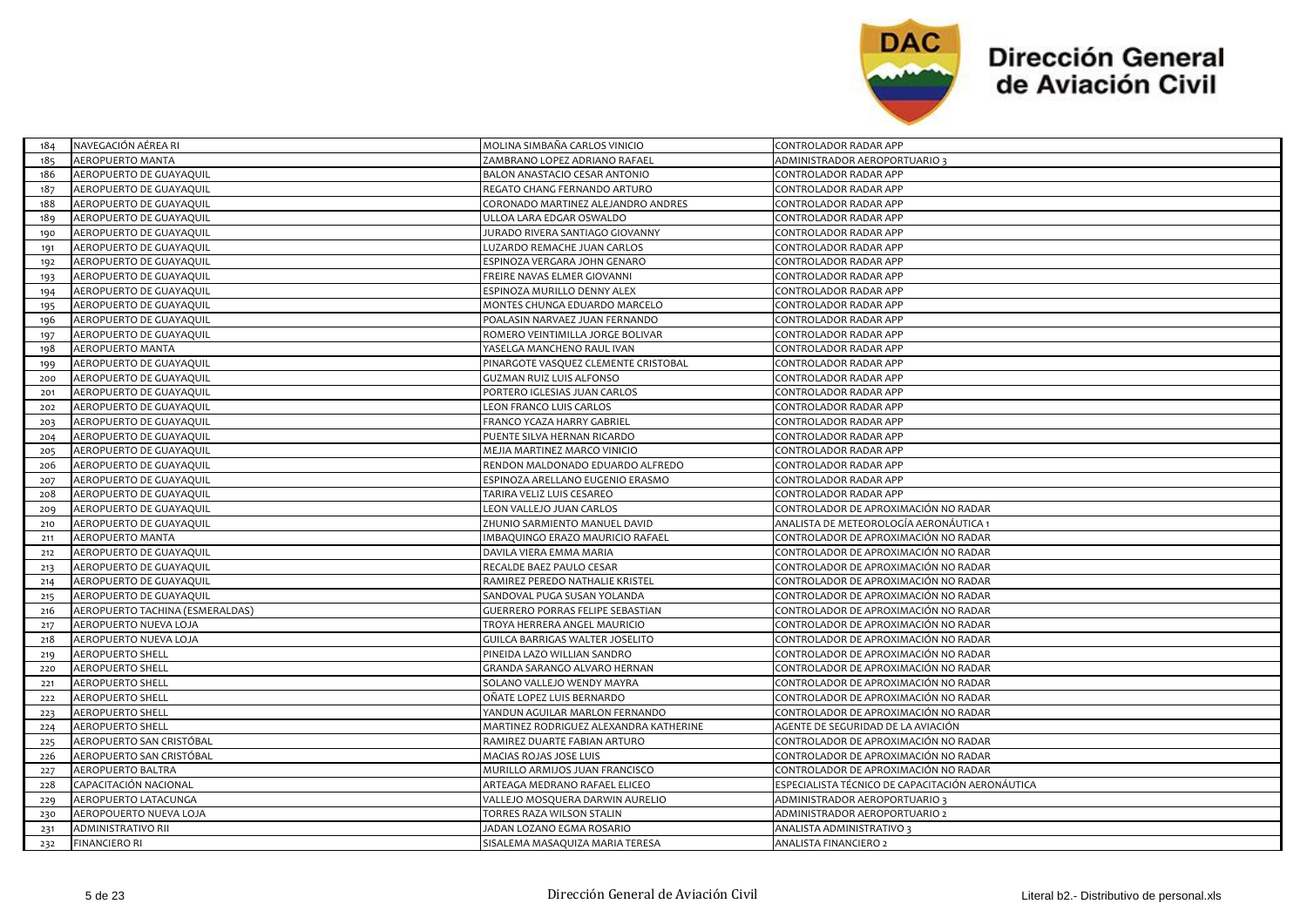

| 233 | NAVEGACIÓN AÉREA RI                             | PONCE VELASTEGUI EDGAR ALAN             | CONTROLADOR DE AERÓDROMO 2                    |
|-----|-------------------------------------------------|-----------------------------------------|-----------------------------------------------|
| 234 | AEROPUERTO QUITO                                | BETANCOURT CHICA EDISON ARMANDO         | CONTROLADOR DE AERÓDROMO 2                    |
| 235 | AEROPUERTO QUITO                                | GARZON ULLAGUARI MAYRA MIRELLA          | CONTROLADOR DE AERÓDROMO 2                    |
| 236 | AEROPUERTO QUITO                                | CLAVIJO VILLAVICENCIO EDWIN GONZALO     | ANALISTA CNS PARA LA NAVEGACIÓN AÉREA 1       |
| 237 | NAVEGACIÓN AÉREA RI                             | CURAY PANCHI CRISTIAN EDUARDO           | CONTROLADOR DE AERÓDROMO 2                    |
| 238 | AEROPUERTO QUITO                                | PASQUEL GALINDO JUAN CARLOS             | CONTROLADOR DE AERÓDROMO 2                    |
| 239 | <b>AEROPUERTO MANTA</b>                         | LLIVE TITUAÑA DANY SANTIAGO             | CONTROLADOR DE AERÓDROMO 2                    |
| 240 | AEROPUERTO QUITO                                | ALVAREZ LARA LILIANA PATRICIA           | CONTROLADOR DE AERÓDROMO 2                    |
| 241 | AEROPUERTO DE GUAYAQUIL                         | POZO CORREA CARLOS DAVID                | CONTROLADOR DE AERÓDROMO 2                    |
| 242 | AEROPUERTO DE GUAYAQUIL                         | PEREZ VERA FRANKLIN                     | TÉCNICO CNS PARA LA NAVEGACIÓN AÉREA          |
| 243 | AEROPUERTO DE GUAYAQUIL                         | CARRERA BURBANO DAVID ISMAEL            | CONTROLADOR DE AERÓDROMO 1                    |
| 244 | AEROPUERTO QUITO                                | RUIZ CRUZ JONATHAN FERNANDO             | CONTROLADOR DE AERÓDROMO 2                    |
| 245 | NAVEGACIÓN AÉREA RI                             | RECALDE VIVERO ALDO MARTIN              | CONTROLADOR DE AERÓDROMO 2                    |
| 246 | AEROPUERTO QUITO                                | YACHIMBA OBANDO ANGEL HERMEL            | CONTROLADOR DE AERÓDROMO 2                    |
| 247 | AEROPUERTO QUITO                                | HERRERA ZAPATA WALTER JERRY             | CONTROLADOR DE AERÓDROMO 2                    |
| 248 | AEROPUERTO QUITO                                | MARCHAN CHUMAÑA JEANNETH DE LOS ANGELES | CONTROLADOR DE AERÓDROMO 2                    |
| 249 | AEROPUERTO QUITO                                | SALAZAR TAPIA EDISON PATRICIO           | CONTROLADOR DE AERÓDROMO 2                    |
| 250 | AEROPUERTO QUITO                                | ALDAS PINZON EVELYN LIZETH              | CONTROLADOR DE AERÓDROMO 2                    |
| 251 | NAVEGACIÓN AÉREA RI                             | CONTRERAS CORNEJO MARIA ALEXANDRA       | ESPECIALISTA CNS PARA LA NAVEGACIÓN AÉREA 1   |
| 252 | INSPECCIÓN Y CERTIFICACIÓN AERONÁUTICA RII      | <b>GUZMAN KURE GIOVANNI JOSE</b>        | MÉDICO ESPECIALISTA DE ATENCIÓN INSTITUCIONAL |
| 253 | AEROPUERTO QUITO                                | HERRERA BASTIDAS ANDRES FERNANDO        | CONTROLADOR DE AERÓDROMO 2                    |
| 254 | <b>AEROPUERTO SHELL</b>                         | TAMAYO ESCOBAR MILTON FERNANDO          | CONTROLADOR DE AERÓDROMO 2                    |
| 255 | AEROPUERTO LATACUNGA                            | DEFAZ MAFLA GUIDO BOLIVAR               | CONTROLADOR DE AERÓDROMO 2                    |
| 256 | AEROPUERTO LATACUNGA                            | REYES CASILLAS ROSAURA MARGARITA        | ANALISTA CNS PARA LA NAVEGACIÓN AÉREA 1       |
| 257 | <b>AEROPUERTO MANTA</b>                         | GAVILANES CARREÑO WILSON FABRICIO       | CONTROLADOR DE AERÓDROMO 2                    |
| 258 | <b>AEROPUERTO MANTA</b>                         | LEON JATIVA MONICA CECILIA              | CONTROLADOR DE AERÓDROMO 2                    |
| 259 | AEROPUERTO QUITO                                | JACOME AGUILAR TELMO FABRICIO           | CONTROLADOR DE AERÓDROMO 2                    |
| 260 | <b>AEROPUERTO MANTA</b>                         | VERA GARCIA JOSE JULIAN                 | CONTROLADOR DE AERÓDROMO 2                    |
| 261 | AEROPUERTO MANTA                                | MARIÑO SALAN DAVID JONATHAN             | CONTROLADOR DE AERÓDROMO 2                    |
| 262 | AEROPUERTO DE GUAYAQUIL                         | MONTALVO PINARGOTE HOLGER VIVIE         | CONTROLADOR DE AERÓDROMO 2                    |
| 263 | AEROPUERTO DE SANTA ROSA                        | RENDON SANCHEZ RAUL RODRIGO             | CONTROLADOR DE APROXIMACIÓN NO RADAR          |
| 264 | AEROPUERTO DE GUAYAQUIL                         | BONILLA GALINDO RAMIRO DAVID            | CONTROLADOR DE AERÓDROMO 2                    |
| 265 | INSPECCIÓN Y CERTIFICACIÓN AERONÁUTICA RII      | ORTEGA CAICEDO CHARLES AMADO            | MÉDICO ESPECIALISTA DE ATENCIÓN INSTITUCIONAL |
| 266 | AEROPUERTO DE GUAYAQUIL                         | QUIÑONEZ MONTAÑO MELGAR EDISON          | CONTROLADOR DE AERÓDROMO 2                    |
| 267 | AEROPUERTO DE GUAYAQUIL                         | LOPEZ VERA INGRID PAOLA                 | CONTROLADOR DE AERÓDROMO 2                    |
| 268 | AEROPUERTO DE GUAYAQUIL                         | ORTEGA CRUZ DANIEL ANDRES               | CONTROLADOR DE AERÓDROMO 2                    |
| 269 | NAVEGACIÓN AÉREA RII                            | NEIRA ALEJANDRO JOHNNY WINSTON          | CONTROLADOR DE AERÓDROMO 2                    |
| 270 | AEROPUERTO DE GUAYAQUIL                         | MENDEZ ARIAS KARLA MIRELLA              | CONTROLADOR DE AERÓDROMO 2                    |
| 271 | AEROPUERTO DE GUAYAQUIL                         | SANTANA HUNGRIA ANGELICA GABRIELA       | CONTROLADOR DE AERÓDROMO 2                    |
| 272 | AEROPUERTO DE GUAYAQUIL                         | TORAL LUA ARELIS VICTORIA               | CONTROLADOR DE AERÓDROMO 2                    |
| 273 | AEROPUERTO DE GUAYAQUIL                         | SAMANIEGO DELGADO VICTOR ISRAEL         | CONTROLADOR DE AERÓDROMO 2                    |
| 274 | AEROPUERTO DE GUAYAQUIL                         | CEVALLOS LOPEZ HERNAN XAVIER            | CONTROLADOR DE AERÓDROMO 2                    |
| 275 | INSPECCIÓN Y CERTIFICACIÓN AERONÁUTICA RII      | PATIÑO LOPEZ EDUARDO ARTURO             | MÉDICO CERTIFICADOR                           |
| 276 | AEROPUERTO DE GUAYAQUIL                         | AGUIRRE FREIRE JESSICA GABRIELA         | CONTROLADOR DE AERÓDROMO 2                    |
| 277 | AEROPUERTO QUITO                                | CRUZ DIAZ LEONARDO FERNANDO             | CONTROLADOR DE AERÓDROMO 2                    |
| 278 | <b>AEROPUERTO SHELL</b>                         | LEON SORIA DIEGO ALEJANDRO              | CONTROLADOR DE AERÓDROMO 2                    |
| 279 | TECNOLOGÍAS DE LA INFORMACIÓN Y COMUNICACIÓN RI | RODAS VALLADARES ROBERTO PATRICIO       | ANALISTA DE TECNOLOGÍAS DE LA INFORMACIÓN 2   |
| 280 | AEROPUERTO QUITO                                | CEVALLOS ARCOS FERNANDO ANIBAL          | INSPECTOR DE AERONAVEGABILIDAD                |
| 281 | COORDINACIÓN ADMINISTRATIVA                     | VILLACRES CARRILLO HUGO EDUARDO         | ANALISTA FINANCIERO 2                         |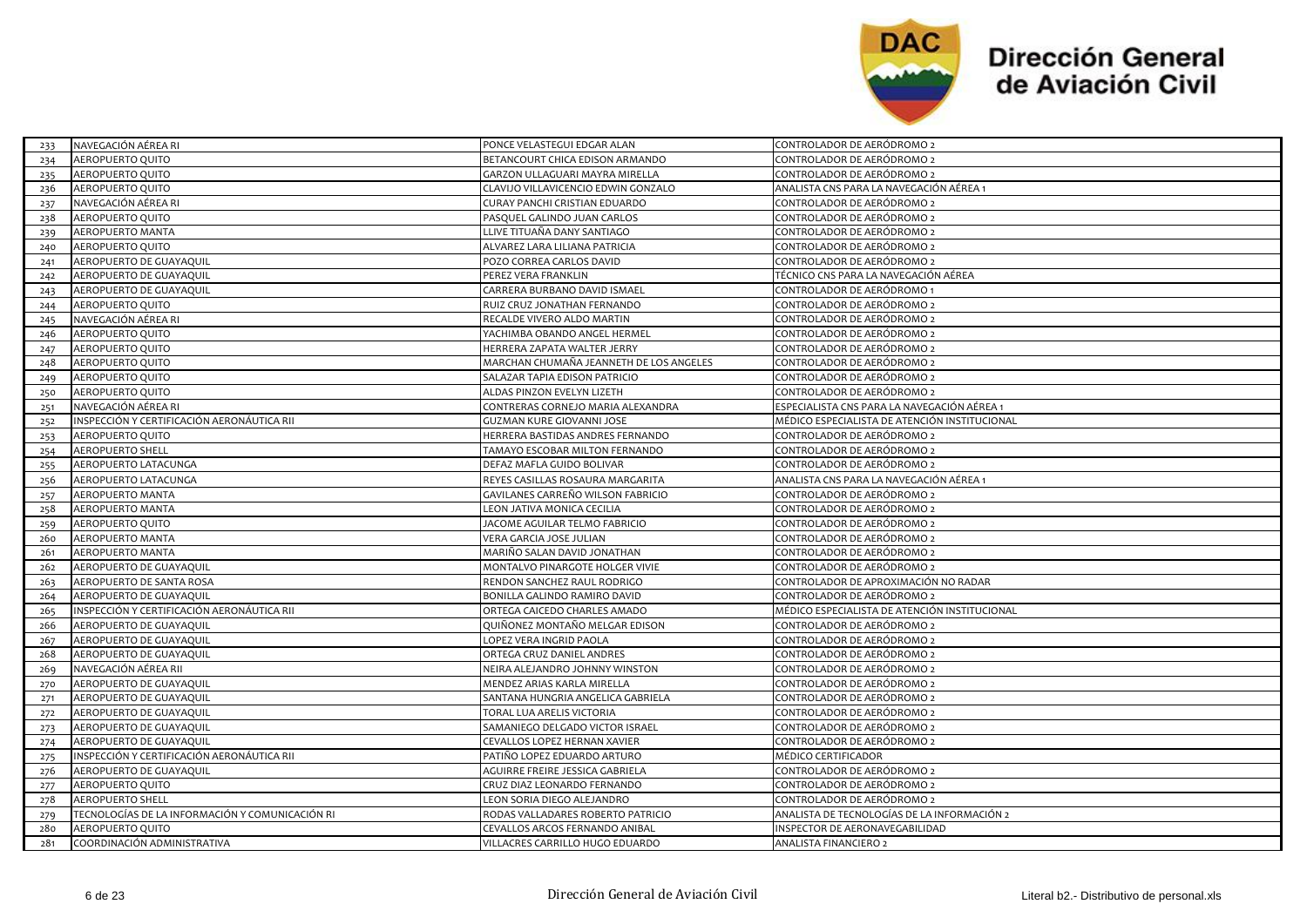

| 282 | INGENIERÍA AEROPORTUARIA RI                      | MAITA CASTILLO ORLANDO WILSON       | ANALISTA DE INGENIERÍA AEROPORTUARIA 2                                      |
|-----|--------------------------------------------------|-------------------------------------|-----------------------------------------------------------------------------|
| 283 | INSPECCIÓN Y CERTIFICACIÓN AERONÁUTICA RII       | SANCHEZ CARTAGENA ROBERTO EDWIN     | INSPECTOR DE AERONAVEGABILIDAD                                              |
| 284 | AEROPUERTO RIOBAMBA                              | ALMACHE TUBON MARIO ENRIQUE         | ADMINISTRADOR AEROPORTUARIO 1                                               |
| 285 | INSPECCIÓN Y CERTIFICACIÓN AERONÁUTICA RII       | PACHECO SANCHEZ NESTOR ALFREDO      | PSICÓLOGO CLÍNICO DE ATENCIÓN INSTITUCIONAL                                 |
| 286 | AEROPUERTO DE GUAYAQUIL                          | <b>GUZMAN RUIZ FRANCISCO JAVIER</b> | ESPECIALISTA EN INFORMACIÓN AERONÁUTICA 1                                   |
| 287 | RECURSOS HUMANOS RII                             | ASTUDILLO ACOSTA LUCETTY ALEXANDRA  | PERIODISTA 2                                                                |
| 288 | TECNOLOGÍAS DE LA INFORMACIÓN Y COMUNICACIÓN RII | LOPEZ CHIQUITO MARIA CELIA          | ANALISTA DE TECNOLOGÍAS DE LA INFORMACIÓN 2                                 |
| 289 | <b>FINANCIERO RII</b>                            | HERRERA CASTILLO WILSON SEBASTIAN   | <b>ANALISTA FINANCIERO 2</b>                                                |
| 290 | <b>FINANCIERO RII</b>                            | INTRIAGO ANDRADE KATTY CECIBEL      | ANALISTA FINANCIERO 2                                                       |
| 291 | SEGURIDAD Y PREVENCIÓN AERONÁUTICA RII           | FLORES MONTENEGRO EDISON FERNANDO   | INSPECTOR EN SEGURIDAD DE VUELO                                             |
| 292 | ADMINISTRATIVO FINANCIERO                        | MACIAS PILLIGUA EVELIN CYNTHIA      | ANALISTA FINANCIERO 2                                                       |
| 293 | AEROPUERTO DE GUAYAQUIL                          | DEFAZ MAFLA EDISON GUILLERMO        | INSPECTOR DE AERONAVEGABILIDAD                                              |
| 294 | INSPECCIÓN Y CERTIFICACIÓN AERONÁUTICA RII       | RUALES NEIRA MARCO FRANCISCO        | INSPECTOR DE AERONAVEGABILIDAD                                              |
| 295 | SEGURIDAD Y PREVENCIÓN AERONÁUTICA RII           | BORJA ERAZO PAUL ALFONSO            | INSPECTOR EN SEGURIDAD DE VUELO                                             |
| 296 | INSPECCIÓN Y CERTIFICACIÓN AERONÁUTICA RII       | BAEZ ARMAS SEGUNDO NOLASCO          | <b>INSPECTOR DE AERONAVEGABILIDAD</b>                                       |
| 297 | DIRECCION DE ESCUELA TECNICA DE AVIACION CIVIL   | MARIÑO FIGUEROA MERY PIEDAD         | ESPECIALISTA AVSEC 1                                                        |
| 298 | <b>AEROPUERTO QUITO</b>                          | ANGUETA RAMIREZ JUAN CARLOS         | ANALISTA DE METEOROLOGÍA AERONÁUTICA 2                                      |
| 299 | NAVEGACIÓN AÉREA RI                              | CASTRO BARBA DIEGO ANDRES           | ANALISTA SAR 1                                                              |
| 300 | NAVEGACIÓN AÉREA RI                              | FLORES YUGSI JAIME VINICIO          | ANALISTA SAR 1                                                              |
| 301 | NAVEGACIÓN AÉREA RI                              | CAZA TITUAÑA GONZALO ADONIS         | ANALISTA DE METEOROLOGÍA AERONÁUTICA 2                                      |
| 302 | DIRECCIÓN ESCUELA TÉCNICA DE AVIACIÓN CIVIL      | GONZALEZ MOYA VINICIO GUILLERMO     | INSTRUCTOR TÉCNICO DE CAPACITACIÓN AERONÁUTICA                              |
| 303 | AEROPUERTO QUITO                                 | LAGOS VARGAS EDISON                 | ANALISTA DE METEOROLOGÍA AERONÁUTICA 2                                      |
| 304 | AEROPUERTO TACHINA (ESMERALDAS)                  | GAVELA MORA MARCOS ANTONIO          | ADMINISTRADOR AEROPORTUARIO 2                                               |
| 305 | <b>AEROPUERTO QUITO</b>                          | RUALES QUELAL ELVIS HUMBERTO        | ANALISTA DE INFORMACIÓN AERONÁUTICA 2                                       |
| 306 | AEROPUERTO QUITO                                 | MONCAYO DIAZ FAUSTO BENIGNO         | NTENDENTE INSPECTOR PRINCIPAL PILOTO DE CONTROL                             |
| 307 | <b>AEROPUERTO QUITO</b>                          | DALGO LARREA JOSE LUIS              | SUPERVISOR DE SEGURIDAD DE LA AVIACIÓN                                      |
| 308 | AEROPUERTO QUITO                                 | TORRES BASTIDAS BYRON ORLANDO       | ESPECIALISTA EN OPERACIONES DE CERTIFICACIÓN                                |
| 309 | AEROPUERTO DE GUAYAQUIL                          | GRIJALVA JOHNSON HECTOR FERNANDO    | NSPECTOR DE AERÓDROMO                                                       |
| 310 | AEROPUERTO DE GUAYAQUIL                          | VALENZUELA DOMINGUEZ FREDDY OSWALDO | INSPECTOR DE AERÓDROMO                                                      |
| 311 | AEROPUERTO DE GUAYAQUIL                          | SANTI REINOSO EDGAR RAMIRO          | INSPECTOR DE SEGURIDAD DE LA AVIACIÓN                                       |
| 312 | AEROPUERTO DE GUAYAQUIL                          | SEVILLA CALDERON SANTIAGO MAURICIO  | ANALISTA DE METEOROLOGÍA AERONÁUTICA 2                                      |
| 313 | AEROPUERTO DE GUAYAQUIL                          | TORRES MORAN KAREN JAZMIN           | ASISTENTE DE TRANSPORTE AÉREO                                               |
| 314 | NAVEGACIÓN AÉREA RI                              | PAREDES RIVERA VICENTE CELIANO      | ANALISTA DE METEOROLOGÍA AERONÁUTICA 1                                      |
| 315 | NAVEGACIÓN AÉREA RI                              | VACA GUAICHA FRANKLIN EUCLIDES      | ANALISTA CNS PARA LA NAVEGACIÓN AÉREA 1                                     |
| 316 | NAVEGACIÓN AÉREA RI                              | RAMIREZ ALVARO JUAN ELIAS           | ANALISTA DE METEOROLOGÍA AERONÁUTICA 1                                      |
| 317 | AEROPUERTO QUITO                                 | HIDALGO ORTIZ IVAN ALEXANDER        | ANALISTA DE METEOROLOGÍA AERONÁUTICA 1                                      |
| 318 | NAVEGACIÓN AÉREA RI                              | DE LA TORRE ESPINOSA ALIS YALILE    | ANALISTA CNS PARA LA NAVEGACIÓN AÉREA 1                                     |
| 319 | AEROPUERTO QUITO                                 | SIMBAÑA CONDOR CESAR EFRAIN         | ANALISTA DE METEOROLOGÍA AERONÁUTICA 1                                      |
| 320 | <b>AEROPUERTO QUITO</b>                          | ORBE CARDENAS WILMER PATRICIO       | ANALISTA DE INFORMACIÓN AERONÁUTICA 1                                       |
| 321 | AEROPUERTO QUITO                                 | FLORES TAMAYO JORGE FERNANDO        | ANALISTA DE INFORMACIÓN AERONÁUTICA 1                                       |
| 322 | <b>AEROPUERTO QUITO</b>                          | LLIVE TITUAÑA LORENA SOLEDAD        | ANALISTA DE INFORMACIÓN AERONÁUTICA 1                                       |
| 323 | AEROPUERTO DE GUAYAQUIL                          | HOLGUIN ROMERO ELVIS JUNIOR         | ANALISTA CNS PARA LA NAVEGACIÓN AÉREA 1                                     |
| 324 | AEROPUERTO DE GUAYAQUIL                          | LOAIZA BERMEO CRISTIAN FERNANDO     | CONTROLADOR DE AERÓDROMO 1                                                  |
| 325 | AEROPUERTO QUITO                                 | LARA GALLARDO DANIEL EDUARDO        | CONTROLADOR DE AERÓDROMO 1                                                  |
| 326 | AEROPUERTO QUITO                                 | CHAVEZ SIERRA MARCELO CLIMACO       | ANALISTA EN COMUNICACIONES AFS 1                                            |
| 327 | NAVEGACIÓN AÉREA RI                              | GUEVARA SUASNAVAS FREDDY HERNAN     | ANALISTA CNS PARA LA NAVEGACIÓN AÉREA 1                                     |
| 328 | CAPACITACIÓN NACIONAL                            | CLAVIJO MONTEROS MARCO FERNANDO     | ANALISTA CNS PARA LA NAVEGACIÓN AÉREA 1                                     |
| 329 | AEROPUERTO QUITO<br>NAVEGACIÓN AÉREA RI          | SANTACRUZ ANDRADE RUBEN MARCELO     | ANALISTA CNS PARA LA NAVEGACIÓN AÉREA 1<br>ANALISTA EN COMUNICACIONES AFS 1 |
| 330 |                                                  | TORRES MORALES ERNESTO ROLANDO      |                                                                             |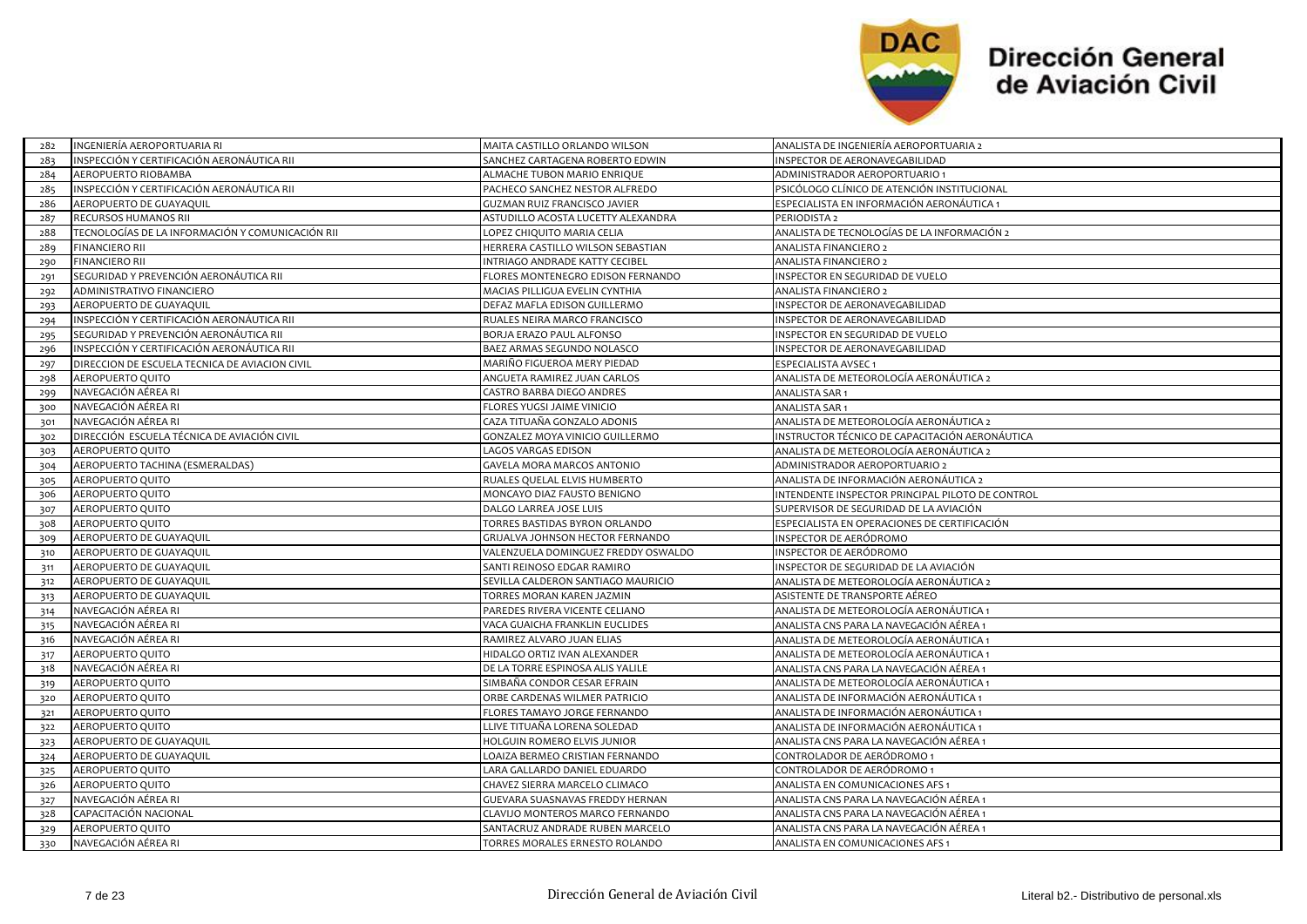

| 331        | INSPECCIÓN Y CERTIFICACIÓN AERONÁUTICA RI            | CEVALLOS RUBIO SANTIAGO PAUL                                 | ANALISTA EN COMUNICACIONES AFS 1                                           |
|------------|------------------------------------------------------|--------------------------------------------------------------|----------------------------------------------------------------------------|
| 332        | AEROPUERTO SAN CRISTÓBAL                             | ECHEVERRIA MARTINEZ WLADIMIR ABDON                           | ANALISTA DE METEOROLOGÍA AERONÁUTICA 1                                     |
| 333        | <b>AEROPUERTO QUITO</b>                              | SALAZAR CANGO CARMEN ALEJANDRA                               | ANALISTA DE INFORMACIÓN AERONÁUTICA 1                                      |
| 334        | <b>AEROPUERTO CUENCA</b>                             | RODAS MANCHENO CESAR ALEJANDRO                               | CONTROLADOR DE APROXIMACIÓN NO RADAR                                       |
| 335        | <b>AEROPUERTO CUENCA</b>                             | LEON BERNAL MILTON AUGUSTO                                   | ANALISTA CNS PARA LA NAVEGACIÓN AÉREA 1                                    |
| 336        | NAVEGACIÓN AÉREA RI                                  | GALVEZ CHAMORRO CARLOS ALBERTO                               | ANALISTA EN COMUNICACIONES AFS 1                                           |
| 337        | NAVEGACIÓN AÉREA RI                                  | PALLO DE LA CUEVA HERNAN MAURICIO                            | ANALISTA DE METEOROLOGÍA AERONÁUTICA 1                                     |
| 338        | AEROPUERTO QUITO                                     | FREIRE ROSERO JUAN RAMIRO                                    | ANALISTA DE METEOROLOGÍA AERONÁUTICA 1                                     |
| 339        | AEROPUERTO QUITO                                     | ERAZO VINUEZA CARLOS CIVILINO                                | ANALISTA DE METEOROLOGÍA AERONÁUTICA 1                                     |
| 340        | AEROPUERTO LATACUNGA                                 | JACHO CAYO WILMA PIEDAD                                      | ANALISTA DE INFORMACIÓN AERONÁUTICA 1                                      |
| 341        | NAVEGACIÓN AÉREA RI                                  | RUBIO HIDALGO JORGE VINICIO                                  | ANALISTA EN COMUNICACIONES AFS 1                                           |
| 342        | <b>AEROPUERTO QUITO</b>                              | MORALES CALVOPIÑA SANDY FERNANDA                             | ANALISTA DE INFORMACIÓN AERONÁUTICA 1                                      |
| 343        | AEROPUERTO LATACUNGA                                 | OLIVO SARABIA EDGAR LEONARDO                                 | ANALISTA CNS PARA LA NAVEGACIÓN AÉREA 1                                    |
| 344        | AEROPUERTO LATACUNGA                                 | GUALPA MAMARANDI ANGEL MESIAS                                | ANALISTA CNS PARA LA NAVEGACIÓN AÉREA 1                                    |
| 345        | NAVEGACIÓN AÉREA RI                                  | YAZBEK SARMIENTO DARWIN MANOLO                               | ANALISTA EN COMUNICACIONES AFS 1                                           |
| 346        | NAVEGACIÓN AÉREA RI                                  | OCAÑA DAVALOS MILTON GIOVANNY                                | ANALISTA EN COMUNICACIONES AFS 1                                           |
| 347        | <b>GESTIÓN CNS</b>                                   | OCAÑA ESPIN GERARDO ALEJANDRO                                | ANALISTA CNS PARA LA NAVEGACIÓN AÉREA 1                                    |
| 348        | NAVEGACIÓN AÉREA RI                                  | NIETO TOAPANTA NESTOR ROGELIO                                | ANALISTA CNS PARA LA NAVEGACIÓN AÉREA 1                                    |
| 349        | <b>AEROPUERTO QUITO</b>                              | MARTINEZ PULLES PIEDAD AIDA                                  | ANALISTA CNS PARA LA NAVEGACIÓN AÉREA 1                                    |
| 350        | AEROPUERTO LATACUNGA                                 | CULQUI PANCHI SIMON EDUARDO                                  | ANALISTA CNS PARA LA NAVEGACIÓN AÉREA 1                                    |
| 351        | NAVEGACIÓN AÉREA RI                                  | JARAMILLO BONE XAVIER GUSTAVO                                | ANALISTA DE INFORMACIÓN AERONÁUTICA 1                                      |
| 352        | AEROPUERTO QUITO                                     | BAZANTES CHICO DANILO EDUARDO                                | ANALISTA DE INFORMACIÓN AERONÁUTICA 1                                      |
| 353        | <b>AEROPUERTO CUENCA</b>                             | CARRILLO CRESPO LORENA MARIUXI                               | CONTROLADOR DE AERÓDROMO 1                                                 |
| 354        | NAVEGACIÓN AÉREA RI                                  | PIEDRA RAMIREZ EDWIN MAURICIO                                | ANALISTA CNS PARA LA NAVEGACIÓN AÉREA 1                                    |
| 355        | AEROPUERTO QUITO                                     | FLORES LLANOS ZOILA ELOIZA                                   | ANALISTA CNS PARA LA NAVEGACIÓN AÉREA 1                                    |
| 356        | AEROPUERTO QUITO                                     | SAENZ REVELO ANGELA BELEN                                    | ANALISTA DE INFORMACIÓN AERONÁUTICA 1                                      |
| 357        | AEROPUERTO QUITO                                     | TOAPANTA BANDA BAYRON ALEXANDER                              | ANALISTA CNS PARA LA NAVEGACIÓN AÉREA 1                                    |
| 358        | AEROPUERTO QUITO                                     | PACHECO GONZALEZ ANDRES ENRIQUE                              | ANALISTA CNS PARA LA NAVEGACIÓN AÉREA 1                                    |
| 359        | DIRECCIÓN DE SEGURIDAD Y PREVENCIÓN AERONÁUTICA      | HERRERA FERNANDEZ JORGE PATRICIO                             | ESPECIALISTA AVSEC 2                                                       |
| 360        | DIRECCIÓN DE INFRAESTRUCTURA AEROPORTUARÍA           | MEJIA PEÑAHERRERA EDGAR ROBERTO                              | SUPERVISOR DE OPERACIONES DE COMBUSTIBLE DE AVIACIÓN                       |
| 361        | DIRECCIÓN DE SERVICIOS DE NAVEGACIÓN AÉREA           | DAVALOS BERNIS FREDDY RENATO                                 | SUPERVISOR DE OPERACIONES DE COMBUSTIBLE DE AVIACIÓN                       |
| 362        | AEROPUERTO QUITO                                     | HERRERA ZAPATA OLGER MARCELO                                 | ANALISTA DE INFORMACIÓN AERONÁUTICA 1                                      |
| 363        | AEROPUERTO QUITO                                     | SANTAMARIA CASTILLO MARIA BELEN                              | ANALISTA CNS PARA LA NAVEGACIÓN AÉREA 1                                    |
| 364        | NAVEGACIÓN AÉREA RI                                  | DAVALOS ALBUJA WINSOR JUNIOR                                 | ANALISTA EN COMUNICACIONES AFS 1                                           |
| 365        | NAVEGACIÓN AÉREA RI                                  | PAZOS DUQUE LOTARIO ERNESTO                                  | ANALISTA EN COMUNICACIONES AFS 1                                           |
| 366        | NAVEGACIÓN AÉREA RI                                  | PAEZ CHANGOTASIG MARTHA ISABEL                               | ANALISTA CNS PARA LA NAVEGACIÓN AÉREA 1                                    |
| 367        | AEROPUERTO QUITO                                     | SUAREZ JARAMILLO HECTOR FERNANDO                             | ANALISTA DE INFORMACIÓN AERONÁUTICA 1                                      |
| 368        | NAVEGACIÓN AÉREA RI                                  | GALLARDO GALLARDO LAURO FRANCISCO                            | ANALISTA CNS PARA LA NAVEGACIÓN AÉREA 1                                    |
| 369        | AEROPUERTO COCA                                      | BAEZ SANTIANA DIEGO FERNANDO                                 | CONTROLADOR DE AERÓDROMO 1                                                 |
| 370        | AEROPUERTO LA TOMA (LOJA)                            | ALTAMIRANO ACURIO RAUL MAURICIO                              | CONTROLADOR DE AERÓDROMO 1                                                 |
| 371        | AEROPUERTO LA TOMA (LOJA)                            | RIVAS MORA TERESA DE JESUS                                   | ANALISTA DE METEOROLOGÍA AERONÁUTICA 1                                     |
| 372        | AEROPUERTO LA TOMA (LOJA)                            | ROMERO IBARRA SANTIAGO VINICIO                               | ANALISTA CNS PARA LA NAVEGACIÓN AÉREA 1                                    |
| 373        | AEROPUERTO LA TOMA (LOJA)                            | CORREA GUAMAN JUAN OSWALDO                                   | INSPECTOR DESPACHADOR DE VUELO 2                                           |
| 374        | AEROPUERTO LA TOMA (LOJA)                            | VERDESOTO LEMA MARCO ANTONIO<br>ROMERO IBARRA DELFOS REMIGIO | ANALISTA DE METEOROLOGÍA AERONÁUTICA 1<br>INSPECTOR DESPACHADOR DE VUELO 2 |
| 375        | AEROPUERTO LA TOMA (LOJA)<br>AEROPUERTO DE GUAYAQUIL | LOYOLA ALAMA SILVIA ALEXANDRA                                | CONTROLADOR DE AERÓDROMO 1                                                 |
| 376        | AEROPUERTO DE GUAYAQUIL                              | RIVADENEIRA LAGOS NATHALY HAYMETH                            | SECRETARIA                                                                 |
| 377        | AEROPUERTO DE GUAYAQUIL                              | MOROCHO TINOCO JHONNY FRANCISCO                              | TÉCNICO CNS PARA LA NAVEGACIÓN AÉREA                                       |
| 378<br>379 | <b>AEROPUERTO CUENCA</b>                             | CAMPOVERDE PATIÑO JUAN CARLOS                                | CONTROLADOR DE AERÓDROMO 1                                                 |
|            |                                                      |                                                              |                                                                            |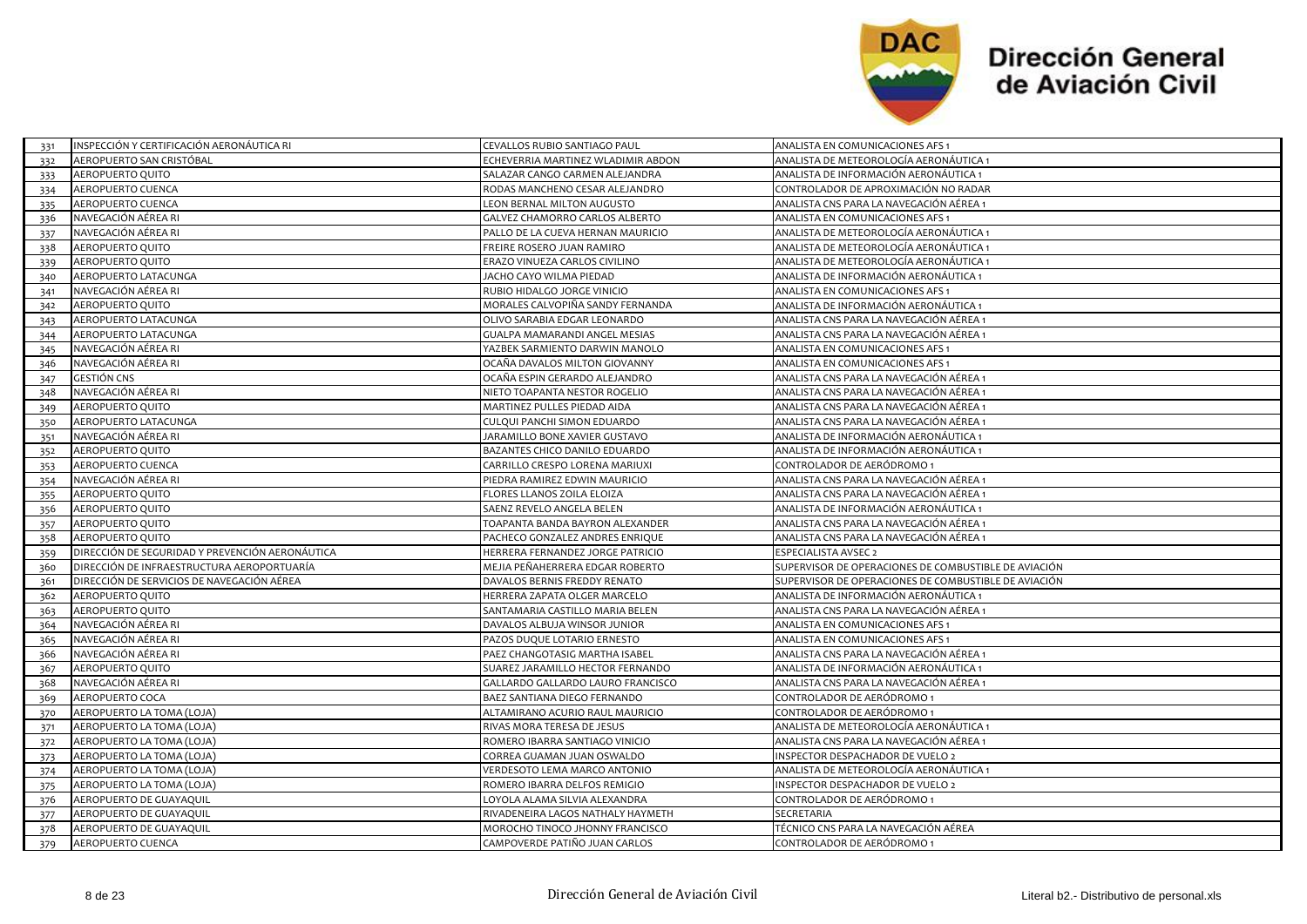

| 380 | <b>AEROPUERTO CUENCA</b>                                                                 | NIVICELA PULLA MAYRA PATRICIA                                       | INSPECTOR DE AERÓDROMO                                                              |
|-----|------------------------------------------------------------------------------------------|---------------------------------------------------------------------|-------------------------------------------------------------------------------------|
| 381 | AEROPUERTO RIOBAMBA                                                                      | CISNEROS INCA LILIANA PATRICIA                                      | ANALISTA DE METEOROLOGÍA AERONÁUTICA 1                                              |
| 382 | AEROPUERTO DE GUAYAQUIL                                                                  | MEJIA ZAMBRANO JEAN PAUL                                            | CONTROLADOR DE AERÓDROMO 1                                                          |
| 383 | AEROPUERTO LATACUNGA                                                                     | ULLOA LARA LUIS RODRIGO                                             | ANALISTA DE METEOROLOGÍA AERONÁUTICA 1                                              |
| 384 | AEROPUERTO LATACUNGA                                                                     | VARGAS PAZMIÑO JOSE ABELARDO                                        | ANALISTA DE METEOROLOGÍA AERONÁUTICA 1                                              |
| 385 | AEROPUERTO LATACUNGA                                                                     | TOBAR BERRAZUETA PAULINA FRANCISCA                                  | ANALISTA DE INFORMACIÓN AERONÁUTICA 1                                               |
| 386 | AEROPUERTO QUITO                                                                         | QUISHPE OÑA CARLOS ALBERTO                                          | ANALISTA DE INFORMACIÓN AERONÁUTICA 1                                               |
| 387 | AEROPUERTO LATACUNGA                                                                     | PASOCHOA NUÑEZ TEOFILO EDUARDO                                      | ANALISTA DE INFORMACIÓN AERONÁUTICA 1                                               |
| 388 | AEROPUERTO LATACUNGA                                                                     | JIMENEZ GARCIA BYRON RODRIGO                                        | CONTROLADOR DE AERÓDROMO 2                                                          |
| 389 | AEROPUERTO LATACUNGA                                                                     | MARTINEZ SEGOVIA MYRIAM ELENA                                       | ANALISTA DE INFORMACIÓN AERONÁUTICA 1                                               |
| 390 | AEROPUERTO LATACUNGA                                                                     | MARTINEZ SEGOVIA ALBA JEANETTE                                      | NSPECTOR DESPACHADOR DE VUELO 2                                                     |
| 391 | AEROPUERTO LATACUNGA                                                                     | CUNALATA CORDOVA CARLOS DAVID                                       | <b>INSPECTOR DESPACHADOR DE VUELO 2</b>                                             |
| 392 | <b>AEROPUERTO SHELL</b>                                                                  | VILLACIS GUERRON LENIN ANIBAL                                       | ANALISTA DE INFORMACIÓN AERONÁUTICA 1                                               |
| 393 | AEROPUERTO LATACUNGA                                                                     | BUENAÑO GONZALEZ GLORIA IRENE                                       | ANALISTA DE INFORMACIÓN AERONÁUTICA 1                                               |
| 394 | <b>AEROPUERTO SHELL</b>                                                                  | RIOS TORO MARIA GABRIELA                                            | <b>INSPECTOR DESPACHADOR DE VUELO 2</b>                                             |
| 395 | AEROPUERTO LATACUNGA                                                                     | MIRANDA GUEVARA RICHARD PAUL                                        | ANALISTA CNS PARA LA NAVEGACIÓN AÉREA 1                                             |
| 396 | GESTIÓN OPERATIVA EMPRESARIAL                                                            | FLORES SARZOSA EDWIN REMBERTO                                       | OPERADOR DE DESPACHO DE COMBUSTIBLES                                                |
| 397 | AEROPUERTO TULCÁN                                                                        | ROSERO VILLARREAL JEFFERSON OMAR                                    | ANALISTA DE METEOROLOGÍA AERONÁUTICA 1                                              |
| 398 | AEROPUERTO TULCÁN                                                                        | VILLARREAL MEDINA SEGUNDO MANUEL                                    | <b>INSPECTOR DESPACHADOR DE VUELO 2</b>                                             |
| 399 | AEROPUERTO TULCÁN                                                                        | FIERRO MONTENEGRO JULIO EDIBERTO                                    | ANALISTA DE METEOROLOGÍA AERONÁUTICA 1                                              |
| 400 | AEROPUERTO TULCÁN                                                                        | BOLAÑOS JACOME SIXTO BAYARDO                                        | CONTROLADOR DE AERÓDROMO 1                                                          |
| 401 | AEROPUERTO TULCÁN                                                                        | LOPEZ BASTIDAS PEDRO VINICIO                                        | CONTROLADOR DE AERÓDROMO 1                                                          |
| 402 | AEROPUERTO CUENCA                                                                        | CARRANCO PIEDRA JAIME VICENTE                                       | ANALISTA CNS PARA LA NAVEGACIÓN AÉREA 1                                             |
| 403 | <b>AEROPUERTO CUENCA</b>                                                                 | ENCALADA BRAVO PABLO DAVID                                          | ANALISTA CNS PARA LA NAVEGACIÓN AÉREA 1                                             |
| 404 | <b>AEROPUERTO CUENCA</b>                                                                 | MENDEZ GOMEZ ANA ELIZABETH                                          | CONTROLADOR DE AERÓDROMO 1                                                          |
| 405 | <b>AEROPUERTO MANTA</b>                                                                  | INTRIAGO ALCIVAR JORGE LUIS                                         | CONTROLADOR DE AERÓDROMO 1                                                          |
| 406 | <b>AEROPUERTO MANTA</b>                                                                  | ZAPATA PARRAGA MARIANO DARIO                                        | CONTROLADOR DE AERÓDROMO 1                                                          |
| 407 | <b>AEROPUERTO MANTA</b>                                                                  | ACOSTA VELASQUEZ CHRISTIAN EVAN                                     | CONTROLADOR DE AERÓDROMO 1                                                          |
| 408 | <b>AEROPUERTO MANTA</b>                                                                  | SANCHEZ FLORES MELANY LISSETTE                                      | CONTROLADOR DE AERÓDROMO 1                                                          |
| 409 | <b>AEROPUERTO MANTA</b>                                                                  | ZAMBRANO PARRALES JOHANNA LISSETTE                                  | CONTROLADOR DE AERÓDROMO 2                                                          |
| 410 | AEROPUERTO MANTA                                                                         | LASCANO CALDERON KARINA ISABEL                                      | ANALISTA DE INFORMACIÓN AERONÁUTICA 1                                               |
| 411 | <b>AEROPUERTO MANTA</b>                                                                  | OCAMPO INTRIAGO JOSE OLIVER                                         | ANALISTA DE METEOROLOGÍA AERONÁUTICA 1                                              |
| 412 | AEROPUERTO MANTA                                                                         | BRITO DILLON EDUARDO VINICIO                                        | ANALISTA DE METEOROLOGÍA AERONÁUTICA 1                                              |
| 413 | <b>AEROPUERTO MANTA</b>                                                                  | ORTEGA ZAMBRANO LUIS LEONARDO                                       | ANALISTA DE METEOROLOGÍA AERONÁUTICA 1                                              |
| 414 | <b>AEROPUERTO MANTA</b>                                                                  | ALMEIDA ALBUJA WILSON GERARDO                                       | ANALISTA DE METEOROLOGÍA AERONÁUTICA 1                                              |
| 415 | AEROPUERTO CUENCA                                                                        | ORDOÑEZ SANCHEZ CARLOS ALBERTO                                      | CONTROLADOR DE AERÓDROMO 1                                                          |
| 416 | <b>AEROPUERTO MANTA</b>                                                                  | ZAPATA MENESES FRANKLIN GEOVANNY                                    | ANALISTA DE METEOROLOGÍA AERONÁUTICA 1                                              |
| 417 | <b>AEROPUERTO MANTA</b>                                                                  | PAZOS HEREDIA JAVIER DARIO                                          | <b>INSPECTOR DESPACHADOR DE VUELO 2</b>                                             |
| 418 | AEROPUERTO MANTA                                                                         | ALMEIDA ALBUJA BYRON GUSTAVO                                        | ANALISTA CNS PARA LA NAVEGACIÓN AÉREA 1                                             |
| 419 | AEROPUERTO MANTA                                                                         | BONILLA SUAREZ JORGE JAVIER                                         | ANALISTA DE METEOROLOGÍA AERONÁUTICA 1                                              |
| 420 | AEROPUERTO MANTA                                                                         | CHANCAY PACHECO ROBERTH ANTONIO                                     | ANALISTA DE INFORMACIÓN AERONÁUTICA 1                                               |
| 421 | <b>AEROPUERTO MANTA</b>                                                                  | CAIZA GUACHAMIN LUIS RIGOBERTO                                      | ANALISTA DE INFORMACIÓN AERONÁUTICA 1                                               |
| 422 | AEROPUERTO DE GUAYAQUIL                                                                  | MAZON MARTILLO MARIO FERNANDO                                       | ANALISTA DE INFORMACIÓN AERONÁUTICA 1                                               |
| 423 | INSPECCIÓN Y CERTIFICACIÓN AERONÁUTICA RII<br>INSPECCIÓN Y CERTIFICACIÓN AERONÁUTICA RII | ESPARZA ESTEVEZ EDWIN LENIN                                         | INSPECTOR OPERACIONES DE VUELO                                                      |
| 424 | INSPECCIÓN Y CERTIFICACIÓN AERONÁUTICA RII                                               | CAICEDO JIMENEZ CRISTIAN MAURICIO<br>CASTRO ESPINOZA GINA GLENDA    | <b>INSPECTOR DESPACHADOR DE VUELO 2</b><br>FISIOTERAPISTA DE ATENCIÓN INSTITUCIONAL |
| 425 |                                                                                          |                                                                     |                                                                                     |
| 426 | AEROPUERTO DE GUAYAQUIL<br>AEROPUERTO DE GUAYAQUIL                                       | POLIT CHACON FERNANDO GUILLERMO<br>QUINDE MUÑOZ WASHINGTON WILFRIDO | ANALISTA DE INFORMACIÓN AERONÁUTICA 1<br>ANALISTA CNS PARA LA NAVEGACIÓN AÉREA 1    |
| 427 | AEROPUERTO DE GUAYAQUIL                                                                  | GAVILANEZ SECAIRA JAVIER ENRIQUE                                    | ANALISTA CNS PARA LA NAVEGACIÓN AÉREA 1                                             |
| 428 |                                                                                          |                                                                     |                                                                                     |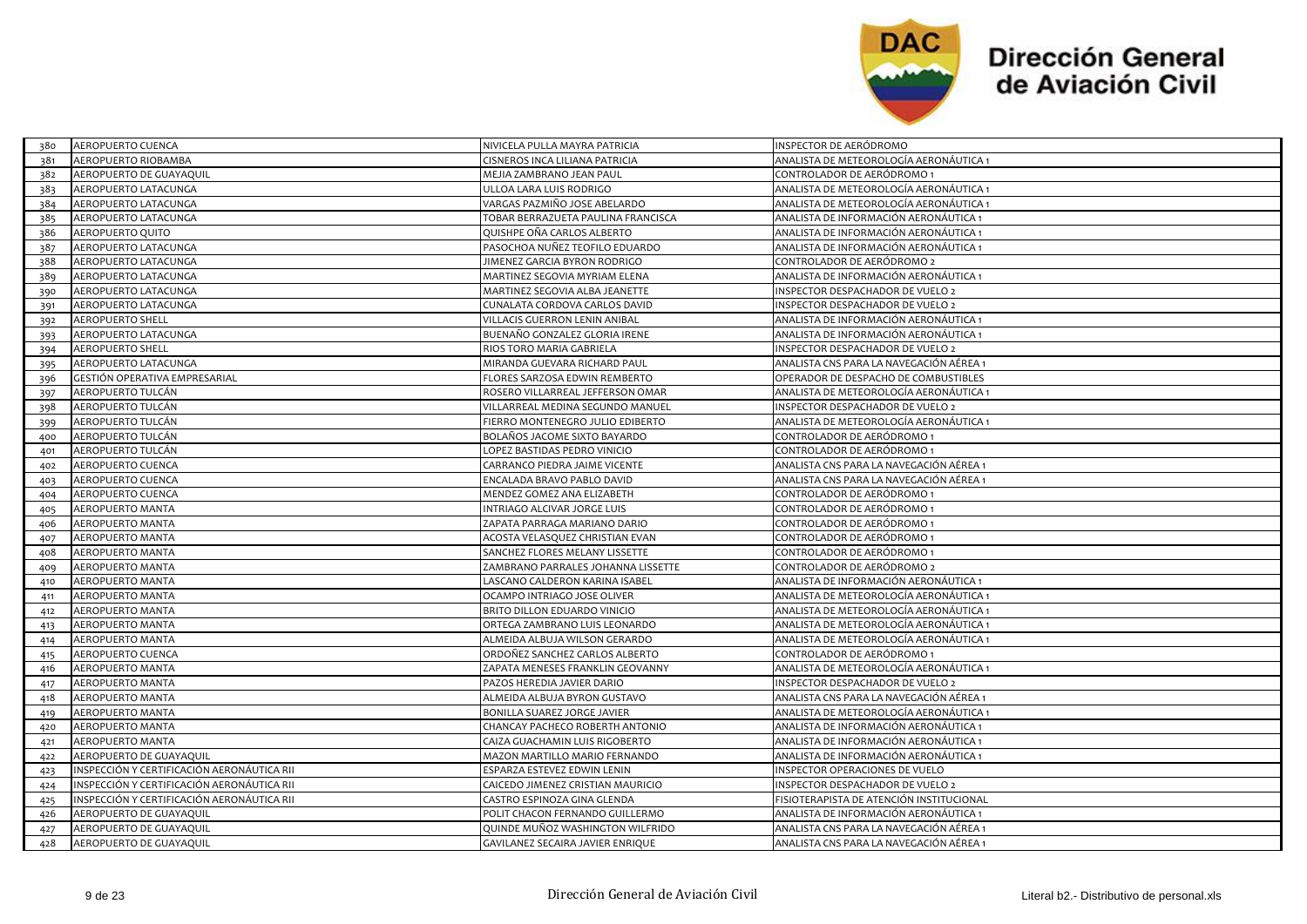

| 429 | AEROPUERTO DE GUAYAQUIL                    | TAPIA YAGUAL NANCY KARINA           | ANALISTA CNS PARA LA NAVEGACIÓN AÉREA 1     |
|-----|--------------------------------------------|-------------------------------------|---------------------------------------------|
| 430 | AEROPUERTO DE GUAYAQUIL                    | ULLOA PEREZ SEGUNDO NEPTALI         | ANALISTA EN COMUNICACIONES AFS 1            |
| 431 | INSPECCIÓN Y CERTIFICACIÓN AERONÁUTICA RII | SOTO VERA LAURA PATRICIA            | INSPECTOR DESPACHADOR DE VUELO 2            |
| 432 | AEROPUERTO DE GUAYAQUIL                    | ESPINOZA ROSADO MARIA DE FATIMA     | ANALISTA CNS PARA LA NAVEGACIÓN AÉREA 1     |
| 433 | AEROPUERTO DE GUAYAQUIL                    | CASTILLO DEL PEZO EFREN ANTONIO     | ANALISTA CNS PARA LA NAVEGACIÓN AÉREA 1     |
| 434 | AEROPUERTO DE GUAYAQUIL                    | CALLE FLORES KATHERINE MICHELLE     | CONTROLADOR DE AERÓDROMO 1                  |
| 435 | AEROPUERTO DE GUAYAQUIL                    | TEJENA CASTILLO OSCAR OSWALDO       | ANALISTA CNS PARA LA NAVEGACIÓN AÉREA 1     |
| 436 | AEROPUERTO DE GUAYAQUIL                    | BERMEO MINCHALA EDGAR PATRICIO      | ANALISTA CNS PARA LA NAVEGACIÓN AÉREA 1     |
| 437 | AEROPUERTO DE GUAYAQUIL                    | UVIDIA ANDRADE VERONICA ROSARIO     | ANALISTA CNS PARA LA NAVEGACIÓN AÉREA 1     |
| 438 | AEROPUERTO DE GUAYAQUIL                    | RAMOS LEON JHON ISMAEL              | ANALISTA DE INFORMACIÓN AERONÁUTICA 1       |
| 439 | AEROPUERTO DE GUAYAQUIL                    | ROMAN BARRAGAN GABRIELA VERONICA    | ANALISTA DE METEOROLOGÍA AERONÁUTICA 1      |
| 440 | AEROPUERTO DE GUAYAQUIL                    | SOLORZANO ROMERO DIEGO MAURICIO     | ANALISTA DE METEOROLOGÍA AERONÁUTICA 2      |
| 441 | AEROPUERTO DE GUAYAQUIL                    | POZO TATES FRANKLIN RODRIGO         | ANALISTA DE INFORMACIÓN AERONÁUTICA 1       |
| 442 | AEROPUERTO DE GUAYAQUIL                    | CASTILLO RIVERA JULIANA MAGALY      | ANALISTA DE METEOROLOGÍA AERONÁUTICA 1      |
| 443 | AEROPUERTO DE GUAYAQUIL                    | LOZA GAVILANES IVAN ANDRES          | CONTROLADOR DE AERÓDROMO 1                  |
| 444 | AEROPUERTO DE GUAYAQUIL                    | PUENTE SILVA JHON ANTONIO           | ANALISTA DE INFORMACIÓN AERONÁUTICA 1       |
| 445 | AEROPUERTO DE GUAYAQUIL                    | VELASTEGUI ALVARADO MARIA ALEXANDRA | CONTROLADOR DE AERÓDROMO 1                  |
| 446 | AEROPUERTO DE GUAYAQUIL                    | BARCHI RODRIGUEZ ALVARO RODRIGO     | CONTROLADOR DE AERÓDROMO 1                  |
| 447 | AEROPUERTO DE GUAYAQUIL                    | MOSQUERA MORQUECHO PATRICIO ARTURO  | ANALISTA CNS PARA LA NAVEGACIÓN AÉREA 1     |
| 448 | <b>AEROPUERTO DE GUAYAQUIL</b>             | PINOS CHANCAY JOSE ANTONIO          | ANALISTA DE INFORMACIÓN AERONÁUTICA 1       |
| 449 | ADMINISTRATIVO FINANCIERO                  | SALAS COLOMA ISABEL ANGELA          | ANALISTA FINANCIERO 1                       |
| 450 | AEROPUERTO DE GUAYAQUIL                    | MARTINEZ MARTINEZ CELSO FABIAN      | ANALISTA DE INFORMACIÓN AERONÁUTICA 1       |
| 451 | NAVEGACIÓN AÉREA RII                       | PEREZ VELEZ JESSICA PETITA          | ANALISTA EN COMUNICACIONES AFS 1            |
| 452 | AEROPUERTO DE GUAYAQUIL                    | PEÑA SAN LUCAS JUAN CARLOS          | INSPECTOR DE SEGURIDAD DE LA AVIACIÓN       |
| 453 | AEROPUERTO DE GUAYAQUIL                    | ALOMOTO CATOTA EDUARDO XAVIER       | ANALISTA DE METEOROLOGÍA AERONÁUTICA 1      |
| 454 | AEROPUERTO DE GUAYAQUIL                    | BAYAS FERNANDEZ CESAR JAVIER        | ANALISTA DE INFORMACIÓN AERONÁUTICA 1       |
| 455 | AEROPUERTO DE GUAYAQUIL                    | RAMIREZ GUEVARA NELSON RAUL         | ANALISTA DE INFORMACIÓN AERONÁUTICA 1       |
| 456 | AEROPUERTO DE GUAYAQUIL                    | MIRANDA GUEVARA MIGUEL ANGEL        | ANALISTA CNS PARA LA NAVEGACIÓN AÉREA 1     |
| 457 | AEROPUERTO DE GUAYAQUIL                    | RECALDE SANCHEZ JOSE VICENTE        | ANALISTA DE INFORMACIÓN AERONÁUTICA 1       |
| 458 | INSPECCIÓN Y CERTIFICACIÓN AERONÁUTICA RII | MURRIETA OQUENDO SOLANGE CATHERINE  | INSPECTOR DESPACHADOR DE VUELO 2            |
| 459 | INSPECCIÓN Y CERTIFICACIÓN AERONÁUTICA RII | MALDONADO VIVANCO CESAR LENIN       | ESPECIALISTA CNS PARA LA NAVEGACIÓN AÉREA 1 |
| 460 | AEROPUERTO DE GUAYAQUIL                    | ARIAS JURADO LUIS ALBERTO           | ANALISTA DE INFORMACIÓN AERONÁUTICA 1       |
| 461 | AEROPUERTO DE GUAYAQUIL                    | ARGUDO GUZMAN BORIS JOSE            | ANALISTA DE INFORMACIÓN AERONÁUTICA 1       |
| 462 | AEROPUERTO DE GUAYAQUIL                    | VITERI MACIAS STEVEN RONALD         | ANALISTA DE INFORMACIÓN AERONÁUTICA 1       |
| 463 | AEROPUERTO DE GUAYAQUIL                    | ROSERO MEJIA ANDREA NATHALY         | CONTROLADOR DE AERÓDROMO 1                  |
| 464 | AEROPUERTO DE GUAYAQUIL                    | ARTEAGA MONTENEGRO JORGE LUIS       | CONTROLADOR DE AERÓDROMO 1                  |
| 465 | AEROPUERTO DE GUAYAQUIL                    | GRANDA ENCALADA ANTONIO FIDEL       | INSPECTOR DESPACHADOR DE VUELO 2            |
| 466 | <b>FINANCIERO RII</b>                      | PLAZA GUEVARA VERONICA LISSETTE     | ANALISTA FINANCIERO 1                       |
| 467 | AEROPUERTO DE GUAYAQUIL                    | APOLO CAICEDO VICTOR HUGO           | ANALISTA DE INFORMACIÓN AERONÁUTICA 1       |
| 468 | INSPECCIÓN Y CERTIFICACIÓN AERONÁUTICA RII | VALVERDE YEPEZ MYRIAM JEANNET       | ANALISTA DE SEGUROS AERONÁUTICOS 1          |
| 469 | AEROPUERTO DE GUAYAQUIL                    | CEDEÑO OVIEDO JORGE ADRIAN          | ANALISTA DE INFORMACIÓN AERONÁUTICA 1       |
| 470 | AEROPUERTO DE GUAYAQUIL                    | MORENO DELGADO MARCO GUILLERMO      | ANALISTA CNS PARA LA NAVEGACIÓN AÉREA 1     |
| 471 | AEROPUERTO DE GUAYAQUIL                    | DUCHI SILVA WALTER EGIDIO           | ANALISTA CNS PARA LA NAVEGACIÓN AÉREA 1     |
| 472 | AEROPUERTO DE GUAYAQUIL                    | JARAMILLO HEREDIA CHRISTIAN EDUARDO | ANALISTA DE INFORMACIÓN AERONÁUTICA 1       |
| 473 | AEROPUERTO DE GUAYAQUIL                    | VILLACRES VALAREZO ALISON ANDREA    | CONTROLADOR DE AERÓDROMO 1                  |
| 474 | AEROPUERTO DE GUAYAQUIL                    | ORTIZ CONTRERAS WILSON DANIEL       | CONTROLADOR DE AERÓDROMO 1                  |
| 475 | AEROPUERTO MANTA                           | CORONADO MARTINEZ MARIA FERNANDA    | CONTROLADOR DE AERÓDROMO 1                  |
| 476 | AEROPUERTO TACHINA (ESMERALDAS)            | QUIÑONEZ CHANCAY CRISTIAN RENAN     | ANALISTA DE METEOROLOGÍA AERONÁUTICA 1      |
| 477 | AEROPUERTO TACHINA (ESMERALDAS)            | EGAS GARCIA EDGAR EDUARDO           | ANALISTA DE METEOROLOGÍA AERONÁUTICA 1      |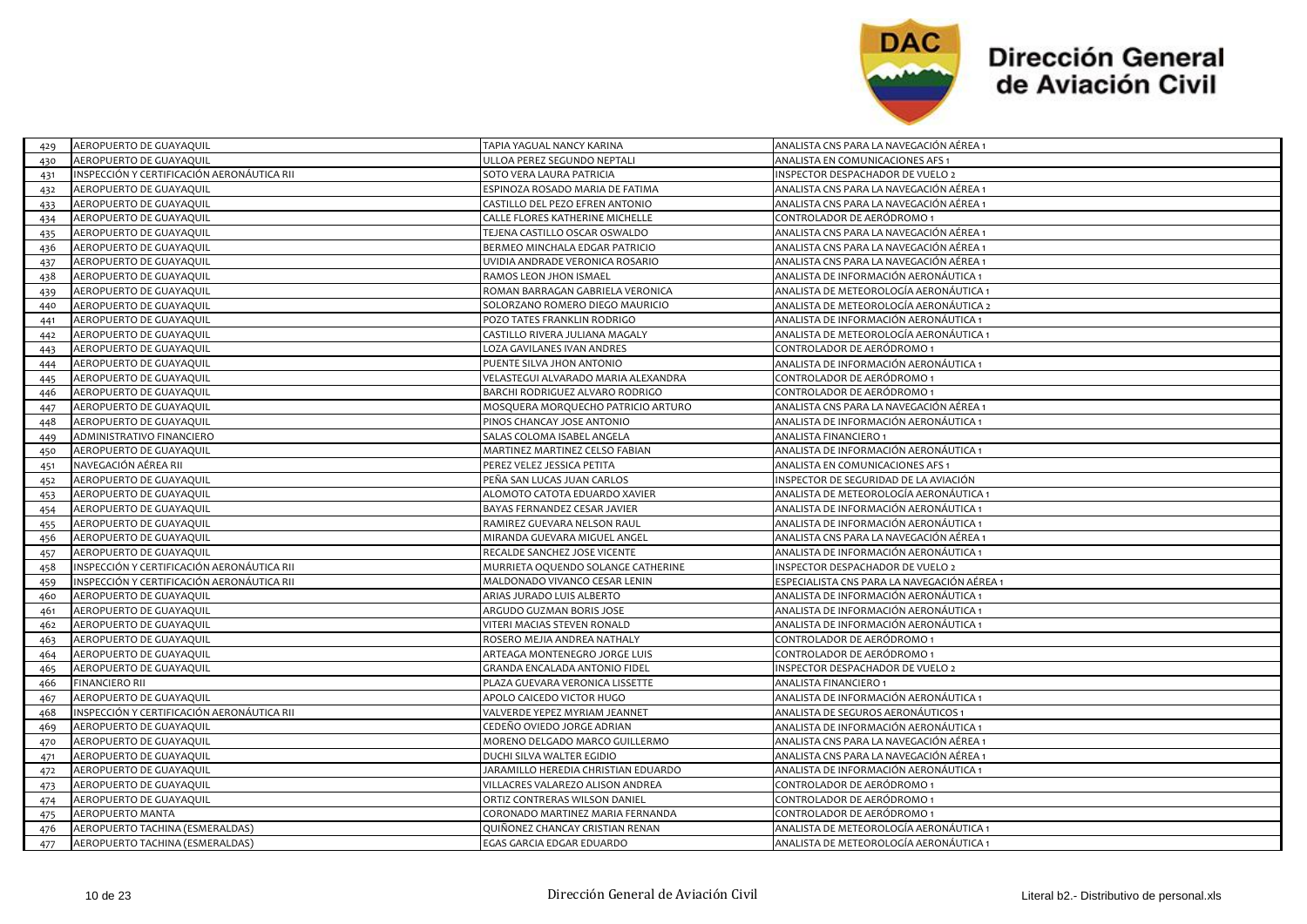

| 478        | AEROPUERTO TULCÁN                               | VENEGAS RECALDE EDWIN ULISES                                     | CONTROLADOR DE AERÓDROMO 1                                           |
|------------|-------------------------------------------------|------------------------------------------------------------------|----------------------------------------------------------------------|
| 479        | AEROPUERTO DE SANTA ROSA                        | JIMENEZ ORTIZ EDISON JOWAR                                       | INSPECTOR DESPACHADOR DE VUELO 2                                     |
| 480        | AEROPUERTO DE SANTA ROSA                        | ALMEIDA GUDIÑO CHRISTIAN GUSTAVO                                 | ANALISTA DE METEOROLOGÍA AERONÁUTICA 1                               |
| 481        | NAVEGACIÓN AÉREA RII                            | ALARCON FAJARDO ROBERTO CARLOS                                   | ADMINISTRADOR AEROPORTUARIO 1                                        |
| 482        | AEROPUERTO DE GUAYAQUIL                         | MEJIA RICAURTE GABRIELA CAROLINA                                 | CONTROLADOR DE AERÓDROMO 1                                           |
| 483        | NAVEGACIÓN AÉREA RI                             | CONDOR SIMBAÑA EDGAR RAMIRO                                      | ANALISTA DE INFORMACIÓN AERONÁUTICA 1                                |
| 484        | <b>AEROPUERTO COCA</b>                          | GUALOTUÑA GUEVARA FREDDY ALBERTO                                 | ANALISTA DE METEOROLOGÍA AERONÁUTICA 1                               |
| 485        | NAVEGACIÓN AÉREA RI                             | RIOS TORO OSCAR GABRIEL                                          | CONTROLADOR DE AERÓDROMO 1                                           |
| 486        | <b>AEROPUERTO SHELL</b>                         | MASABANDA GUANCHA ALEXANDRA ELIZABETH                            | CONTROLADOR DE AERÓDROMO 1                                           |
| 487        | AEROPUERTO COCA                                 | PACHECO JARAMILLO OSCAR ALEXANDER                                | ANALISTA DE INFORMACIÓN AERONÁUTICA 1                                |
| 488        | AEROPUERTO NUEVA LOJA                           | CHUGA ENRIQUEZ MARCO ANTONIO                                     | ANALISTA DE METEOROLOGÍA AERONÁUTICA 1                               |
| 489        | <b>AEROPUERTO QUITO</b>                         | GALVEZ NICOLALDE DANIEL MAURICIO                                 | ANALISTA DE METEOROLOGÍA AERONÁUTICA 1                               |
| 490        | AEROPUERTO NUEVA LOJA                           | PEREZ YEPEZ JOHNNY SILVERIO                                      | INSPECTOR DESPACHADOR DE VUELO 2                                     |
| 491        | AEROPUERTO NUEVA LOJA                           | CAZA ZAGAL ANDREA SARAHI                                         | CONTROLADOR DE AERÓDROMO 1                                           |
| 492        | <b>AEROPUERTO SHELL</b>                         | CUNALATA CORDOVA EDWIN SANTIAGO                                  | CONTROLADOR DE AERÓDROMO 1                                           |
| 493        | <b>AEROPUERTO SHELL</b>                         | FLORES RODRIGUEZ NELSON IVAN                                     | CONTROLADOR DE AERÓDROMO 1                                           |
| 494        | <b>AEROPUERTO SHELL</b>                         | SALAN TORRES PAUL ISRAEL                                         | CONTROLADOR DE AERÓDROMO 1                                           |
| 495        | <b>AEROPUERTO SHELL</b>                         | SOLORZANO SOLORZANO MARIO GONZALO                                | ANALISTA DE METEOROLOGÍA AERONÁUTICA 1                               |
| 496        | <b>AEROPUERTO SHELL</b>                         | CABRERA VIVANCO FREDY BOLIVAR                                    | ANALISTA DE INFORMACIÓN AERONÁUTICA 1                                |
| 497        | <b>AEROPUERTO SHELL</b>                         | CISNEROS FONSECA MIGUEL ANGEL                                    | ANALISTA CNS PARA LA NAVEGACIÓN AÉREA 1                              |
| 498        | <b>AEROPUERTO SHELL</b>                         | ANDINO GAVIDIA JOHNNY FABRICIO                                   | INSPECTOR DESPACHADOR DE VUELO 2                                     |
| 499        | <b>AEROPUERTO SHELL</b>                         | RAMOS NAVEDA EDISON GIOVANNY                                     | ANALISTA DE INFORMACIÓN AERONÁUTICA 1                                |
| 500        | <b>AEROPUERTO SHELL</b>                         | TAMAYO ESCOBAR MAYRA ALEJANDRA                                   | CONTROLADOR DE AERÓDROMO 1                                           |
| 501        | <b>AEROPUERTO SHELL</b>                         | ANDINO GAVIDIA PAOLA ODERAY                                      | ANALISTA DE INFORMACIÓN AERONÁUTICA 1                                |
| 502        | <b>AEROPUERTO SHELL</b>                         | ORTIZ JARA LENIN GUALBERTO                                       | ANALISTA DE METEOROLOGÍA AERONÁUTICA 1                               |
| 503        | <b>AEROPUERTO SHELL</b>                         | MONTENEGRO CAJAMARCA PATRICIO RAMIRO                             | CONTROLADOR DE AERÓDROMO 1                                           |
| 504        | <b>AEROPUERTO SHELL</b>                         | PACHECO ESPIN DANIELA FERNANDA                                   | ANALISTA DE METEOROLOGÍA AERONÁUTICA 1                               |
| 505        | <b>AEROPUERTO SHELL</b>                         | NARANJO CABRERA JAIME PATRICIO                                   | BOMBERO AERONÁUTICO                                                  |
| 506        | FINANCIERO RIII                                 | VALLADOLID NOA NANCY JAQUELINE                                   | ANALISTA FINANCIERO 1                                                |
| 507        | <b>AEROPUERTO SHELL</b>                         | OCAÑA CHUGA JOHANA PAOLA                                         | CONTROLADOR DE AERÓDROMO 1                                           |
| 508        | <b>AEROPUERTO TENA</b>                          | QUIÑONEZ CEDILLO JAIME ANTONIO                                   | ANALISTA DE METEOROLOGÍA AERONÁUTICA 1                               |
| 509        | <b>AEROPUERTO SHELL</b>                         | QUISHPI ZISA JAIME FERNANDO                                      | BOMBERO AERONÁUTICO                                                  |
| 510        | <b>AEROPUERTO SHELL</b>                         | LINTON MUÑOZ ALVARO VLADIMIR                                     | BOMBERO AERONÁUTICO                                                  |
| 511        | FINANCIERO RIII                                 | QUICHIMBO VINTIMILLA JOSE DIEGO                                  | ANALISTA FINANCIERO 1                                                |
| 512        | <b>AEROPUERTO TENA</b>                          | VARGAS COELLO HENRY JULIER                                       | CONTROLADOR DE AERÓDROMO 1                                           |
| 513        | <b>AEROPUERTO TENA</b>                          | VEGA AGUILAR EVELYN PATRICIA                                     | CONTROLADOR DE AERÓDROMO 2                                           |
| 514        | AEROPUERTO MACAS                                | DELGADO ROMERO MARCO VINICIO                                     | INSPECTOR DESPACHADOR DE VUELO 2                                     |
| 515        | AEROPUERTO LATACUNGA<br><b>AEROPUERTO SHELL</b> | GUERRERO NARANJO PABLO ALEX<br>BATALLAS ESCOBAR LORENA DEL PILAR | ANALISTA DE METEOROLOGÍA AERONÁUTICA 1<br>CONTROLADOR DE AERÓDROMO 1 |
| 516        | AEROPUERTO MACAS                                | REVELO CESAR WLADIMIR                                            | INSPECTOR DESPACHADOR DE VUELO 2                                     |
| 517<br>518 | <b>AEROPUERTO MACAS</b>                         | NETO REINOSO RODRIGO GERARDO                                     | ANALISTA DE METEOROLOGÍA AERONÁUTICA 1                               |
| 519        | <b>AEROPUERTO MACAS</b>                         | VELASTEGUI PARRA MAURICIO JAVIER                                 | ANALISTA CNS PARA LA NAVEGACIÓN AÉREA 1                              |
| 520        | <b>AEROPUERTO SHELL</b>                         | CISNEROS GUZMAN FREDY ARMANDO                                    | CONTROLADOR DE AERÓDROMO 1                                           |
| 521        | <b>AEROPUERTO MACAS</b>                         | MONTENEGRO MEJIA CARLOS EDUARDO                                  | ANALISTA DE METEOROLOGÍA AERONÁUTICA 1                               |
| 522        | <b>AEROPUERTO SHELL</b>                         | PAREDES CASTRO RAUL ISRAEL                                       | CONTROLADOR DE AERÓDROMO 1                                           |
| 523        | <b>AEROPUERTO TAISHA</b>                        | PAVON JARAMILLO AIDA ELIZABETH                                   | CONTROLADOR DE AERÓDROMO 1                                           |
| 524        | AEROPUERTO SAN CRISTÓBAL                        | VALENCIA VEGA TANIA LORENA                                       | CONTROLADOR DE AERÓDROMO 1                                           |
| 525        | AEROPUERTO SAN CRISTÓBAL                        | OCHOA BUSTOS CHARLIE JAVIER                                      | CONTROLADOR DE AERÓDROMO 1                                           |
| 526        | AEROPUERTO SAN CRISTÓBAL                        | RAMIREZ VALLE JOSE ANGEL                                         | ANALISTA DE METEOROLOGÍA AERONÁUTICA 1                               |
|            |                                                 |                                                                  |                                                                      |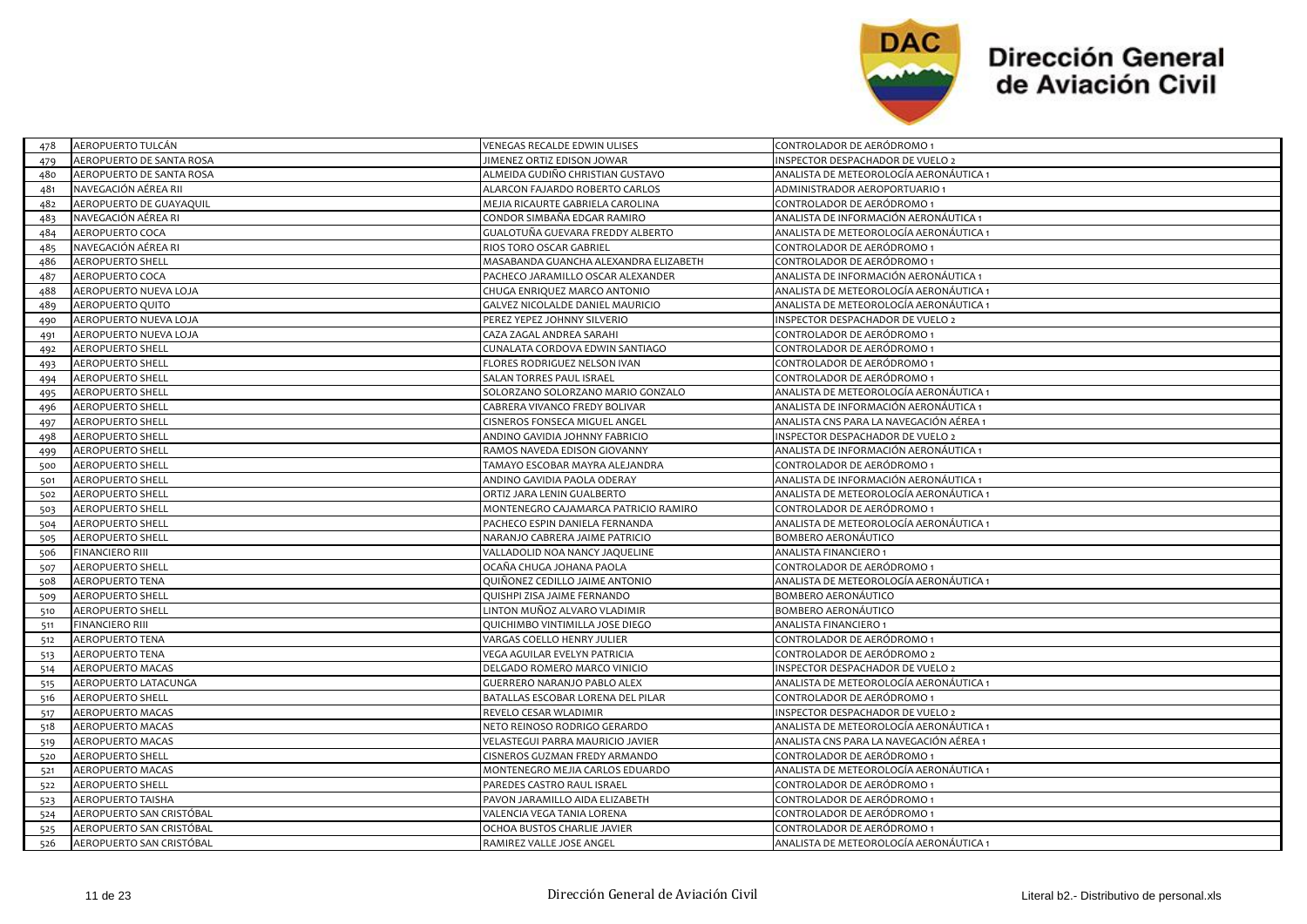

| 527        | AEROPUERTO DE GUAYAQUIL                                | ROMERO IBARRA FELIPE PATRICIO                                    | CONTROLADOR RADAR APP                                                    |
|------------|--------------------------------------------------------|------------------------------------------------------------------|--------------------------------------------------------------------------|
| 528        | AEROPUERTO DE ISABELA                                  | JACOME CRUZ RAUL VICENTE                                         | INSPECTOR DESPACHADOR DE VUELO 2                                         |
| 529        | <b>AEROPUERTO BALTRA</b>                               | CHANGO ALGUIAR ELSA MARINA                                       | ANALISTA DE INFORMACIÓN AERONÁUTICA 1                                    |
| 530        | <b>AEROPUERTO BALTRA</b>                               | GUERRERO CULQUICONDOR AMPARITO ELIZABETH                         | ANALISTA DE INFORMACIÓN AERONÁUTICA 1                                    |
| 531        | <b>AEROPUERTO BALTRA</b>                               | AYALA ANDRADE CARLOS ANDRES                                      | CONTROLADOR DE AERÓDROMO 1                                               |
| 532        | AEROPUERTO BALTRA                                      | SALAZAR NEIRA ANDRES GABRIEL                                     | CONTROLADOR DE AERÓDROMO 1                                               |
| 533        | <b>AEROPUERTO QUITO</b>                                | ABRIL MAYORGA HERNAN PATRICIO                                    | TÉCNICO CNS PARA LA NAVEGACIÓN AÉREA                                     |
| 534        | <b>AEROPUERTO QUITO</b>                                | VASQUEZ NAUPARI HECTOR ENRIQUE                                   | TÉCNICO CNS PARA LA NAVEGACIÓN AÉREA                                     |
| 535        | INSPECCIÓN Y CERTIFICACIÓN AERONÁUTICA RI              | MAITA BARRERA AIDA PAULINA                                       | ENFERMERA DE ATENCIÓN INSTITUCIONAL                                      |
| 536        | AEROPUERTO LA TOMA (LOJA)                              | RIOS MAGALI GIENITT                                              | SUPERVISOR DE SEGURIDAD DE LA AVIACIÓN                                   |
| 537        | AEROPUERTO TULCÁN                                      | VIVAS BOLAÑOS EDWIN ALIRIO                                       | SUPERVISOR DE SEGURIDAD DE LA AVIACIÓN                                   |
| 538        | AEROPUERTO MANTA                                       | HOLGUIN BRIONES GONZALO PACATO                                   | SUPERVISOR DE SEGURIDAD DE LA AVIACIÓN                                   |
| 539        | AEROPUERTO DE GUAYAQUIL                                | HUERTA PINARGOTE ASTER GUSTAVO ENRIQUE                           | TÉCNICO CNS PARA LA NAVEGACIÓN AÉREA                                     |
| 540        | AEROPUERTO DE GUAYAQUIL                                | APOLO GARBOA SANDRA KATUSKA                                      | SUPERVISOR DE SEGURIDAD DE LA AVIACIÓN                                   |
| 541        | AEROPUERTO DE GUAYAQUIL                                | BURGOS LOPEZ MAURICIO DAVID                                      | TÉCNICO CNS PARA LA NAVEGACIÓN AÉREA                                     |
| 542        | INSPECCIÓN Y CERTIFICACIÓN AERONÁUTICA RII             | SALTOS DOMINGUEZ VILMA NARCISA                                   | ENFERMERA DE ATENCIÓN INSTITUCIONAL                                      |
| 543        | AEROPUERTO TACHINA (ESMERALDAS)                        | ANDRADE CUESTA ANTONIO JOSE                                      | SUPERVISOR DE SEGURIDAD DE LA AVIACIÓN                                   |
| 544        | AEROPUERTO DE SANTA ROSA                               | TENESACA ROMERO LIONEL ORLANDO                                   | SUPERVISOR DE SEGURIDAD DE LA AVIACIÓN                                   |
| 545        | AEROPUERTO DE SANTA ROSA                               | RIVERA ORDOÑEZ JUNIOR IVAN                                       | TÉCNICO CNS PARA LA NAVEGACIÓN AÉREA                                     |
| 546        | <b>AEROPUERTO COCA</b>                                 | SALAZAR CANDO HOLGUER VINICIO                                    | SUPERVISOR DE SEGURIDAD DE LA AVIACIÓN                                   |
| 547        | <b>AEROPUERTO SHELL</b>                                | VITERI NORIEGA MARIO FROILAN                                     | TÉCNICO CNS PARA LA NAVEGACIÓN AÉREA                                     |
| 548        | <b>AEROPUERTO MACAS</b>                                | ALARCON JARAMILLO MANUEL FACUNDO                                 | SUPERVISOR DE SEGURIDAD DE LA AVIACIÓN                                   |
| 549        | <b>FINANCIERO RI</b>                                   | JUMBO CUMBICOS MARIA FERNANDA                                    | ASISTENTE FINANCIERO                                                     |
| 550        | DIRECCIÓN ADMINISTRATIVA                               | CABEZAS MENA AMPARITO DEL ROCIO                                  | ASISTENTE FINANCIERO                                                     |
| 551        | AEROPUERTO QUITO                                       | TORRES SUAREZ PIEDAD SILVANA                                     | ASISTENTE DE TRANSPORTE AÉREO                                            |
| 552        | <b>AEROPUERTO QUITO</b>                                | ABARCA ROSILLO MARIA PAULINA                                     | ASISTENTE DE TRANSPORTE AÉREO                                            |
| 553        | AEROPUERTO QUITO                                       | AMORES CASTRO HECTOR LEONARDO                                    | ANALISTA DE INFORMACIÓN AERONÁUTICA 1                                    |
| 554        | <b>AEROPUERTO QUITO</b>                                | VITERI CORRALES ROCIO ALEJANDRA                                  | INSPECTOR DESPACHADOR DE VUELO 2                                         |
| 555        | AEROPUERTO DE GUAYAQUIL                                | ESTRELLA OCHOA KARLINA TATIANA                                   | ASISTENTE DE TRANSPORTE AÉREO                                            |
| 556        | FINANCIERO RI                                          | LARREA NAVARRETE ERIKA GERMANIA                                  | ASISTENTE FINANCIERO                                                     |
| 557        | <b>ADMINISTRATIVO R1</b>                               | ARIAS PEREZ HUGO HIPOLITO                                        | CHOFER                                                                   |
| 558        | FINANCIERO RI                                          | ULLOA RAMOS PAUL ANIBAL                                          | ASISTENTE FINANCIERO                                                     |
| 559        | COORDINACIÓN ADMINISTRATIVA                            | TERAN CEVALLOS MARCOS DAVID                                      | ASISTENTE DE TECNOLOGÍAS DE LA INFORMACIÓN                               |
| 560        | AEROPUERTO QUITO                                       | ERAZO CUASAPAZ MARISOL TAMARA                                    | ASISTENTE DE TRANSPORTE AÉREO                                            |
| 561        | AEROPUERTO DE GUAYAQUIL                                | CAZARES CEVALLOS JOSE DARIO                                      | AGENTE DE SEGURIDAD DE LA AVIACIÓN                                       |
| 562        | AEROPUERTO QUITO                                       | SANTANA RODRIGUEZ JORGE ANIBAL                                   | ASISTENTE DE TRANSPORTE AÉREO                                            |
| 563        | <b>FINANCIERO RI</b>                                   | GUZMAN SALAZAR MIGUEL ANGEL                                      | ASISTENTE FINANCIERO                                                     |
| 564        | <b>AEROPUERTO MACAS</b>                                | CHUQUI MERINO RICARDO MARIO                                      | AGENTE DE SEGURIDAD DE LA AVIACIÓN                                       |
| 565        | AEROPUERTO NUEVA LOJA                                  | MIHALACHE GUAITA CARLA                                           | AGENTE DE SEGURIDAD DE LA AVIACIÓN                                       |
| 566        | AEROPUERTO NUEVA LOJA                                  | PAREDES DURAN ROSARIO ALEJANDRA                                  | AGENTE DE SEGURIDAD DE LA AVIACIÓN                                       |
| 567<br>568 | AEROPUERTO LA TOMA (LOJA)<br>AEROPUERTO LA TOMA (LOJA) | JIMENEZ MOTOCHE MARIA EUGENIA<br>CORREA PARDO OSCAR GEOVANY      | AGENTE DE SEGURIDAD DE LA AVIACIÓN<br>AGENTE DE SEGURIDAD DE LA AVIACIÓN |
|            | AEROPUERTO LATACUNGA                                   | VARGAS CARRERA JOSE BAYRON                                       | AGENTE DE SEGURIDAD DE LA AVIACIÓN                                       |
| 569        | AEROPUERTO LATACUNGA                                   |                                                                  | AGENTE DE SEGURIDAD DE LA AVIACIÓN                                       |
| 570        | <b>AEROPUERTO SHELL</b>                                | SAMPEDRO VASQUEZ KARINA SOLEDAD<br>BALSECA TORRES DARWIN MEDARDO | AGENTE DE SEGURIDAD DE LA AVIACIÓN                                       |
| 571<br>572 | AEROPUERTO TULCÁN                                      | <b>GUERRON GUERRON PATRICIA</b>                                  | AGENTE DE SEGURIDAD DE LA AVIACIÓN                                       |
|            | AEROPUERTO TULCÁN                                      | PALACIOS GUERRON FELIX OSWALDO                                   | AGENTE DE SEGURIDAD DE LA AVIACIÓN                                       |
| 573<br>574 | <b>AEROPUERTO CUENCA</b>                               | TELLO CEDILLO MARIA JOSE                                         | ASISTENTE DE TRANSPORTE AÉREO                                            |
|            | <b>AEROPUERTO CUENCA</b>                               | BRITO VASQUEZ ALVARO MODESTO                                     | INSPECTOR DESPACHADOR DE VUELO 1                                         |
| 575        |                                                        |                                                                  |                                                                          |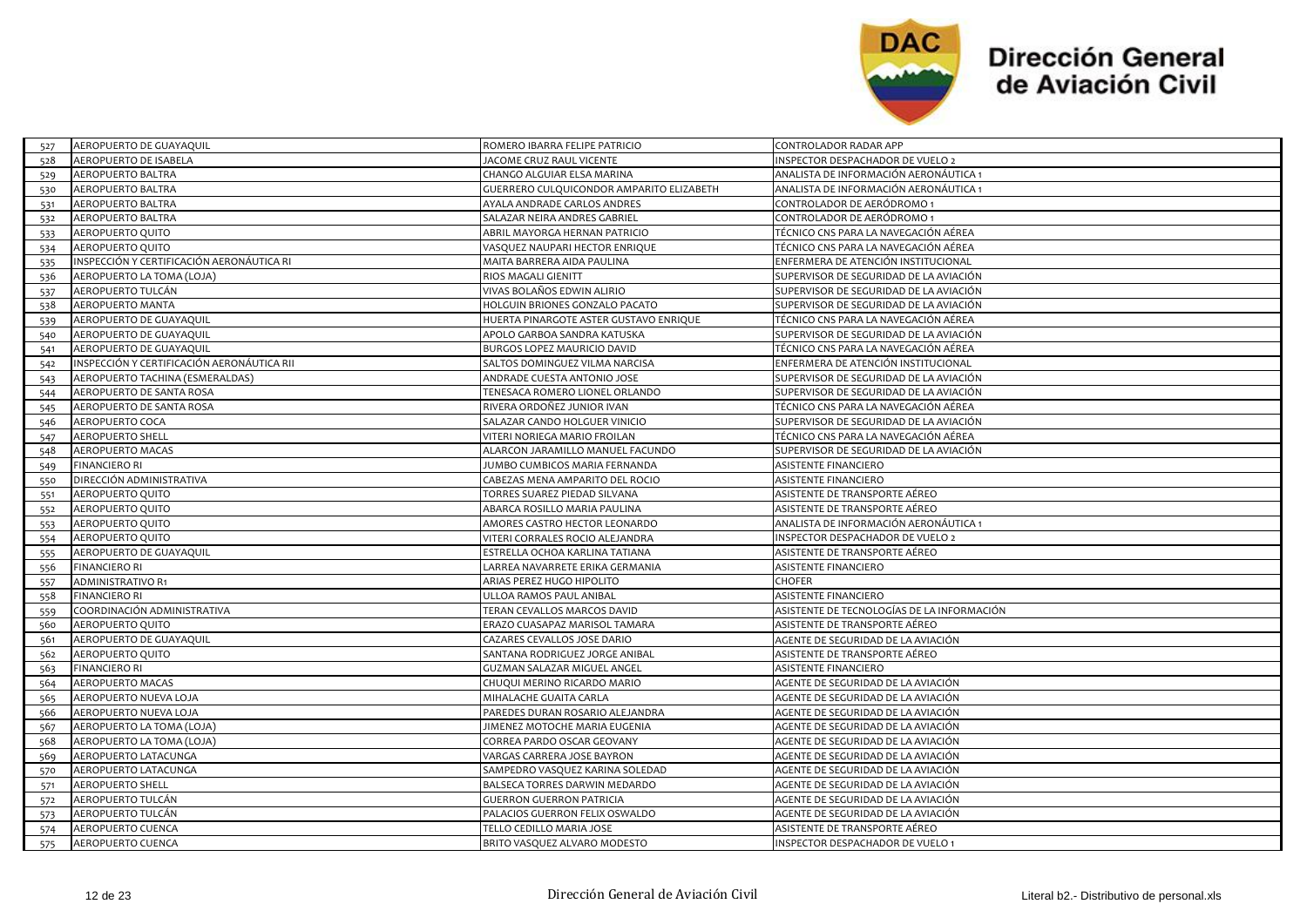

| 576 | <b>AEROPUERTO MANTA</b>                          | GAVILANEZ GRANIZO FAUSTO ALEXANDER     | AGENTE DE SEGURIDAD DE LA AVIACIÓN          |
|-----|--------------------------------------------------|----------------------------------------|---------------------------------------------|
| 577 | <b>AEROPUERTO MANTA</b>                          | CORONEL CORONEL JULIO ALEJANDRO        | INSPECTOR DESPACHADOR DE VUELO 1            |
| 578 | <b>AEROPUERTO MANTA</b>                          | ALVEAR LOZANO VICTOR IVAN              | AGENTE DE SEGURIDAD DE LA AVIACIÓN          |
| 579 | <b>AEROPUERTO MANTA</b>                          | BARCIA ALAVA JOSELO NOEL               | AGENTE DE SEGURIDAD DE LA AVIACIÓN          |
| 580 | <b>AEROPUERTO MANTA</b>                          | BONILLA ESCUDERO RAQUEL ANTONIETA      | ASISTENTE DE TRANSPORTE AÉREO               |
| 581 | <b>AEROPUERTO MANTA</b>                          | BARCIA LEON ANGEL ENRIQUE              | AGENTE DE SEGURIDAD DE LA AVIACIÓN          |
| 582 | <b>AEROPUERTO MANTA</b>                          | CEDEÑO VELEZ LEONARDO ALEXANDER        | ANALISTA CNS PARA LA NAVEGACIÓN AÉREA 1     |
| 583 | AEROPUERTO SAN VICENTE                           | MUÑOZ RODRIGUEZ MARIA DEL ROCIO        | AGENTE DE SEGURIDAD DE LA AVIACIÓN          |
| 584 | ADMINISTRATIVO FINANCIERO                        | ANDRADE BARBA HOMERO ANTONIO           | ASISTENTE DE RECURSOS HUMANOS               |
| 585 | AEROPUERTO DE GUAYAQUIL                          | ECHEVERRIA CONTRERAS DIGNA AMALIA      | ASISTENTE DE TRANSPORTE AÉREO               |
| 586 | AEROPUERTO DE GUAYAQUIL                          | CEDEÑO PROAÑO LILIAN DEL ROCIO         | ASISTENTE DE TRANSPORTE AÉREO               |
| 587 | FINANCIERO RII                                   | QUIMIS QUIMIS ROBERT FELIPE            | ASISTENTE FINANCIERO                        |
| 588 | ADMINISTRATIVO FINANCIERO                        | MEJIA GARCIA MARCOS ALFREDO            | ASISTENTE FINANCIERO                        |
| 589 | ADMINISTRATIVO FINANCIERO                        | CRUZ ALVEAR JUAN RAMON                 | ASISTENTE FINANCIERO                        |
| 590 | <b>FINANCIERO RII</b>                            | SANTAMARIA ZAVALA ALEXANDRA ELIZABETH  | ASISTENTE FINANCIERO                        |
| 591 | AEROPUERTO DE GUAYAQUIL                          | FIGUEROA QUIMI MILTON CAYETANO         | ASISTENTE DE TRANSPORTE AÉREO               |
| 592 | AEROPUERTO DE GUAYAQUIL                          | VELIZ ROSADO MAGNO GUSTAVO             | ASISTENTE DE TRANSPORTE AÉREO               |
| 593 | TECNOLOGÍAS DE LA INFORMACIÓN Y COMUNICACIÓN RII | SCHLOBOHM EGAS HANS DIETER             | ANALISTA DE TECNOLOGÍAS DE LA INFORMACIÓN 1 |
| 594 | TECNOLOGÍAS DE LA INFORMACIÓN Y COMUNICACIÓN     | CHIRIBOGA ANDRADE JORGE GONZALO        | ANALISTA DE TECNOLOGÍAS DE LA INFORMACIÓN 1 |
| 595 | TECNOLOGÍAS DE LA INFORMACIÓN Y COMUNICACIÓN RII | INTRIAGO HENRIQUEZ DARWIN ERWIN        | ASISTENTE DE TECNOLOGÍAS DE LA INFORMACIÓN  |
| 596 | AEROPUERTO DE GUAYAQUIL                          | CARRILLO GUAMANQUISPE CLEVER MAURICIO  | ASISTENTE DE TRANSPORTE AÉREO               |
| 597 | AEROPUERTO DE GUAYAQUIL                          | MORALES ARAUJO DENICE ANABELLE         | ASISTENTE DE TRANSPORTE AÉREO               |
| 598 | <b>FINANCIERO RII</b>                            | COBA ESPINOZA KATTY DEL ROCIO          | <b>ASISTENTE FINANCIERO</b>                 |
| 599 | AEROPUERTO DE GUAYAQUIL                          | CARRERA MOLINA GEOVANNY HUMBERTO       | ASISTENTE DE TRANSPORTE AÉREO               |
| 600 | AEROPUERTO DE GUAYAQUIL                          | MURILLO VELASQUEZ MELBA ROXANA         | ASISTENTE DE TRANSPORTE AÉREO               |
| 601 | <b>AEROPUERTO QUITO</b>                          | RIVERA PAREDES JOSE ALBERTO            | TÉCNICO EN SERVICIOS AERONÁUTICOS           |
| 602 | AEROPUERTO TACHINA (ESMERALDAS)                  | EGAS VILLACRES GIOVANNA DE LOS ANGELES | AGENTE DE SEGURIDAD DE LA AVIACIÓN          |
| 603 | AEROPUERTO TACHINA (ESMERALDAS)                  | RODRIGUEZ TOZCANO ROYER JESUS          | AGENTE DE SEGURIDAD DE LA AVIACIÓN          |
| 604 | AEROPUERTO TACHINA (ESMERALDAS)                  | BONE BOLAÑOS DIGNA MERCEDES            | AGENTE DE SEGURIDAD DE LA AVIACIÓN          |
| 605 | AEROPUERTO TACHINA (ESMERALDAS)                  | MOREIRA MOREIRA VICENTE SOCRATE        | AGENTE DE SEGURIDAD DE LA AVIACIÓN          |
| 606 | AEROPUERTO TACHINA (ESMERALDAS)                  | HURTADO ANGULO RAMON GENARO            | AGENTE DE SEGURIDAD DE LA AVIACIÓN          |
| 607 | AEROPUERTO TACHINA (ESMERALDAS)                  | PAZMIÑO CARRERA LUIS EDUARDO           | INSPECTOR DESPACHADOR DE VUELO 1            |
| 608 | AEROPUERTO TACHINA (ESMERALDAS)                  | NAVARRETE LEON RAMIRO IVAN             | INSPECTOR DESPACHADOR DE VUELO 1            |
| 609 | AEROPUERTO DE SANTA ROSA                         | CARVAJAL CEVALLOS JHONNY FABRICIO      | AGENTE DE SEGURIDAD DE LA AVIACIÓN          |
| 610 | AEROPUERTO DE SANTA ROSA                         | SERRANO MOSCOSO TANIA KARINA           | AGENTE DE SEGURIDAD DE LA AVIACIÓN          |
| 611 | AEROPUERTO DE SANTA ROSA                         | LASSO ALBAN MARIA DEL CARMEN           | AGENTE DE SEGURIDAD DE LA AVIACIÓN          |
| 612 | <b>AEROPUERTO COCA</b>                           | SUAREZ RODRIGUEZ KARLA JANINA          | AGENTE DE SEGURIDAD DE LA AVIACIÓN          |
| 613 | AEROPUERTO COCA                                  | MOREIRA CHAUCA ANGEL EFREN             | AGENTE DE SEGURIDAD DE LA AVIACIÓN          |
| 614 | <b>AEROPUERTO COCA</b>                           | LLORI LLORI OFELIA SILVIA              | AGENTE DE SEGURIDAD DE LA AVIACIÓN          |
| 615 | <b>AEROPUERTO COCA</b>                           | LLORY ABARCA ALEXANDRA JACQUELINE      | AGENTE DE SEGURIDAD DE LA AVIACIÓN          |
| 616 | AEROPUERTO NUEVA LOJA                            | BALSECA TORRES DARIO JAVIER            | AGENTE DE SEGURIDAD DE LA AVIACIÓN          |
| 617 | <b>AEROPUERTO SHELI</b>                          | BAEZ BAEZ LUIS FERNANDO                | AGENTE DE SEGURIDAD DE LA AVIACIÓN          |
| 618 | <b>AEROPUERTO SHELL</b>                          | CAICEDO SORIA SILVIO FRANCISCO         | AGENTE DE SEGURIDAD DE LA AVIACIÓN          |
| 619 | <b>AEROPUERTO TENA</b>                           | JIMBO GALLARDO JUAN GABRIEL            | AGENTE DE SEGURIDAD DE LA AVIACIÓN          |
| 620 | <b>AEROPUERTO MACAS</b>                          | MANOSALVAS SANGURIMA ALFREDA REBECA    | AGENTE DE SEGURIDAD DE LA AVIACIÓN          |
| 621 | AEROPUERTO QUITO                                 | ROJAS LOZA ANDRES ALBERTO              | INSPECTOR DESPACHADOR DE VUELO 2            |
| 622 | AEROPUERTO NUEVA LOJA                            | PAREDES DURAN PATRICIO RODRIGO         | AGENTE DE SEGURIDAD DE LA AVIACIÓN          |
| 623 | AEROPUERTO SAN CRISTÓBAL                         | LLERENA MARTILLO NATALY JOHANA         | AGENTE DE SEGURIDAD DE LA AVIACIÓN          |
| 624 | AEROPUERTO SAN CRISTÓBAL                         | CEVALLOS BAQUE NADIA ANDREA            | AGENTE DE SEGURIDAD DE LA AVIACIÓN          |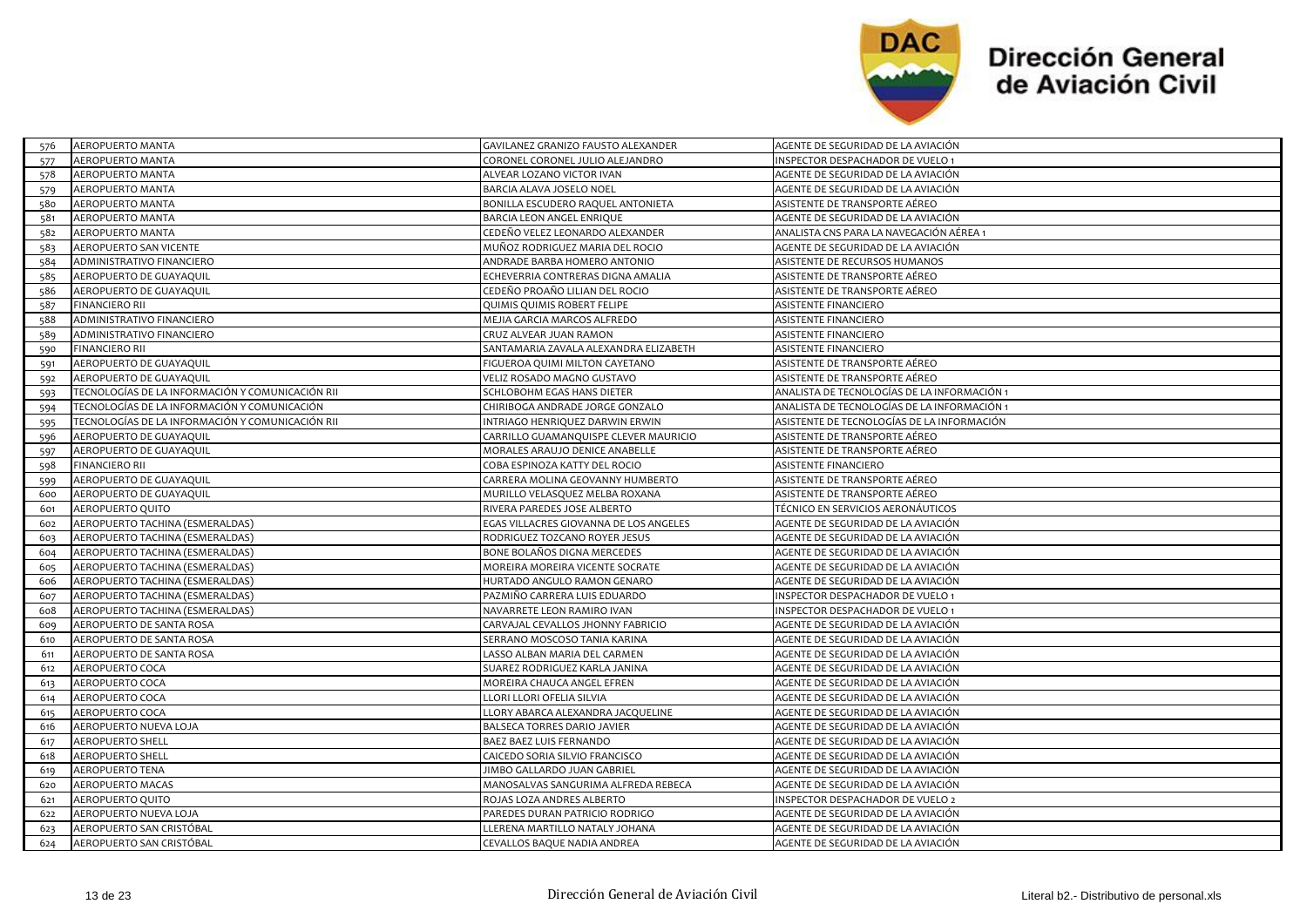

| 625 | AEROPUERTO SAN CRISTÓBAL                         | MALIZA ILLICACHI MARIO JAVIER       | AGENTE DE SEGURIDAD DE LA AVIACIÓN                |
|-----|--------------------------------------------------|-------------------------------------|---------------------------------------------------|
| 626 | AEROPUERTO BALTRA                                | HIDALGO ARMIJOS JAVIER ALEJANDRO    | AGENTE DE SEGURIDAD DE LA AVIACIÓN                |
| 627 | <b>AEROPUERTO BALTRA</b>                         | MARGRABER CULQUICONDOR ERIK DAVID   | AGENTE DE SEGURIDAD DE LA AVIACIÓN                |
| 628 | <b>ADMINISTRATIVO R1</b>                         | TIPAN CAILLAGUA MARIA MERCEDES      | ASISTENTE DE PROVEEDURÍA                          |
| 629 | <b>ADMINISTRATIVO R1</b>                         | BONE RUMBEA TEODORO RODOLFO         | ASISTENTE DE ACTIVOS FIJOS                        |
| 630 | <b>ADMINISTRATIVO R1</b>                         | ACOSTA MONTIEL ANA LUCIA            | ASISTENTE DE PROVEEDURÍA                          |
| 631 | <b>ADMINISTRATIVO R2</b>                         | BUSTILLOS CALVACHE JUAN ELIAS       | GUARDALMACEN                                      |
| 632 | ADMINISTRATIVO FINANCIERO                        | AGURTO CHANGO OSCAR ENRIQUE         | <b>ASISTENTE FINANCIERO</b>                       |
| 633 | <b>ADMINISTRATIVO RII</b>                        | LUNA JIMENEZ JAIME CARLOS           | ASISTENTE DE PROVEEDURÍA                          |
| 634 | ADMINISTRATIVO RII                               | ESPINAR COLOMA EDDIESEGUNDO         | ASISTENTE DE ACTIVOS FIJOS                        |
| 635 | CAPACITACIÓN NACIONAL                            | SORIA VALENCIA PATRICIA VERONICA    | TÉCNICO DEL CENTRO DE OPERACIONES DE EMERGENCIA   |
| 636 | INSPECCIÓN Y CERTIFICACIÓN AERONÁUTICA RI        | BENITEZ ESPINOSA FAUSTO RODRIGO     | TÉCNICO DEL CENTRO DE OPERACIONES DE EMERGENCIA   |
| 637 | INSPECCIÓN Y CERTIFICACIÓN AERONÁUTICA RI        | NOROÑA ALMEIDA FERNANDO NEPTALI     | TÉCNICO DEL CENTRO DE OPERACIONES DE EMERGENCIA   |
| 638 | AEROPUERTO LA TOMA (LOJA)                        | PALADINES LARGO CONSUELO ESPERANZA  | ASISTENTE DE ENFERMERÍA DE ATENCIÓN INSTITUCIONAL |
| 639 | AEROPUERTO DE GUAYAQUIL                          | CELI PARADA NANCY ALEXANDRA         | ASISTENTE DE ENFERMERÍA DE ATENCIÓN INSTITUCIONAL |
| 640 | INSPECCIÓN Y CERTIFICACIÓN AERONÁUTICA RII       | DOMINGUEZ MESIAS ANGELA DE LA CRUZ  | ASISTENTE DE ENFERMERÍA DE ATENCIÓN INSTITUCIONAL |
| 641 | DIRECCIÓN ESCUELA TÉCNICA DE AVIACIÓN CIVIL      | ANDRADE DIAZ MARIA VICTORIA         | SECRETARIA EJECUTIVA 2                            |
| 642 | <b>AEROPUERTO QUITO</b>                          | REVELO CARVAJAL ALICIA JACQUELINE   | SECRETARIA                                        |
| 643 | AEROPUERTO LATACUNGA                             | GUTIERREZ RAMON MARIA ERCILIA       | SECRETARIA                                        |
| 644 | AEROPUERTO TULCÁN                                | ARGOTI ORTIZ LIDIA FABIOLA          | ASISTENTE DE ENFERMERÍA DE ATENCIÓN INSTITUCIONAL |
| 645 | <b>FINANCIERO RII</b>                            | CORONEL ALVARADO NELLY MARGARITA    | <b>OFICINISTA</b>                                 |
| 646 | AEROPUERTO DE GUAYAQUIL                          | MAQUILON GOMEZ SILVANA EUNICE       | SECRETARIA                                        |
| 647 | ADMINISTRATIVO RII                               | URBINA YAGUAL WALTER ANTONIO        | <b>OFICINISTA</b>                                 |
| 648 | INSPECCIÓN Y CERTIFICACIÓN AERONÁUTICA RII       | AVILES ROSADO MARIA DEL CARMEN      | SECRETARIA                                        |
| 649 | <b>ADMINISTRATIVO RII</b>                        | LEON ZAMBRANO DILIA ELIZABETH       | <b>OFICINISTA</b>                                 |
| 650 | ADMINISTRATIVO FINANCIERO                        | VELEZ FAJARDO CECILIA MARIA         | SECRETARIA                                        |
| 651 | ASESORÍA JURÍDICA RII                            | HIDALGO MINDA BRENDA DEL PILAR      | <b>OFICINISTA</b>                                 |
| 652 | DIRECCIÓN REGIONAL II                            | IDROVO GRANIZO YOLANDA VERONICA     | SECRETARIA                                        |
| 653 | INSPECCIÓN Y CERTIFICACIÓN AERONÁUTICA RII       | AGUILAR ORELLANA SANDRA GLORIA      | SECRETARIA                                        |
| 654 | TECNOLOGÍAS DE LA INFORMACIÓN Y COMUNICACIÓN RII | RUALES ESPINOZA JUANA ELIZABETH     | SECRETARIA                                        |
| 655 | RECURSOS HUMANOS RII                             | TORRES CANADAS ELSA LEONOR          | SECRETARIA                                        |
| 656 | <b>FINANCIERO RII</b>                            | MELENDREZ PEREZ DOLORES MERCEDES    | <b>ASISTENTE FINANCIERA</b>                       |
| 657 | AEROPUERTO TACHINA (ESMERALDAS)                  | MARTINEZ BRAVO IRMA DEL ROCIO       | SECRETARIA                                        |
| 658 | AEROPUERTO TACHINA (ESMERALDAS)                  | PALACIOS MONTESDEOCA EDDWIN GABRIEL | <b>CHOFER</b>                                     |
| 659 | GESTIÓN OPERATIVA EMPRESARIAL                    | CADENA CASTILLO EDISON ALBERTO      | TÉCNICO DE MANTENIMIENTO                          |
| 660 | <b>ADMINISTRATIVO R1</b>                         | LOPEZ LAMA LUIS EFREN               | <b>CHOFER</b>                                     |
| 661 | NAVEGACIÓN AÉREA RI                              | LEVOYER RAMIREZ EDUARDO PATRICIO    | <b>CHOFER</b>                                     |
| 662 | NAVEGACIÓN AÉREA RI                              | BARRIGA CHICAIZA LUIS PAUL          | ANALISTA CNS PARA LA NAVEGACIÓN AÉREA 1           |
| 663 | NAVEGACIÓN AÉREA RI                              | CANCHIG COLA CARLOS FERNANDO        | ANALISTA CNS PARA LA NAVEGACIÓN AÉREA 1           |
| 664 | <b>ADMINISTRATIVO R1</b>                         | BAHAMONDE TIPAN NELSON OSWALDO      | <b>CHOFER</b>                                     |
| 665 | <b>ADMINISTRATIVO R1</b>                         | AYERVE TOBAR ARMANDO ALEXANDER      | <b>CHOFER</b>                                     |
| 666 | GESTIÓN OPERATIVA EMPRESARIAL                    | RAMIREZ TAPIA JORGE RAFAEL          | TÉCNICO EN DESPACHO DE COMBUSTIBLE DE AVIACIÓN    |
| 667 | <b>GESTIÓN OPERATIVA EMPRESARIAL</b>             | PACHECO CALDERON MIGUEL PATRICIO    | TÉCNICO EN DESPACHO DE COMBUSTIBLE DE AVIACIÓN    |
| 668 | <b>ADMINISTRATIVO R1</b>                         | CRUZ GOMEZ FREDDY JESUS             | CHOFER                                            |
| 669 | <b>AEROPUERTO SALINAS</b>                        | RODRIGUEZ ROMERO KATIUSCA SORAYA    | CONSERJE                                          |
| 670 | ADMINISTRATIVO R1                                | VERA VINUEZA LUIS IVAN              | CHOFER                                            |
| 671 | <b>ADMINISTRATIVO R1</b>                         | SAN PEDRO MALAGON LETICIA CECIBEL   | CONSERJE                                          |
| 672 | GESTIÓN OPERATIVA EMPRESARIAL                    | <b>GUZMAN QUIROZ LUIS ANDRES</b>    | TÉCNICO EN DESPACHO DE COMBUSTIBLE DE AVIACIÓN    |
| 673 | AEROPUERTO DE GUAYAQUIL                          | ACUÑA SALAZAR MELANY VALERIA        | CONTROLADOR DE AERÓDROMO 1                        |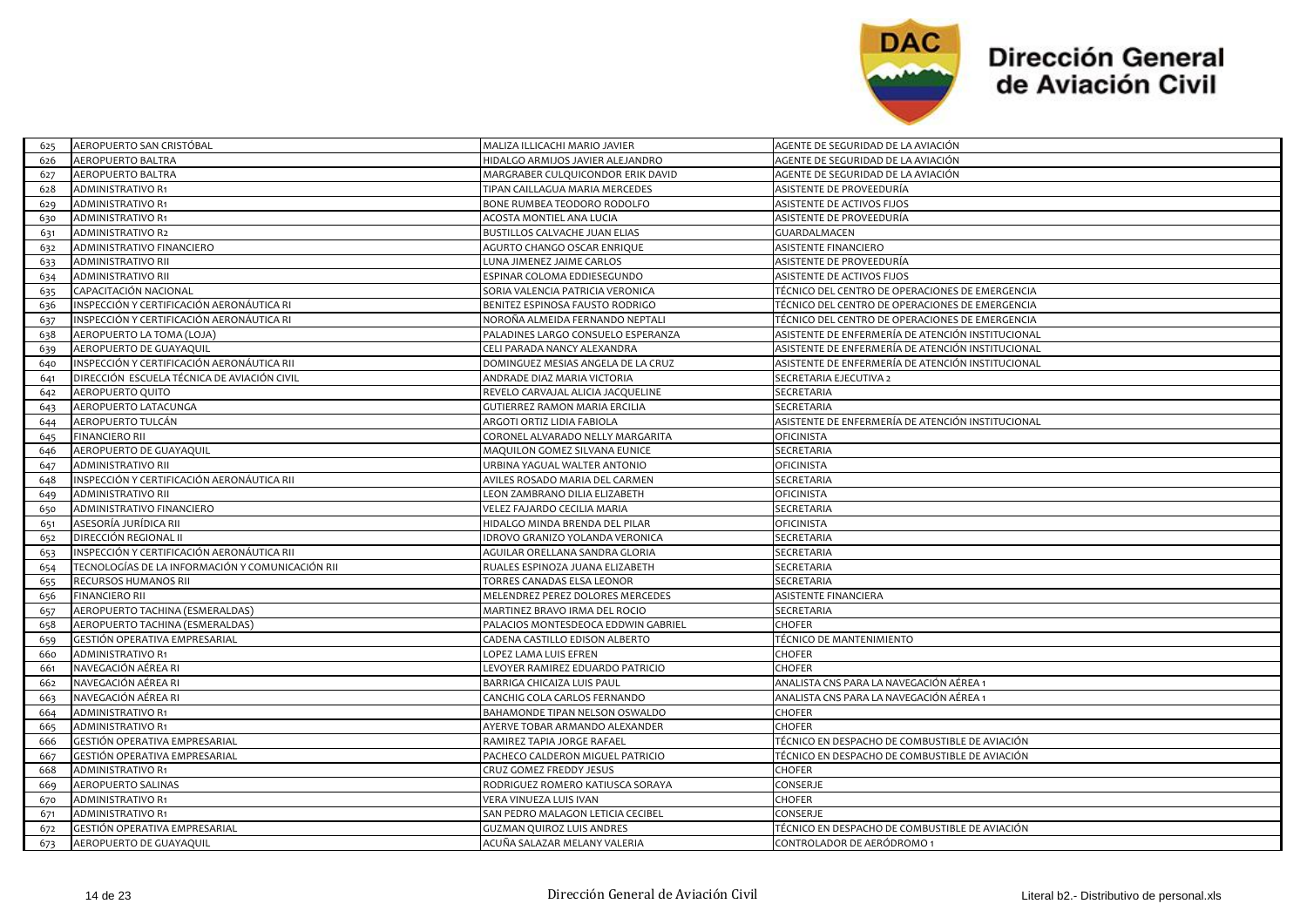

| 674 | ADMINISTRATIVO R1                    | LINCANGO ALVARO JOSE LUIS            | <b>CHOFER</b>                                  |
|-----|--------------------------------------|--------------------------------------|------------------------------------------------|
| 675 | <b>ADMINISTRATIVO R1</b>             | ANDRADE AGUIRRE FRANKLIN IVAN        | TÉCNICO EN SERVICIOS DE MANTENIMIENTO 2        |
| 676 | GESTIÓN OPERATIVA EMPRESARIAL        | MEDINA VASQUEZ PAOLO CESAR           | TÉCNICO EN DESPACHO DE COMBUSTIBLE DE AVIACIÓN |
| 677 | GESTIÓN OPERATIVA EMPRESARIAL        | ROMERO TOLEDO PATRICIO TRAJANO       | TÉCNICO EN DESPACHO DE COMBUSTIBLE DE AVIACIÓN |
| 678 | AEROPUERTO LA TOMA (LOJA)            | NARVAEZ ROGELIO                      | BOMBERO AERONÁUTICO                            |
| 679 | AEROPUERTO LA TOMA (LOJA)            | LOYOLA MORA LEONEL ALBERTO           | BOMBERO AERONÁUTICO                            |
| 680 | AEROPUERTO LA TOMA (LOJA)            | CORDOVA LUZURIAGA JUAN CARLOS        | BOMBERO AERONÁUTICO                            |
| 681 | AEROPUERTO LA TOMA (LOJA)            | CHAMBA RAMON EDUARDO BOLIVAR         | BOMBERO AERONÁUTICO                            |
| 682 | AEROPUERTO LATACUNGA                 | ARMENDARIZ CAICEDO VICTOR HUGO       | BOMBERO AERONÁUTICO                            |
| 683 | AEROPUERTO LATACUNGA                 | HIDALGO MORENO HUGO FERNANDO         | BOMBERO AERONÁUTICO                            |
| 684 | AEROPUERTO LATACUNGA                 | MORENO RIOS WALTER GUILLERMO         | BOMBERO AERONÁUTICO                            |
| 685 | AEROPUERTO LATACUNGA                 | MARTINEZ BUSTILLOS WILLIAM PATRICIO  | BOMBERO AERONÁUTICO                            |
| 686 | AEROPUERTO LATACUNGA                 | SEGOVIA PAZMIÑO FLAVIO FERNANDO      | BOMBERO AERONÁUTICO                            |
| 687 | AEROPUERTO LATACUNGA                 | QUINALUISA SHULCA IVAN ESTUARDO      | BOMBERO AERONÁUTICO                            |
| 688 | AEROPUERTO LATACUNGA                 | ALBAN TOVAR EDMUNDO MARCELO          | BOMBERO AERONÁUTICO                            |
| 689 | AEROPUERTO LATACUNGA                 | <b>GUACHO SALAZAR JHON KLEBER</b>    | BOMBERO AERONÁUTICO                            |
| 690 | AEROPUERTO LATACUNGA                 | LEON ARROYO ROGHER IGNACIO           | BOMBERO AERONÁUTICO                            |
| 691 | <b>AEROPUERTO MACAS</b>              | CADENA PANTOJA JORDAN STALIN         | BOMBERO AERONÁUTICO                            |
| 692 | <b>AEROPUERTO MACAS</b>              | CISNEROS RIVADENEIRA JOSUE ALEXANDER | BOMBERO AERONÁUTICO                            |
| 693 | AEROPUERTO LATACUNGA                 | GUANO TOAPANTA CARLOS PATRICIO       | TÉCNICO EN DESPACHO DE COMBUSTIBLE DE AVIACIÓN |
| 694 | AEROPUERTO LATACUNGA                 | CUNALATA ASQUI LUIS ARMANDO          | GUARDIÁN                                       |
| 695 | AEROPUERTO LATACUNGA                 | TOAPANTA PILA ALVARO RODRIGO         | ANALISTA CNS PARA LA NAVEGACIÓN AÉREA 1        |
| 696 | GESTIÓN OPERATIVA EMPRESARIAL        | PAREDES TAPIA GUIDO GIOVANI          | TÉCNICO EN DESPACHO DE COMBUSTIBLE DE AVIACIÓN |
| 697 | GESTIÓN OPERATIVA EMPRESARIAL        | MOREIRA GARCIA MARIO VEYROT          | TÉCNICO EN DESPACHO DE COMBUSTIBLE DE AVIACIÓN |
| 698 | <b>GESTIÓN OPERATIVA EMPRESARIAL</b> | NAVEDA NARANJO FRANKLIN WLADIMIR     | TÉCNICO EN DESPACHO DE COMBUSTIBLE DE AVIACIÓN |
| 699 | <b>AEROPUERTO MANTA</b>              | PAZMIÑO CONRADO MARCO VINICIO        | BOMBERO AERONÁUTICO                            |
| 700 | <b>AEROPUERTO MANTA</b>              | MOLINA CAICEDO FRANCISCO JAVIER      | CONTROLADOR DE AERÓDROMO 1                     |
| 701 | AEROPUERTO MACAS                     | FALCONY HIDALGO ROLANDO EUGENIO      | BOMBERO AERONÁUTICO                            |
| 702 | AEROPUERTO LATACUNGA                 | DEFAZ CAJAS MARCO ANTONIO            | BOMBERO AERONÁUTICO                            |
| 703 | AEROPUERTO LATACUNGA                 | CAMPAÑA CAICEDO VICTOR HUGO          | BOMBERO AERONÁUTICO                            |
| 704 | AEROPUERTO LATACUNGA                 | CAIZA VEINTIMILLA JOSE LUIS          | BOMBERO AERONÁUTICO                            |
| 705 | AEROPUERTO LATACUNGA                 | ANCHATIPAN NAVAS LUIS ARTURO         | TÉCNICO EN SERVICIOS DE MANTENIMIENTO 2        |
| 706 | AEROPUERTO LATACUNGA                 | GUTIERREZ BONILLA HUGO PATRICIO      | BOMBERO AERONÁUTICO                            |
| 707 | <b>AEROPUERTO SHELL</b>              | RUIZ SOSA MARIO VINICIO              | BOMBERO AERONÁUTICO                            |
| 708 | AEROPUERTO TULCÁN                    | VILLARREAL YANDUN JOSE LUIS          | BOMBERO AERONÁUTICO                            |
| 709 | AEROPUERTO TULCÁN                    | MORILLO BOLAÑOS AMILCAR EUGENIO      | BOMBERO AERONÁUTICO                            |
| 710 | AEROPUERTO TULCÁN                    | LIMA MEJIA SEGUNDO JOSE PEDRO        | BOMBERO AERONÁUTICO                            |
| 711 | AEROPUERTO TULCÁN                    | DEL HIERRO ORTEGA GALO GERMAN        | BOMBERO AERONÁUTICO                            |
| 712 | AEROPUERTO TULCÁN                    | MARTINEZ GUZMAN MANUEL MESIAS        | CHOFER                                         |
| 713 | AEROPUERTO TULCÁN                    | CHUGA VILLARREAL WILSON ALFREDO      | CHOFER                                         |
| 714 | AEROPUERTO TULCÁN                    | JATIVA GARCIA XAVIER FERNANDO        | BOMBERO AERONÁUTICO                            |
| 715 | AEROPUERTO LA TOMA (LOJA)            | SALTOS MOYANO BENJAMIN AURELIO       | CHOFER                                         |
| 716 | <b>AEROPUERTO CUENCA</b>             | CHIMBO GRANDA SERGIO ANTONIO         | CHOFER                                         |
| 717 | <b>AEROPUERTO MANTA</b>              | VIVANCO CALVA JORGE ALFREDO          | BOMBERO AERONÁUTICO                            |
| 718 | AEROPUERTO LA TOMA (LOJA)            | UCHUARI CAJILIMA MARIO BALTAZAR      | BOMBERO AERONÁUTICO                            |
| 719 | <b>AEROPUERTO MANTA</b>              | SANDOVAL LOPEZ OSCAR ALFREDO         | BOMBERO AERONÁUTICO                            |
| 720 | AEROPUERTO QUITO                     | IZA VIERA LEOPOLDO FERNANDO          | BOMBERO AERONÁUTICO                            |
| 721 | AEROPUERTO MANTA                     | CASTILLO RUEDA JUAN CARLOS           | BOMBERO AERONÁUTICO                            |
| 722 | <b>AEROPUERTO MANTA</b>              | AGUILERA CARRILLO CARLOS MARCELO     | BOMBERO AERONÁUTICO                            |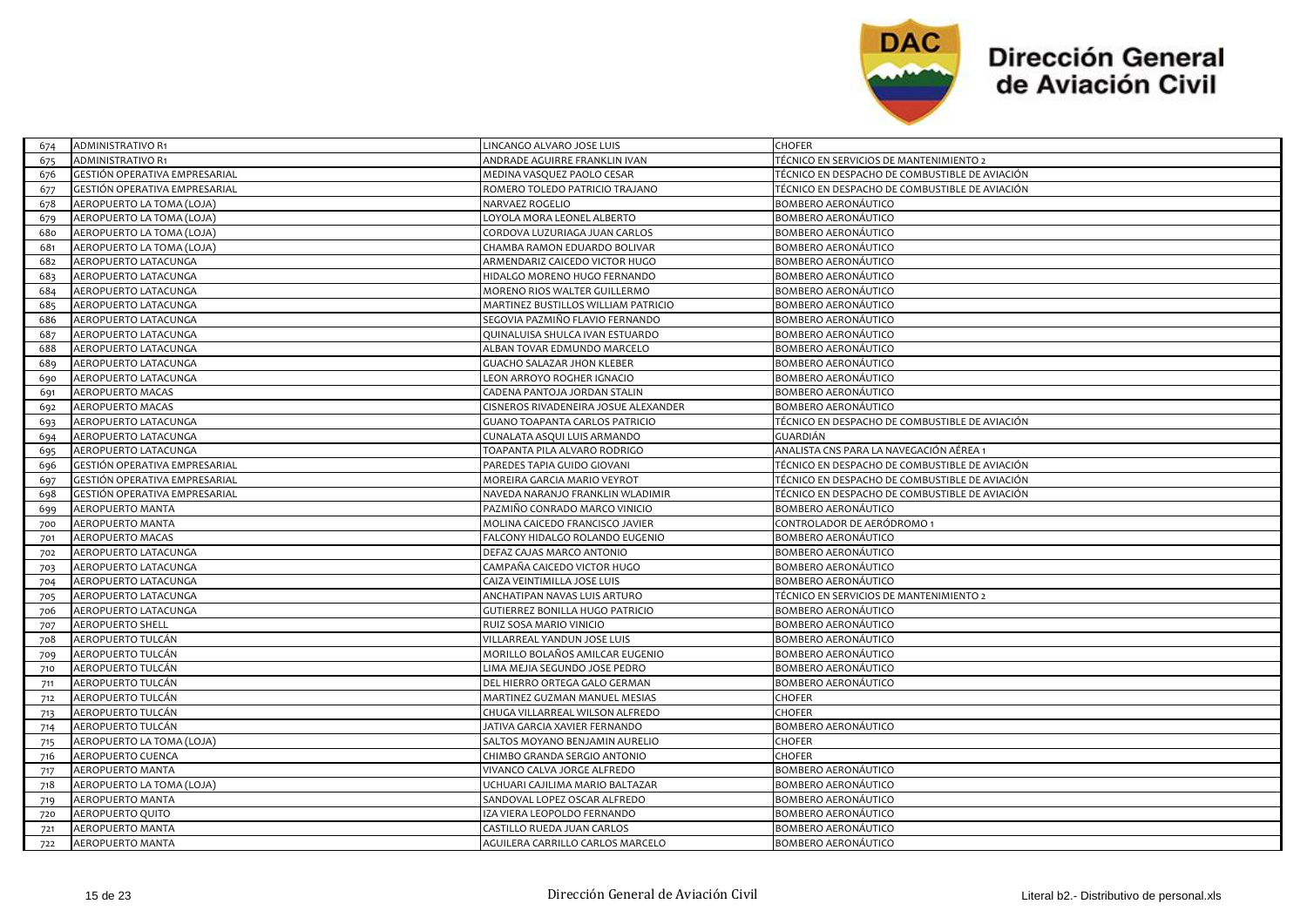

| 723 | <b>AEROPUERTO MANTA</b>                                  | <b>GUZMAN FREIRE STALIN BLADIMIR</b>   | <b>INSPECTOR DESPACHADOR DE VUELO 2</b>        |
|-----|----------------------------------------------------------|----------------------------------------|------------------------------------------------|
| 724 | GESTIÓN OPERATIVA EMPRESARIAL                            | VELIZ CASTRO JAIME JAVIER              | TÉCNICO EN DESPACHO DE COMBUSTIBLE DE AVIACIÓN |
| 725 | AEROPUERTO MANTA                                         | SALCEDO LEON JOB GUILLERMO             | CHOFER                                         |
| 726 | GESTIÓN OPERATIVA EMPRESARIAL                            | QUIÑONEZ CORTEZ JUAN CARLOS            | TÉCNICO EN DESPACHO DE COMBUSTIBLE DE AVIACIÓN |
| 727 | AEROPUERTO MANTA                                         | CHAVEZ NEVAREZ DINO RODOLFO AUGUSTO    | BOMBERO AERONÁUTICO                            |
| 728 | GESTIÓN OPERATIVA EMPRESARIAL                            | HERNANDEZ ZAMBRANO MARIO HONORIO       | TÉCNICO EN DESPACHO DE COMBUSTIBLE DE AVIACIÓN |
| 729 | AEROPUERTO MANTA                                         | INTRIAGO TORRES JUAN EFREN             | BOMBERO AERONÁUTICO                            |
| 730 | AEROPUERTO MANTA                                         | CHAVEZ VASQUEZ MANUEL ABELARDO         | BOMBERO AERONÁUTICO                            |
| 731 | AEROPUERTO SAN VICENTE                                   | QUIROZ BARRETO JOSE ANTONIO            | BOMBERO AERONÁUTICO                            |
| 732 | AEROPUERTO MANTA                                         | SALAZAR TELLO ANGEL JESUS              | TÉCNICO EN SERVICIOS DE MANTENIMIENTO 1        |
| 733 | GESTIÓN OPERATIVA EMPRESARIAL                            | LOPEZ MOREIRA JOSE SANTIAGO            | TÉCNICO EN DESPACHO DE COMBUSTIBLE DE AVIACIÓN |
| 734 | NAVEGACIÓN AÉREA RII                                     | QUIMIS INDACOCHEA FREDDY NARCISO       | CHOFER                                         |
| 735 | AEROPUERTO DE GUAYAQUIL                                  | ESPINOZA ROMERO JOSE BOLIVAR           | CHOFER                                         |
| 736 | AEROPUERTO DE GUAYAQUIL                                  | CAICEDO DE LA CRUZ RIGOBERTO JAVIER    | TÉCNICO EN SERVICIOS DE MANTENIMIENTO 2        |
| 737 | AEROPUERTO DE GUAYAQUIL                                  | ROGELIO RAMIRO RAMOS BARBA             | TÉCNICO EN SERVICIOS DE MANTENIMIENTO 2        |
| 738 | AEROPUERTO DE GUAYAQUIL                                  | VEGA PIGUAVE ENRIQUE YARI              | TÉCNICO EN SERVICIOS DE MANTENIMIENTO 1        |
| 739 | INSPECCIÓN Y CERTIFICACIÓN AERONÁUTICA RII               | ZUÑIGA ROSAS MANUEL EDUARDO            | INTENDENTE INSPECTOR PILOTO DE CONTROL         |
| 740 | COMERCIALIZACIÓN ESPACIOS AEROPORTUARIOS E INMUEBLES RII | SEGOVIA BONILLA CARLOS ALEJANDRO       | ANALISTA DE COMERCIALIZACIÓN 1                 |
| 741 | AEROPUERTO DE SANTA ROSA                                 | CERVANTES ENGRACIA JULIO AUGUSTO       | BOMBERO AERONÁUTICO                            |
| 742 | AEROPUERTO DE GUAYAQUIL                                  | AVILES SUAREZ JOHN WILLIAN             | TÉCNICO EN SERVICIOS DE MANTENIMIENTO 1        |
| 743 | AEROPUERTO DE GUAYAQUIL                                  | FRANCO VICUÑA CESAR ERNESTO            | TÉCNICO EN SERVICIOS DE MANTENIMIENTO 1        |
| 744 | FINANCIERO RII                                           | RAMIREZ ALCIVAR IVAN GIOVANNI          | CONSERJE                                       |
| 745 | AEROPUERTO DE GUAYAQUIL                                  | BARRENO PARRA RAMON EDELBERTO          | <b>GUARDIÁN</b>                                |
| 746 | ADMINISTRATIVO RII                                       | PACHECO MOSQUERA COLON ELIAS           | TÉCNICO EN SERVICIOS DE MANTENIMIENTO 1        |
| 747 | AEROPUERTO DE GUAYAQUIL                                  | VILLACIS MORA RODRIGO WILFRIDO         | CHOFER                                         |
| 748 | AEROPUERTO DE SANTA ROSA                                 | VIVANCO ESPINOZA ALEXANDER EFREN       | BOMBERO AERONÁUTICO                            |
| 749 | AEROPUERTO DE GUAYAQUIL                                  | MEDINA YAGUAL WILSON GIOVANNI          | TÉCNICO EN SERVICIOS DE MANTENIMIENTO 2        |
| 750 | AEROPUERTO DE GUAYAQUIL                                  | SALAZAR ANDACHI HEYDI ARIEL            | ASISTENTE DE TRANSPORTE AÉREO                  |
| 751 | AEROPUERTO DE GUAYAQUIL                                  | FRANCO FERRUZOLA GABRIEL FERNANDO      | CONTROLADOR DE AERÓDROMO 1                     |
| 752 | DIRECCIÓN REGIONAL II                                    | COELLO CABRERA LUIS JOHN               | CONSERJE                                       |
| 753 | RECURSOS HUMANOS RIII                                    | REYES RODAS MONICA BALBINA             | ANALISTA DE RECURSOS HUMANOS 1                 |
| 754 | SEGURIDAD Y PREVENCIÓN AERONÁUTICA RI                    | CARRERA CORO CRISTIAN JAVIER           | TÉCNICO EN SERVICIO EN MANTENIMIENTO 1         |
| 755 | NAVEGACIÓN AÉREA RI                                      | CAÑADAS ORTIZ FRANKLIN XAVIER          | ANALISTA CNS PARA LA NAVEGACIÓN AÉREA 1        |
| 756 | AEROPUERTO LA TOMA (LOJA)                                | CASTILLO CARRION DARWIN ALBERTO        | BOMBERO AERONÁUTICO                            |
| 757 | AEROPUERTO DE GUAYAQUIL                                  | ALMEIDA CASTRO JOFFRE ANTONIO          | BOMBERO AERONÁUTICO                            |
| 758 | AEROPUERTO TACHINA (ESMERALDAS)                          | BAUTISTA VELASCO CRISTHIAN YOVANY      | <b>GUARDIÁN</b>                                |
| 759 | AEROPUERTO TACHINA (ESMERALDAS)                          | LASSO RODRIGUEZ JUAN JOSE              | BOMBERO AERONÁUTICO                            |
| 760 | AEROPUERTO TACHINA (ESMERALDAS)                          | <b>GARZON POZO ERICK RITCHARI</b>      | BOMBERO AERONÁUTICO                            |
| 761 | AEROPUERTO TACHINA (ESMERALDAS)                          | PARRA MORALES ALEX SANTIAGO            | <b>BOMBERO AERONÁUTICO</b>                     |
| 762 | AEROPUERTO TACHINA (ESMERALDAS)                          | SIMBA DE LA CRUZ JHONN JAIRO           | BOMBERO AERONÁUTICO                            |
| 763 | AEROPUERTO TACHINA (ESMERALDAS)                          | CANCIO CHEME EXON CLARD                | GUARDIÁN                                       |
| 764 | AEROPUERTO MACAS                                         | MATAMOROS ESPINOZA JOSE ALEXANDER      | GUARDIÁN                                       |
| 765 | AEROPUERTO COCA                                          | PALADINES ALAVA JOHN ALFREDO           | AGENTE DE SEGURIDAD DE LA AVIACIÓN             |
| 766 | AEROPUERTO COCA                                          | CHAMBA ALBERCA JAIRO JOSE              | CONTROLADOR DE AERÓDROMO 1                     |
| 767 | AEROPUERTO DE SANTA ROSA                                 | JIMENEZ BENITEZ SEGUNDO ALEJANDRO      | BOMBERO AERONÁUTICO                            |
| 768 | AEROPUERTO DE SANTA ROSA                                 | LEON LOZANO ANDERSON MAX               | BOMBERO AERONÁUTICO                            |
| 769 | AEROPUERTO DE SANTA ROSA                                 | VASQUEZ LAINES WILSON JAVIER           | BOMBERO AERONÁUTICO                            |
| 770 | SEGURIDAD Y PREVENCIÓN AERONÁUTICA RI                    | ALOMOTO ANALUISA FREDY FABIAN          | SUPERVISOR DE SEGURIDAD DE LA AVIACIÓN         |
| 771 | AEROPUERTO DE SANTA ROSA                                 | RODAS ORELLANA ENRIQUE JONAS ALEJANDRO | BOMBERO AERONÁUTICO                            |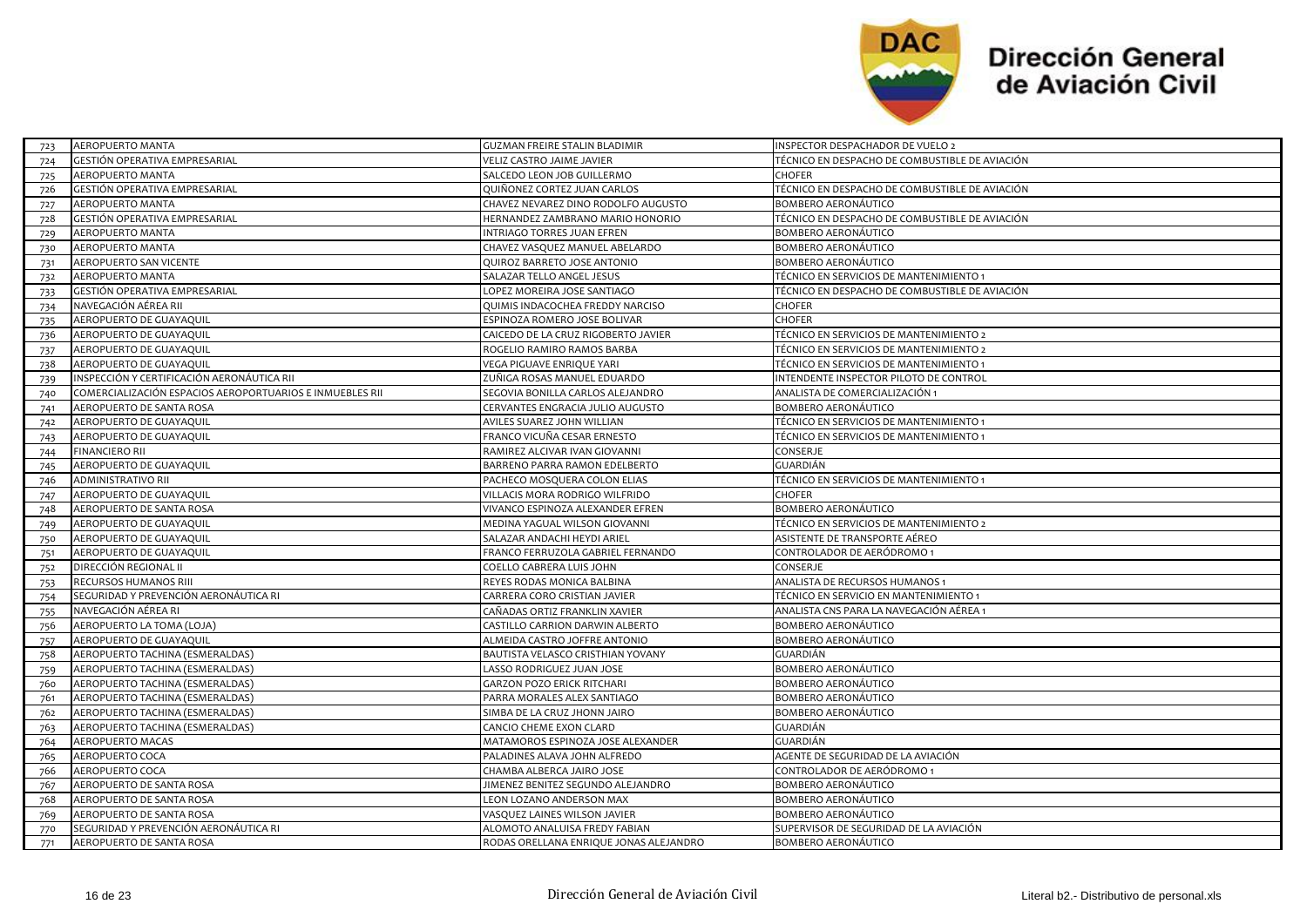

| 772 | AEROPUERTO DE SANTA ROSA                       | ARBOLEDA BRIONES LEOPOLDO ERNESTO     | <b>BOMBERO AERONÁUTICO</b>              |
|-----|------------------------------------------------|---------------------------------------|-----------------------------------------|
| 773 | AEROPUERTO DE SANTA ROSA                       | URDIN SURIAGA ELDER ERMEL             | <b>BOMBERO AERONÁUTICO</b>              |
| 774 | <b>AEROPUERTO SHELL</b>                        | ROMERO CONSTANTE OSCAR RODRIGO        | <b>BOMBERO AERONÁUTICO</b>              |
| 775 | AEROPUERTO COCA                                | CONDO NOA CARLIN LIBERATO             | <b>GUARDIÁN</b>                         |
| 776 | AEROPUERTO COCA                                | DUMAN LLIGUICHUZHCA JOSE CARLOS JULIO | <b>BOMBERO AERONÁUTICO</b>              |
| 777 | AEROPUERTO COCA                                | TOSCANO SANCHEZ JORGE ALEJANDRO       | <b>BOMBERO AERONÁUTICO</b>              |
| 778 | AEROPUERTO COCA                                | REYES VARGAS JOSE LUIS                | BOMBERO AERONÁUTICO                     |
| 779 | AEROPUERTO COCA                                | DALGO UQUILLAS FAUSTO RUFINO          | <b>BOMBERO AERONÁUTICO</b>              |
| 780 | AEROPUERTO COCA                                | CASTRO GUERRERO SEGUNDO RENE          | BOMBERO AERONÁUTICO                     |
| 781 | AEROPUERTO COCA                                | LINCANGO ALVARO NELSON RODRIGO        | <b>BOMBERO AERONÁUTICO</b>              |
| 782 | AEROPUERTO COCA                                | ALEMAN CRIOLLO ALFREDO EFRAIN         | <b>BOMBERO AERONÁUTICO</b>              |
| 783 | AEROPUERTO COCA                                | JIMENEZ PARDO JULIO CESAR             | <b>BOMBERO AERONÁUTICO</b>              |
| 784 | AEROPUERTO COCA                                | PORTILLA GUAMAN JESSICA ALEXANDRA     | <b>BOMBERO AERONÁUTICO</b>              |
| 785 | AEROPUERTO COCA                                | CHASI MERA ANGEL EDUARDO              | AGENTE DE SEGURIDAD DE LA AVIACIÓN      |
| 786 | AEROPUERTO NUEVA LOJA                          | GUERRERO JIMENEZ RAMIRO GUSTAVO       | <b>BOMBERO AERONÁUTICO</b>              |
| 787 | AEROPUERTO NUEVA LOJA                          | BONE CARVAJAL HERMINIO VLADIMIR       | <b>BOMBERO AERONÁUTICO</b>              |
| 788 | AEROPUERTO NUEVA LOJA                          | CALDERON CHIMBO MARCO FLORENTINO      | <b>BOMBERO AERONÁUTICO</b>              |
| 789 | AEROPUERTO NUEVA LOJA                          | GUAMAN PAGUAY ERALDO HOMERO           | <b>BOMBERO AERONÁUTICO</b>              |
| 790 | AEROPUERTO NUEVA LOJA                          | NUÑEZ SILVA DANILO AGAPITO            | <b>BOMBERO AERONÁUTICO</b>              |
| 791 | AEROPUERTO NUEVA LOJA                          | ALVARADO ALVARADO NORMAN OSWALDO      | <b>BOMBERO AERONÁUTICO</b>              |
| 792 | AEROPUERTO NUEVA LOJA                          | LOAYZA OCHOA JORGE VISMAR             | BOMBERO AERONÁUTICO                     |
| 793 | AEROPUERTO NUEVA LOJA                          | OÑATE LAZO CARLOS ALFREDO             | ANALISTA CNS PARA LA NAVEGACIÓN AÉREA 1 |
| 794 | <b>AEROPUERTO SHELL</b>                        | GAVIDIA ROBALINO MARCO VICENTE        | <b>BOMBERO AERONÁUTICO</b>              |
| 795 | <b>AEROPUERTO SHELL</b>                        | ORTIZ SUAREZ HECTOR GONZALO           | <b>GUARDIÁN</b>                         |
| 796 | <b>AEROPUERTO TENA</b>                         | GUAMAN MENDOZA POLIVIO MESIAS         | <b>BOMBERO AERONÁUTICO</b>              |
| 797 | <b>AEROPUERTO SHELL</b>                        | ARIAS VELASCO WILLIAN EDUARDO         | <b>BOMBERO AERONÁUTICO</b>              |
| 798 | <b>AEROPUERTO SHELL</b>                        | CHANCUSIG CHANCUSIG MARIO FERNANDO    | ANALISTA CNS PARA LA NAVEGACIÓN AÉREA 1 |
| 799 | AEROPUERTO LATACUNGA                           | ALVAREZ MOLINA CARLOS GILBERTO        | <b>BOMBERO AERONÁUTICO</b>              |
| 800 | AEROPUERTO TENA                                | MIRANDA CASTRO GALO FAVIAN            | BOMBERO AERONÁUTICO                     |
| 801 | <b>AEROPUERTO TENA</b>                         | GREFA RIVADENEYRA HECTOR MARCELO      | GUARDIÁN                                |
| 802 | AEROPUERTO MACAS                               | PALACIOS JARAMILLO GONZALO WILLAN     | BOMBERO AERONÁUTICO                     |
| 803 | AEROPUERTO MACAS                               | MOLINA ESPINOZA JORGE WILFRIDO        | <b>BOMBERO AERONÁUTICO</b>              |
| 804 | AEROPUERTO MACAS                               | AVILA NACIMBA ALEXIS XAVIER           | <b>BOMBERO AERONÁUTICO</b>              |
| 805 | AEROPUERTO TENA                                | GAVILANES ALTAMIRANO EDISON XAVIER    | <b>BOMBERO AERONÁUTICO</b>              |
| 806 | AEROPUERTO MACAS                               | LASCANO FREIRE CARLOS RAUL            | <b>BOMBERO AERONÁUTICO</b>              |
| 807 | AEROPUERTO SAN CRISTÓBAL                       | ALVARADO CELI ANGEL BENIGNO           | <b>BOMBERO AERONÁUTICO</b>              |
| 808 | AEROPUERTO SAN CRISTÓBAL                       | ORTEGA SANDOVAL JHONNY PAUL           | <b>BOMBERO AERONÁUTICO</b>              |
| 809 | AEROPUERTO SAN CRISTÓBAL                       | CHAUCA PALLO CARLOS MAURICIO          | <b>BOMBERO AERONÁUTICO</b>              |
| 810 | AEROPUERTO DE ISABELA                          | CONTRERAS DELGADO PEDRO JAVIER        | <b>BOMBERO AERONÁUTICO</b>              |
| 811 | AEROPUERTO DE SANTA ROSA                       | STERLING HERNANDEZ ERWIN ULIANOV      | <b>BOMBERO AERONÁUTICO</b>              |
| 812 | DIRECCION DE ESCUELA TÉCNICA DE AVIACIÓN CIVIL | MALDONADO PAZMIÑO MARCIA SEMIRAMIS    | ANALISTA DE PLANIFICACIÓN Y CALIDAD 2   |
| 813 | AEROPUERTO SAN CRISTÓBAL                       | YANGARE TORRES ABEL DARIO             | AGENTE DE SEGURIDAD DE LA AVIACIÓN      |
| 814 | <b>AEROPUERTO SALINAS</b>                      | MAYORGA BERMEO DAISY LORENA           | AGENTE DE SEGURIDAD DE LA AVIACIÓN      |
| 815 | AEROPUERTO SAN CRISTÓBAL                       | BUENAÑO ZAVALA HENRRY ANDRES          | <b>BOMBERO AERONÁUTICO</b>              |
| 816 | AEROPUERTO NUEVA LOJA                          | TOSCANO BORJA MARCELO ANDRES          | CONTROLADOR DE AERÓDROMO 1              |
| 817 | AEROPUERTO COCA                                | MUÑOZ CERDA CARLOS ROBERTO            | CONTROLADOR DE AERÓDROMO 1              |
| 818 | AEROPUERTO MACAS                               | ANDINO GAVIDIA KARLA SABRINA          | CONTROLADOR DE AERÓDROMO 1              |
| 819 | <b>AEROPUERTO MACAS</b>                        | CANTOS BORJA DIEGO ALBERTO            | CONTROLADOR DE AERÓDROMO 1              |
| 820 | AEROPUERTO TACHINA (ESMERALDAS)                | VERA GARCIA JOSE VICENTE              | CONTROLADOR DE AERÓDROMO 1              |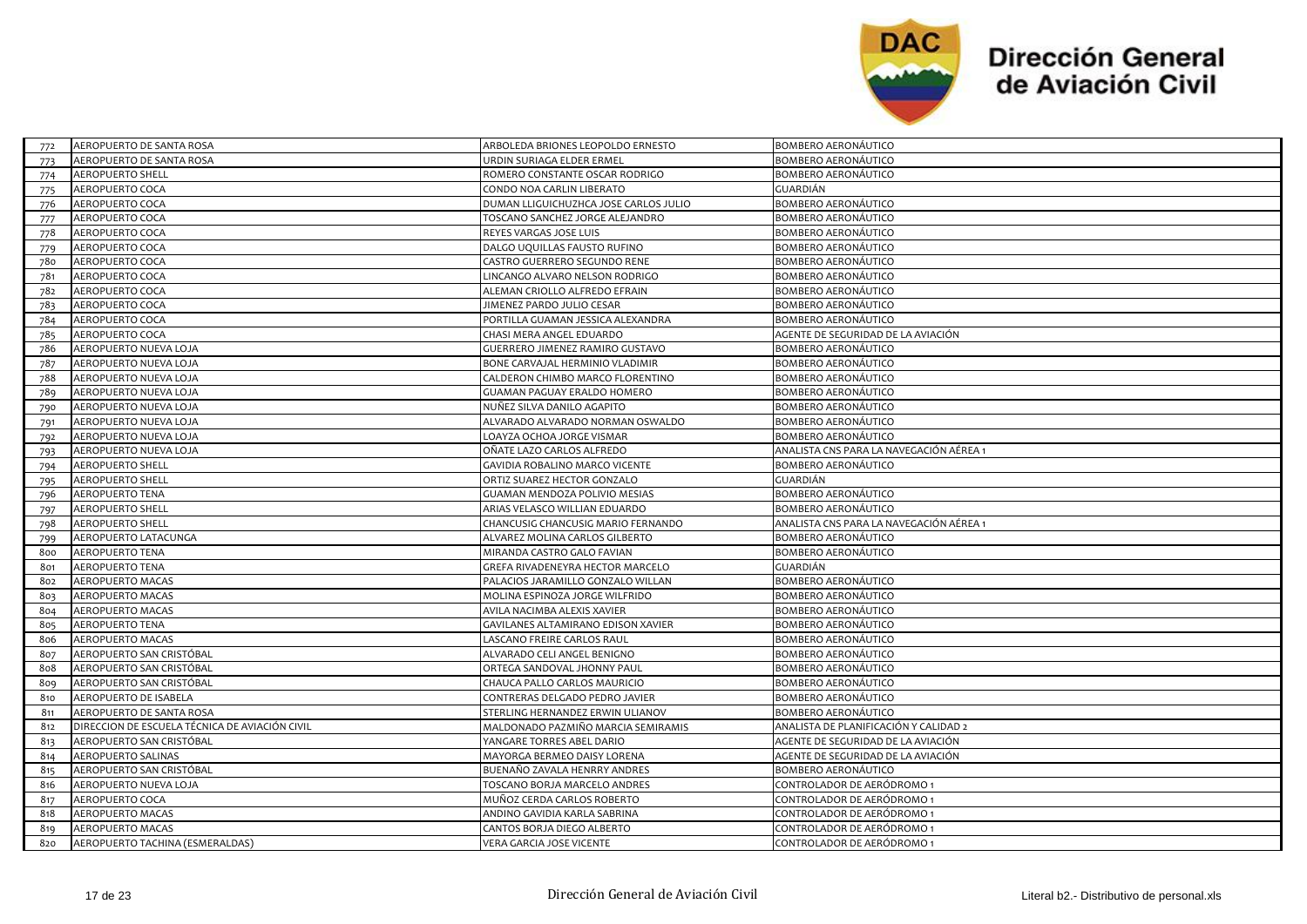

| 821 | <b>AEROPUERTO TENA</b>                            | HARO FLORES SLENDY VANESSA                                         | ANALISTA CNS PARA LA NAVEGACIÓN AÉREA 1                  |
|-----|---------------------------------------------------|--------------------------------------------------------------------|----------------------------------------------------------|
| 822 | <b>AEROPUERTO TENA</b>                            | TOAPANTA SANTOS SHOGO XAVIER                                       | ANALISTA CNS PARA LA NAVEGACIÓN AÉREA 1                  |
| 823 | <b>AEROPUERTO TENA</b>                            | CALUCHO LOPEZ RONALD ALEXANDER                                     | <b>CHOFER</b>                                            |
| 824 | TECNOLOGÍAS DE LA INFORMACIÓN Y COMUNICACIÓN RIII | CARRILLO ROBALINO EULALIA XIMENA                                   | ANALISTA DE TECNOLOGÍAS DE LA INFORMACIÓN 1              |
| 825 | AEROPUERTO TACHINA (ESMERALDAS)                   | ZUÑIGA TAMAYO MARLON MAURICIO                                      | ANALISTA CNS PARA LA NAVEGACIÓN AÉREA 1                  |
| 826 | COORDINACIÓN ADMINISTRATIVA                       | VALENCIA QUIROZ JENNY ADRIANA                                      | <b>OFICINISTA</b>                                        |
| 827 | AEROPUERTO QUITO                                  | BONILLA CUADRADO ALEX JAVIER                                       | ANALISTA CNS PARA LA NAVEGACIÓN AÉREA 1                  |
| 828 | INSPECCIÓN Y CERTIFICACIÓN AERONÁUTICA RI         | SANCHEZ VALLEJO NELLY FERNANDA                                     | INSPECTOR AUXILIAR DE CABINA                             |
| 829 | INSPECCIÓN Y CERTIFICACIÓN AERONÁUTICA RI         | PASQUEL ANDRADE TERESA JACQUELINE                                  | INSPECTOR AUXILIAR DE CABINA                             |
| 830 | AEROPUERTO QUITO                                  | ZAPATA NARANJO SANDRA VERONICA                                     | ASISTENTE DE TRANSPORTE AÉREO                            |
| 831 | <b>AEROPUERTO QUITO</b>                           | JIMENEZ RIVAS EVELYN DAYANA                                        | ASISTENTE DE TRANSPORTE AÉREO                            |
| 832 | AEROPUERTO QUITO                                  | ALVARES LAZO ANA SOLEDAD                                           | ASISTENTE DE TRANSPORTE AÉREO                            |
| 833 | <b>AEROPUERTO QUITO</b>                           | DARQUEA REVELO MARCOS ALEXANDER                                    | CONTROLADOR DE AERÓDROMO 1                               |
| 834 | AEROPUERTO QUITO                                  | <b>IPIALES BUNCI DARWIN ROLANDO</b>                                | ANALISTA CNS PARA LA NAVEGACIÓN AÉREA 1                  |
| 835 | <b>ADMINISTRATIVO R1</b>                          | TACO TAIPE JORGE ENRIQUE                                           | GUARDIÁN                                                 |
| 836 | GESTIÓN OPERATIVA EMPRESARIAL                     | CEPEDA CELA WASHINGTON FERNANDO                                    | TÉCNICO EN DESPACHO DE COMBUSTIBLE DE AVIACIÓN           |
| 837 | GESTIÓN OPERATIVA EMPRESARIAL                     | MERO MERA PATRICIO ROBERTO                                         | TÉCNICO EN DESPACHO DE COMBUSTIBLE DE AVIACIÓN           |
| 838 | GESTIÓN OPERATIVA EMPRESARIAL                     | ALVAREZ SOLORZANO JAIME JAVIER                                     | TÉCNICO EN DESPACHO DE COMBUSTIBLE DE AVIACIÓN           |
| 839 | GESTIÓN OPERATIVA EMPRESARIAL                     | GARCIA SANCHEZ CARLOS DANIEL                                       | SUPERVISOR DE OPERACIONES DE COMBUSTIBLE DE AVIACIÓN     |
| 840 | ADMINISTRATIVO FINANCIERO                         | ALVARADO ROSADO KATHERINE ELIZABETH                                | <b>OFICINISTA</b>                                        |
| 841 | AEROPUERTO DE GUAYAQUIL                           | WBRASLERS ENDARA AARON DAMIAN                                      | ANALISTA CNS PARA LA NAVEGACIÓN AÉREA 1                  |
| 842 | AEROPUERTO DE GUAYAQUIL                           | RUGEL ANCHUNDIA MARIA MAGDALENA                                    | ANALISTA CNS PARA LA NAVEGACIÓN AÉREA 1                  |
| 843 | AEROPUERTO DE GUAYAQUIL                           | ZUÑIGA FARIÑO GUIDO FABRICIO                                       | ANALISTA CNS PARA LA NAVEGACIÓN AÉREA 1                  |
| 844 | AEROPUERTO DE GUAYAQUIL                           | BARAHONA VEGA PLACIDO JESUS                                        | SUPERVISOR DE SEGURIDAD DE LA AVIACIÓN                   |
| 845 | AEROPUERTO DE GUAYAQUIL                           | ITURRALDE GARCIA PAULINA ANDREA                                    | INSPECTOR DE AERÓDROMO                                   |
| 846 | AEROPUERTO SALINAS                                | SALAZAR BEJEGUEN LUIS ENRIQUE                                      | TÉCNICO EN SERVICIOS AERONÁUTICOS                        |
| 847 | AEROPUERTO SALINAS                                | TIPANTIZA PATIÑO ARMANDO ALIPIO                                    | TÉCNICO EN SERVICIOS AERONÁUTICOS                        |
| 848 | ADMINISTRATIVO FINANCIERO                         | VILLON CASTRO PATRICIO ALFREDO                                     | <b>ASISTENTE FINANCIERO</b>                              |
| 849 | <b>FINANCIERO RII</b>                             | VILLAVICENCIO PALMA JULIA DEL CARMEN                               | ANALISTA FINANCIERO 1                                    |
| 850 | AEROPUERTO SAN CRISTÓBAL                          | SANTANA SANCHEZ LUIS ARMANDO                                       | AGENTE DE SEGURIDAD DE LA AVIACIÓN                       |
| 851 | NAVEGACIÓN AÉREA RI                               | BUENAÑO OROZCO SANDRA CECILIA                                      | ANALISTA EN COMUNICACIONES AFS 1                         |
| 852 | AEROPUERTO CUENCA                                 | GUILLEN IGLESIAS BYRON GUSTAVO                                     | SUPERVISOR DE SEGURIDAD DE LA AVIACIÓN                   |
| 853 | <b>AEROPUERTO CUENCA</b>                          | BONILLA YUCAILLA DIEGO FERNANDO                                    | CONTROLADOR DE AERÓDROMO 1                               |
| 854 | AEROPUERTO CUENCA                                 | ROMERO INGA MARIA FERNANDA                                         | ASISTENTE DE TRANSPORTE AÉREO                            |
| 855 | <b>AEROPUERTO CUENCA</b>                          | BERNAL PULLA VERONICA ALEXANDRA                                    | <b>OFICINISTA</b>                                        |
| 856 | GESTIÓN OPERATIVA EMPRESARIAL                     | ZARUMA HEREDIA SEGUNDO                                             | TÉCNICO EN DESPACHO DE COMBUSTIBLE DE AVIACIÓN           |
| 857 | GESTIÓN OPERATIVA EMPRESARIAL                     | MOSQUERA ROMERO JOEL GUILLERMO                                     | TÉCNICO EN DESPACHO DE COMBUSTIBLE DE AVIACIÓN           |
| 858 | AEROPUERTO LATACUNGA                              | VILLALVA BARRIGA JAIME MIGUEL                                      | AGENTE DE SEGURIDAD DE LA AVIACIÓN                       |
| 859 | RECURSOS HUMANOS RI                               | CHICAIZA CHAUCA FELIX DE JESUS                                     | <b>CHOFER</b>                                            |
| 860 | AEROPUERTO LATACUNGA                              | CHANCUSIG CASA SEGUNDO DANIEL                                      | CHOFER                                                   |
| 861 | AEROPUERTO LATACUNGA                              | ALMEIDA PASTRANO DIEGO FRANCISCO                                   | CHOFER                                                   |
| 862 | AEROPUERTO LATACUNGA                              | ORTIZ MENA DARWIN ISRAEL                                           | AGENTE DE SEGURIDAD DE LA AVIACIÓN                       |
| 863 | <b>AEROPUERTO SHELL</b>                           | HIDALGO MARQUEZ JOSE RAFAEL                                        | <b>CHOFER</b>                                            |
| 864 | AEROPUERTO LA TOMA (LOJA)                         | PALADINES BRAVO CESAR AUGUSTO                                      | ANALISTA CNS PARA LA NAVEGACIÓN AÉREA 1                  |
| 865 | AEROPUERTO LA TOMA (LOJA)                         | CORDOVA CORDOVA JOSE LUIS                                          | AGENTE DE SEGURIDAD DE LA AVIACIÓN                       |
| 866 | NAVEGACIÓN AÉREA RI                               | ESTRELLA MENA JENNIFER PAULINA                                     | CONTROLADOR DE AERÓDROMO 1                               |
| 867 | <b>AEROPUERTO MANTA</b>                           | ECHEVERRIA LUCERO CARLOS FERNANDO                                  | CONTROLADOR DE AERÓDROMO 1                               |
| 868 | AEROPUERTO MANTA<br><b>AEROPUERTO MANTA</b>       | NOLE CURIMILMA MANUEL ENRIQUE<br>ESCALANTE CODENA MIREYA ELIZABETH | CONTROLADOR DE AERÓDROMO 1<br>CONTROLADOR DE AERÓDROMO 1 |
| 869 |                                                   |                                                                    |                                                          |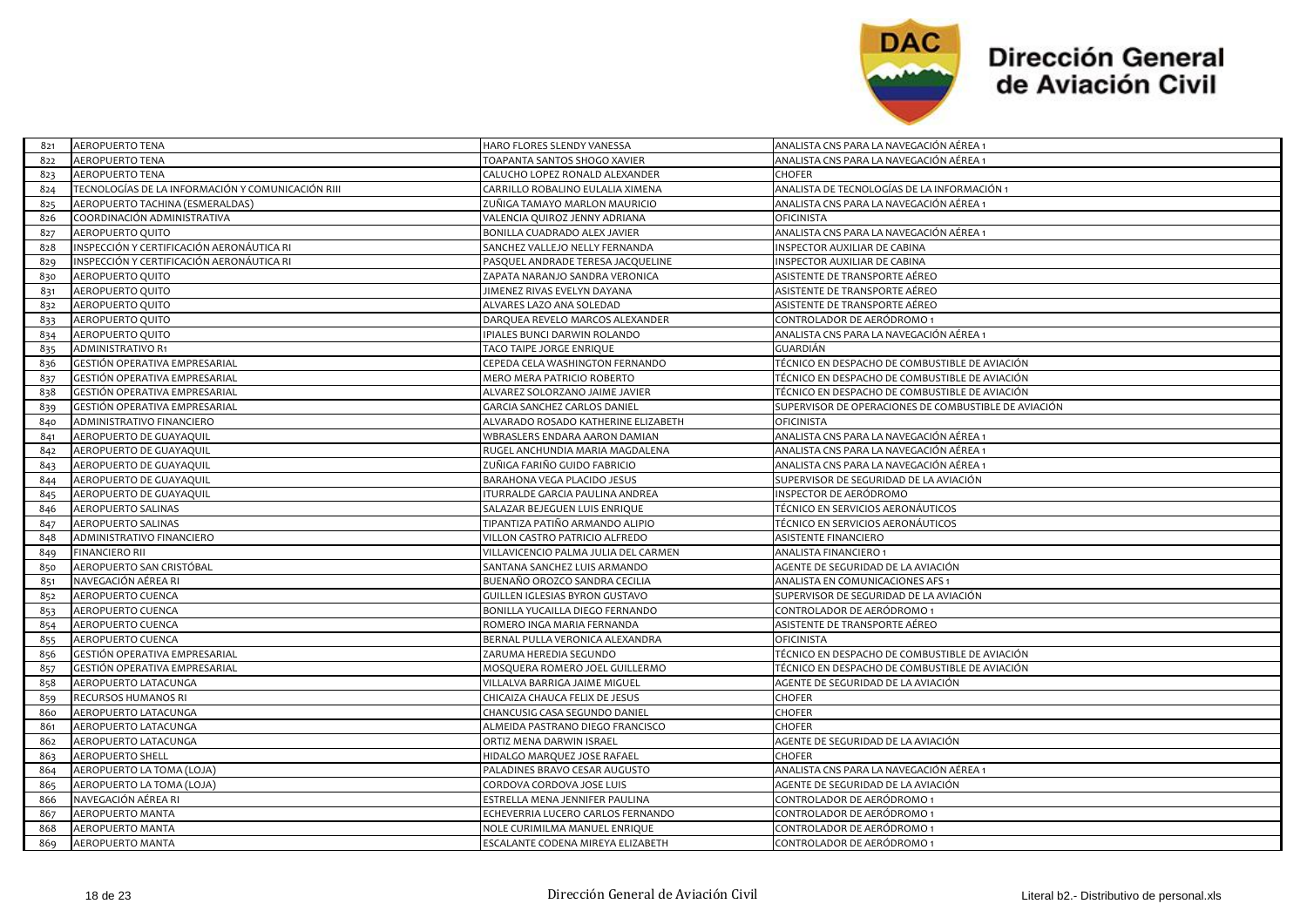

| 870 | <b>AEROPUERTO MANTA</b>                 | MERA CAMACHO MARIA JOSE              | AGENTE DE SEGURIDAD DE LA AVIACIÓN             |
|-----|-----------------------------------------|--------------------------------------|------------------------------------------------|
| 871 | <b>AEROPUERTO MANTA</b>                 | MOREIRA MACIAS MARIA REBECA          | AGENTE DE SEGURIDAD DE LA AVIACIÓN             |
| 872 | <b>AEROPUERTO MANTA</b>                 | ANDRADE LEON DAVID FERNANDO          | CONTROLADOR DE AERÓDROMO 1                     |
| 873 | NAVEGACIÓN AÉREA RI                     | CARDENAS AULESTIA LEONARDO ANDRES    | CONTROLADOR DE AERÓDROMO 1                     |
| 874 | AEROPUERTO TACHINA (ESMERALDAS)         | MACIAS MARIN LUIS EMILIO             | BOMBERO AERONÁUTICO                            |
| 875 | GESTIÓN OPERATIVA EMPRESARIAL           | VANEGAS VALLE DARIO JAVIER           | TÉCNICO EN DESPACHO DE COMBUSTIBLE DE AVIACIÓN |
| 876 | GESTIÓN OPERATIVA EMPRESARIAL           | GRANDA VALAREZO MARLON HALAIN        | TÉCNICO EN DESPACHO DE COMBUSTIBLE DE AVIACIÓN |
| 877 | AEROPUERTO DE SANTA ROSA                | CARRION LAM ANTONY JOSUE             | <b>BOMBERO AERONÁUTICO</b>                     |
| 878 | AEROPUERTO SALINAS                      | MANCHENO MUÑOZ JONATHAN OMAR         | AGENTE DE SEGURIDAD DE LA AVIACIÓN             |
| 879 | AEROPUERTO DE GUAYAQUIL                 | PADILLA MORA GEOVANNI FRANCISCO      | TÉCNICO CNS PARA LA NAVEGACIÓN AÉREA           |
| 880 | <b>AEROPUERTO SALINAS</b>               | ORRALA PITA KAREN TATIANA            | AGENTE DE SEGURIDAD DE LA AVIACIÓN             |
| 881 | AEROPUERTO COCA                         | CABEZAS GUAYASAMIN LUIS DAVID        | INSPECTOR DESPACHADOR DE VUELO 1               |
| 882 | AEROPUERTO LA TOMA (LOJA)               | CORDOVA VILLAVICENCIO IVONE MARGOHT  | AGENTE DE SEGURIDAD DE LA AVIACIÓN             |
| 883 | AEROPUERTO DE SANTA ROSA                | CAISAGUANO USHIÑA MARCO ANTONIO      | INSPECTOR DESPACHADOR DE VUELO 2               |
| 884 | AEROPUERTO DE SANTA ROSA                | MARCA ALEX ELADIO                    | CONSERJE                                       |
| 885 | AEROPUERTO COCA                         | DULCE GRANDA EDMUNDO JAVIER          | AGENTE DE SEGURIDAD DE LA AVIACIÓN             |
| 886 | AEROPUERTO MANTA                        | MORA CURIPOMA EDER DANILO            | AGENTE DE SEGURIDAD DE LA AVIACIÓN             |
| 887 | ADMINISTRATIVO RII                      | ORTIZ VILLACIS EDUARDO ALBERTO       | CONSERJE                                       |
| 888 | AEROPUERTO DE SANTA ROSA                | FEIJOO LOAYZA JAVIER MANRIQUE        | BOMBERO AERONÁUTICO                            |
| 889 | AEROPUERTO DE SANTA ROSA                | SUAREZ QUIMI ALEX PAOLO              | TÉCNICO CNS PARA LA NAVEGACIÓN AÉREA           |
| 890 | SEGURIDAD Y PREVENCIÓN AERONÁUTICA RIII | PULLAS GUZMAN PAMELA MICHELLE        | AGENTE DE SEGURIDAD DE LA AVIACIÓN             |
| 891 | AEROPUERTO LA TOMA (LOJA)               | VERDESOTO RODRIGUEZ MIJAIL ALEJANDRO | BOMBERO AERONÁUTICO                            |
| 892 | AEROPUERTO LA TOMA (LOJA)               | GRANDA OCAMPOS KLEVER FERNANDO       | AGENTE DE SEGURIDAD DE LA AVIACIÓN             |
| 893 | <b>AEROPUERTO MANTA</b>                 | SANTILLAN LARA WILLIAM FERNANDO      | CONTROLADOR DE AERÓDROMO 1                     |
| 894 | NAVEGACIÓN AÉREA RI                     | HIDALGO PROAÑO ORLANDO MARCELO       | ANALISTA DE METEOROLOGÍA AERONÁUTICA 1         |
| 895 | CAPACITACIÓN NACIONAL                   | RUIZ CHAVEZ VERONICA ALICIA          | INSTRUCTOR TÉCNICO DE CAPACITACIÓN AERONÁUTICA |
| 896 | AEROPUERTO LA TOMA (LOJA)               | CORDOVA LOAIZA CESAR AUGUSTO         | BOMBERO AERONÁUTICO                            |
| 897 | NAVEGACIÓN AÉREA RI                     | QUINGA MEZA ANGELA ELIZABETH         | ANALISTA CNS PARA LA NAVEGACIÓN AÉREA 1        |
| 898 | GESTIÓN OPERATIVA EMPRESARIAL           | PALACIOS ZABALA SAUL                 | TÉCNICO EN DESPACHO DE COMBUSTIBLE DE AVIACIÓN |
| 899 | GESTIÓN OPERATIVA EMPRESARIAL           | AREVALO GUARTATANGA JUAN EZEQUIEL    | TÉCNICO EN DESPACHO DE COMBUSTIBLE DE AVIACIÓN |
| 900 | GESTIÓN OPERATIVA EMPRESARIAL           | MENDOZA CASA LUIS WASHINGTON         | TÉCNICO EN DESPACHO DE COMBUSTIBLE DE AVIACIÓN |
| 901 | GESTIÓN OPERATIVA EMPRESARIAL           | CHICAIZA GUAYTA WALTER LUIS          | TÉCNICO EN DESPACHO DE COMBUSTIBLE DE AVIACIÓN |
| 902 | AEROPUERTO MANTA                        | CEVALLOS PONCE JOSE EPIMENIDES       | AGENTE DE SEGURIDAD DE LA AVIACIÓN             |
| 903 | AEROPUERTO MANTA                        | INTRIAGO CASANOVA RODY JOSE          | AGENTE DE SEGURIDAD DE LA AVIACIÓN             |
| 904 | AEROPUERTO DE GUAYAQUIL                 | AGUIRRE FREIRE OSCAR RAUL            | CONTROLADOR DE AERÓDROMO 1                     |
| 905 | AEROPUERTO DE GUAYAQUIL                 | PINO SOLEDISPA MARLON JAVIER         | ANALISTA DE METEOROLOGÍA AERONÁUTICA 1         |
| 906 | AEROPUERTO DE SANTA ROSA                | ZAMBRANO SILVA JUAN FABRICIO         | CONTROLADOR DE AERÓDROMO 1                     |
| 907 | AEROPUERTO BALTRA                       | DIAZ TORRES ROSA BEATRIZ             | AGENTE DE SEGURIDAD DE LA AVIACIÓN             |
| 908 | GESTIÓN OPERATIVA EMPRESARIAL           | ENCALADA SANCHEZ RICHARD PABLO       | TÉCNICO EN DESPACHO DE COMBUSTIBLE DE AVIACIÓN |
| 909 | GESTIÓN OPERATIVA EMPRESARIAL           | TOAPANTA ALMACHI VICTOR OCTAVIO      | TÉCNICO EN DESPACHO DE COMBUSTIBLE DE AVIACIÓN |
| 910 | <b>ADMINISTRATIVO RII</b>               | DELGADO MUÑOZ RUBEN DARIO            | CHOFER                                         |
| 911 | GESTIÓN OPERATIVA EMPRESARIAL           | MEJIA PARRA FRANKLIN JAVIER          | TÉCNICO EN DESPACHO DE COMBUSTIBLE DE AVIACIÓN |
| 912 | GESTIÓN OPERATIVA EMPRESARIAL           | RONQUILLO VARGAS DANNY COLON         | TÉCNICO EN DESPACHO DE COMBUSTIBLE DE AVIACIÓN |
| 913 | AEROPUERTO LATACUNGA                    | QUIJANO ERAZO CARLOS ROBERTO         | AGENTE DE SEGURIDAD DE LA AVIACIÓN             |
| 914 | AEROPUERTO DE SANTA ROSA                | ROSALES ALAÑA RONALD PATRICIO        | CONTROLADOR DE APROXIMACIÓN NO RADAR           |
| 915 | ADMINISTRATIVO R1                       | CATUCUAMBA NICOLALDE FAUSTO WILIAN   | GUARDIÁN                                       |
| 916 | <b>FINANCIERO RI</b>                    | VIVAS SIMBAÑA JULIO CESAR            | <b>ASISTENTE FINANCIERO</b>                    |
| 917 | <b>FINANCIERO RI</b>                    | PROAÑO VALDOSPINOS MARIA FERNANDA    | <b>ANALISTA FINANCIERO 1</b>                   |
|     |                                         |                                      |                                                |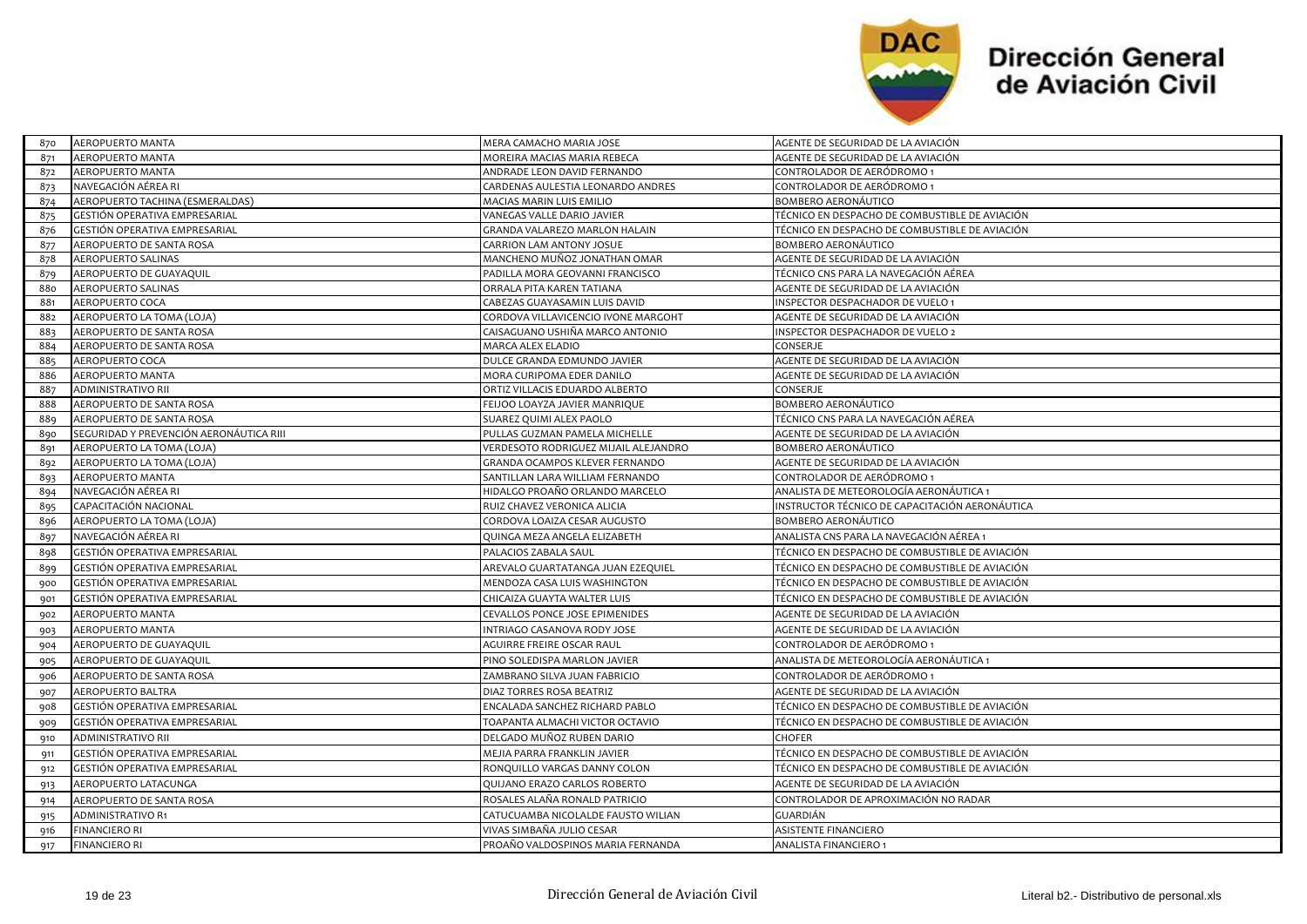

| 918        | <b>FINANCIERO RI</b>                          | QUILUMBA SAMUEZA DANIEL ESTEBAN                             | ANALISTA FINANCIERO 2                                             |
|------------|-----------------------------------------------|-------------------------------------------------------------|-------------------------------------------------------------------|
| 919        | AEROPUERTO DE GUAYAQUIL                       | ORTIZ TAPIA ISMAEL FERNANDO                                 | CONTROLADOR DE AERÓDROMO 1                                        |
| 920        | NAVEGACIÓN AÉREA RI                           | QUEVEDO ESPINOZA NELSON MARCELO                             | ANALISTA DE INFORMACIÓN AERONÁUTICA 1                             |
| 921        | AEROPUERTO TACHINA (ESMERALDAS)               | CANTOS VERA CESAR AUGUSTO                                   | ANALISTA CNS PARA LA NAVEGACIÓN AÉREA 1                           |
| 922        | AEROPUERTO TACHINA (ESMERALDAS)               | PADILLA QUIÑONEZ LUIS GERARDO                               | BOMBERO AERONÁUTICO                                               |
| 923        | AEROPUERTO DE GUAYAQUIL                       | SANDOVAL PUGA DAISY MABEL                                   | ANALISTA DE METEOROLOGÍA AERONÁUTICA 1                            |
| 924        | AEROPUERTO DE GUAYAQUIL                       | LLIGUISACA HIDALGO JORGE RICARDO                            | ANALISTA DE METEOROLOGÍA AERONÁUTICA 1                            |
| 925        | <b>ADMINISTRATIVO R1</b>                      | GARZON SANDOVAL EDISON FABIAN                               | <b>CHOFER</b>                                                     |
| 926        | AEROPUERTO NUEVA LOJA                         | OJEDA CANO HERNAN JORGE                                     | AGENTE DE SEGURIDAD DE LA AVIACIÓN                                |
| 927        | AEROPUERTO COCA                               | MOYA QUINATOA ARTURO JAVIER                                 | AGENTE DE SEGURIDAD DE LA AVIACIÓN                                |
| 928        | DIRECCIÓN DE ASESORÍA JURÍDICA                | TAPIA LUNA TANIA LORENA                                     | SECRETARIA EJECUTIVA 1                                            |
| 929        | DIRECCION DE SECRETARIA GENERAL               | RAMOS AGUIRRE MONICA DE LAS MERCEDES                        | SECRETARIA EJECUTIVA 1                                            |
| 930        | <b>AEROPUERTO SHELL</b>                       | CAMPOS NAULA MARITZA ELIZABETH                              | ANALISTA CNS PARA LA NAVEGACIÓN AÉREA 1                           |
| 931        | AEROPUERTO COCA                               | CABEZAS MANZANO RAUL VINICIO                                | ANALISTA CNS PARA LA NAVEGACIÓN AÉREA 1                           |
| 932        | <b>FINANCIERO RII</b>                         | ROJAS PINCAY MARIA MAGDALENA                                | ASISTENTE FINANCIERA                                              |
| 933        | INGENIERÍA AEROPORTUARIA RII                  | LOZANO SANTANA EDGAR XAVIER                                 | ANALISTA DE INGENIERÍA AEROPORTUARIA 1                            |
| 934        | <b>ADMINISTRATIVO RII</b>                     | VILLAGOMEZ ROCA FRANKLIN GERMAN                             | ASISTENTE DE PROVEEDURÍA                                          |
| 935        | COORDINACIÓN ADMINISTRATIVA                   | TOSCANO POZO PAOLA ALEJANDRA                                | ANALISTA DE RECURSOS HUMANOS 2                                    |
| 936        | AEROPUERTO SAN CRISTÓBAL                      | ESPINOZA VERA JHOVANNY FARID                                | INSPECTOR DESPACHADOR DE VUELO 1                                  |
| 937        | AEROPUERTO QUITO                              | CAICEDO MIRANDA VALERIA KATERINE                            | INSPECTOR OPERACIONES DE VUELO                                    |
| 938        | DIRECCION DE ADMINISTRACION DE TALENTO HUMANO | MELENDEZ SUAREZ MERCEDES CRISTINA                           | ASISTENTE DE RECURSOS HUMANOS                                     |
| 939        | ADMINISTRATIVO R1                             | MUÑOZ CHISAGUANO WILMAN PATRICIO                            | CONSERJE                                                          |
| 940        | <b>ADMINISTRATIVO R1</b>                      | BARAHONA LOPEZ STALIN GERMAN                                | ASISTENTE DE PROVEEDURÍA                                          |
| 941        | <b>ADMINISTRATIVO R1</b>                      | ANDRADE CARRION CARLOS ANDRES                               | CONSERJE                                                          |
| 942        | NAVEGACIÓN AÉREA RI                           | PAREDES ATIENCIA ROBERTO CARLOS                             | ANALISTA CNS PARA LA NAVEGACIÓN AÉREA 1                           |
| 943        | AEROPUERTO DE GUAYAQUIL                       | SEGURA LAMOTA HJALMAR PAUL                                  | CONTROLADOR DE AERÓDROMO 1                                        |
| 944        | AEROPUERTO DE GUAYAQUIL                       | VASQUEZ CEVALLOS EDGAR WILMER                               | INSPECTOR DE AERÓDROMO                                            |
| 945        | CAPACITACIÓN NACIONAL                         | NOBOA MALDONADO MARIA GABRIELA                              | INSTRUCTOR TÉCNICO DE CAPACITACIÓN AERONÁUTICA                    |
| 946        | <b>FINANCIERO RII</b>                         | VANONI SANTOS MARIA SOL                                     | <b>ANALISTA FINANCIERO 2</b>                                      |
| 947        | <b>FINANCIERO RI</b>                          | ALMEIDA RUIZ ANA LUCIA                                      | ANALISTA FINANCIERO 2                                             |
| 948        | INGENIERÍA AEROPORTUARIA RII                  | MARIN MURILLO WASHINGTON LEONARDO                           | ANALISTA DE INGENIERÍA AEROPORTUARIA 1                            |
| 949        | INGENIERÍA AEROPORTUARIA RIII                 | PALACIOS OBANDO MARIA ELIZABETH                             | ANALISTA DE INGENIERÍA AEROPORTUARIA 1                            |
| 950        | AEROPUERTO LATACUNGA                          | TOBAR ATIAGA MARTIN GUSTAVO DE JESUS                        | INSPECTOR DESPACHADOR DE VUELO 2                                  |
| 951        | AEROPUERTO LATACUNGA                          | VASQUEZ CASTRO DARIO XAVIER                                 | ANALISTA CNS PARA LA NAVEGACIÓN AÉREA 1                           |
| 952        | <b>AEROPUERTO MANTA</b>                       | VILLACRES PINCAY ANGEL MARCELO                              | ANALISTA DE INFORMACIÓN AERONÁUTICA 1                             |
| 953        | AEROPUERTO MANTA<br><b>AEROPUERTO MANTA</b>   | LIMA TORRES DEMETRIO WLADIMIR<br>AVEIGA VERA MARIA GABRIELA | INSPECTOR DESPACHADOR DE VUELO 2<br>ASISTENTE DE TRANSPORTE AÉREO |
| 954        | <b>AEROPUERTO MANTA</b>                       | LOPEZ MUÑOZ DAVID FABRICIO                                  | CONTROLADOR DE AERÓDROMO 1                                        |
| 955<br>956 | <b>AEROPUERTO MANTA</b>                       | POMA COSTA JUAN PABLO                                       | CONTROLADOR DE AERÓDROMO 1                                        |
| 957        | <b>AEROPUERTO MANTA</b>                       | ROLDAN FARFAN GENNY JASMIN                                  | AGENTE DE SEGURIDAD DE LA AVIACIÓN                                |
| 958        | AEROPUERTO DE SANTA ROSA                      | SARMIENTO CABANILLA RONALD JAVIER                           | ANALISTA DE METEOROLOGÍA AERONÁUTICA 1                            |
| 959        | AEROPUERTO LATACUNGA                          | MALDONADO ORTIZ MARCO VINICIO                               | ANALISTA CNS PARA LA NAVEGACIÓN AÉREA 1                           |
| 960        | RECURSOS HUMANOS RII                          | GUEVARA MENA JORGE FABRICIO                                 | ANALISTA DE RECURSOS HUMANOS 1                                    |
| 961        | <b>AEROPUERTO TENA</b>                        | <b>GUZMAN GUZMAN EDWIN</b>                                  | ANALISTA DE COMERCIALIZACIÓN 1                                    |
| 962        | ASESORÍA JURÍDICA RII                         | QUINDE PAREJA XIMENA CRISTINA                               | <b>ABOGADO3</b>                                                   |
| 963        | ASESORÍA JURÍDICA RII                         | SALVATIERRA PEREZ ANGELA MARIANA                            | ABOGADO 2                                                         |
| 964        | ASESORÍA JURÍDICA RII                         | MORGAN AGURTO KENYA PRISCILA                                | ABOGADO 1                                                         |
| 965        | ASESORÍA JURÍDICA RII                         | ALVAREZ TOAQUIZA STEFANO GUILLERMO                          | ASISTENTE DE ABOGACÍA                                             |
| 966        | INSPECCIÓN Y CERTIFICACIÓN AERONÁUTICA RII    | ANCHUNDIA GARCIA CARLOS LUIS                                | ASISTENTE DE TRANSPORTE AÉREO                                     |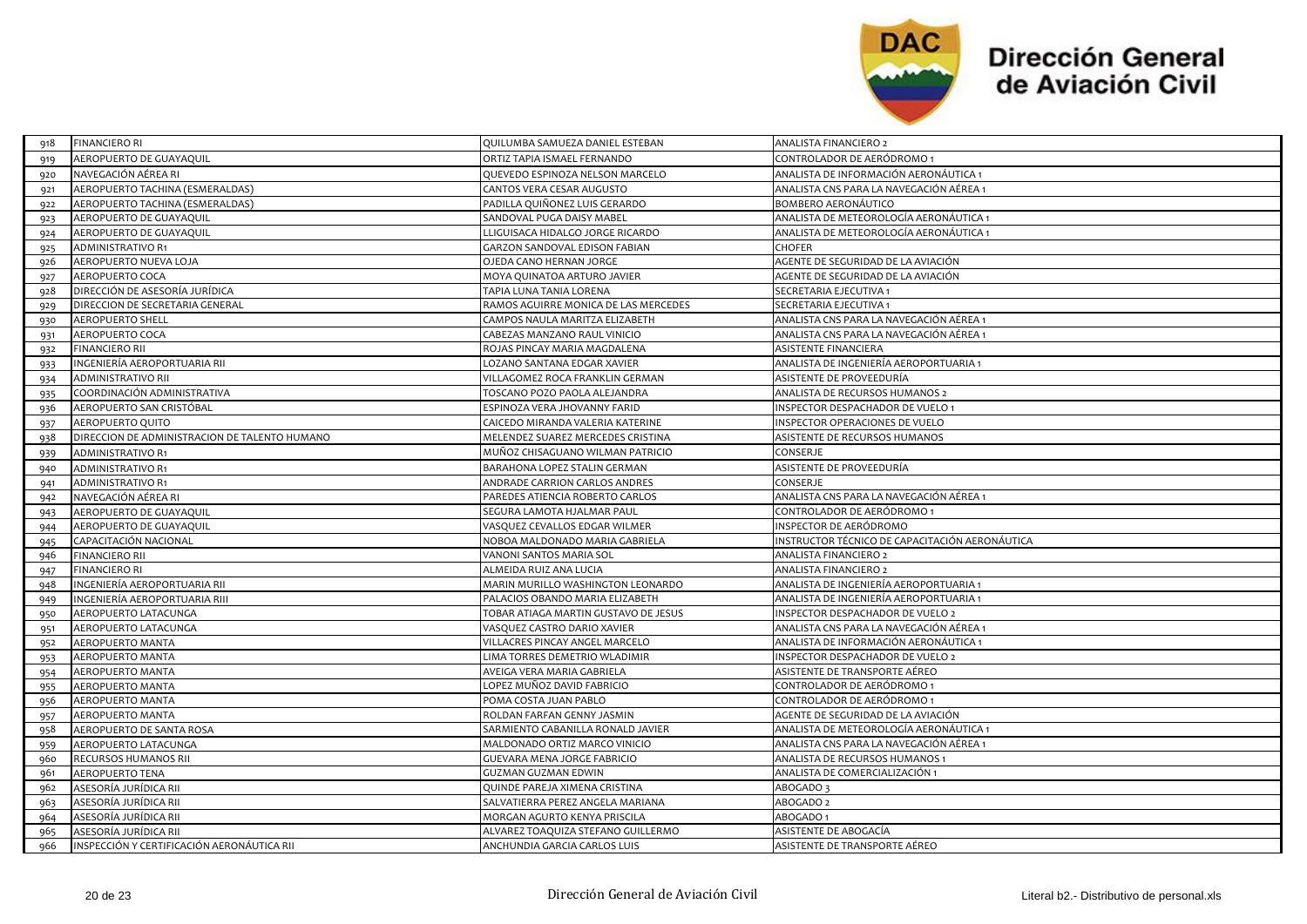

| 967                              | INSPECCIÓN Y CERTIFICACIÓN AERONÁUTICA RII         | GONZALEZ MORALES CHARLES EMIGDIO   | INTENDENTE INSPECTOR PILOTO DE CONTROL             |
|----------------------------------|----------------------------------------------------|------------------------------------|----------------------------------------------------|
| 968                              | DIRECCION DE SEGURIDAD OPERACIONAL                 | LARRIVA DUEÑAS PATICIO ALEJANDRO   | INTENDENTE INSPECTOR PILOTO DE CONTROL             |
| 969                              | DIRECCION DE SEGURIDAD OPERACIONAL                 | CANO ANDRADE FERNANDO RUPERTO      | INTENDENTE INSPECTOR PRINCIPAL PILOTO DE CONTROL   |
| 970                              | COORDINACIÓN ADMINISTRATIVA                        | SALGADO LOMAS JUANA JEANNETH       | ASISTENTE FINANCIERO                               |
| 971                              | <b>AEROPUERTO TENA</b>                             | RIOS CASTRO ERIKA KATERINE         | ASISTENTE DE ACTIVOS FIJOS                         |
| 972                              | <b>RECURSOS HUMANOS RI</b>                         | CALVOPIÑA ANDRADE ANDREA ALEJANDRA | ANALISTA DE RECURSOS HUMANOS 3                     |
| 973                              | <b>RECURSOS HUMANOS RI</b>                         | CARDOSO AVALOS MERY ELIZABETH      | ANALISTA DE RECURSOS HUMANOS 1                     |
| 974                              | ADMINISTRATIVO RII                                 | ZAMBRANO MERCHAN PAMELA MILENA     | GUARDALMACÉN 1                                     |
| 975                              | <b>RECURSOS HUMANOS RII</b>                        | BRIONES JARAMILLO TANIA CONSUELO   | OFICINISTA                                         |
| 976                              | AEROPUERTO QUITO                                   | PEREZ TAPIA VICTOR ANDRES          | CONTROLADOR DE AERÓDROMO 1                         |
| 977                              | ADMINISTRATIVO R1                                  | FLORES LARA EDGAR ANDRES           | ANALISTA DE SEGUROS AERONÁUTICOS 3                 |
| 978                              | AEROPUERTO QUITO                                   | ACARO LEON EDGAR PATRICIO          | TÉCNICO EN SERVICIOS EN MANTENIMIENTO 1            |
| 979                              | <b>DIRECCION ZONAL</b>                             | TORRES MOREIRA LUIS ABRAHAM        | ANALISTA DE METEOROLOGÍA AERONÁUTICA 1             |
| <b>ASESORIA / NIVEL DE APOYO</b> |                                                    |                                    |                                                    |
| 980                              | COORDINACION GENERAL ADMINISTRATIVA FINANCIERA     | ANDRADE CAMPAÑA ROMIN MARUCIA      | COORDINADOR / A GENERAL ADMINISTRATIVA FINANCIEREA |
| 981                              | DIRECCIÓN DE CERTIFICACIÓN DOCUMENTACIÓN Y ARCHIVO | <b>HUILCA COBOS RITA MILA</b>      | DIRECTOR /A DE SECRETARIA GENERAL                  |

| 981  | DIRECCIÓN DE CERTIFICACIÓN DOCUMENTACIÓN Y ARCHIVO        | HUILCA COBOS RITA MILA               | DIRECTOR / A DE SECRETARIA GENERAL                        |
|------|-----------------------------------------------------------|--------------------------------------|-----------------------------------------------------------|
| 982  | DIRECCIÓN DE ASUNTOS REGULATORIOS DEL TRANSPORTE AÉREO    | VINUEZA ARMIJOS MARLON ROBERTO       | DIRECTOR /A DE ASUNTOS REGULATORIOS DEL TRANSPORTE AÉREO  |
| 983  | DIRECCIÓN DE ASESORÍA JURÍDICA                            | ALVAREZ RIVERA ROSA HERMINIA         | DIRECTOR /A DE ASESORÍA JURÍDICA                          |
| 984  | DIRECCIÓN DE COMUNICACIÓN SOCIAL                          | GONZALEZ SALCEDO MARIA PAULINA       | DIRECTOR / A DE COMUNICACIÓN SOCIAL                       |
| 985  | DIRECCIÓN DE TECNOLOGÍAS DE LA INFORMACIÓN Y COMUNICACIÓN | CEPEDA BEDOYA WILSON BOLIVAR         | DIRECTOR / A DE TECNOLOGÍAS DE INFORMACIÓN Y COMUNICACIÓN |
| 986  | DIRECCIÓN ESCUELA TÉCNICA DE AVIACIÓN CIVIL               | ROBAYO ARAQUE RUBEN FRANCISCO        | DIRECTOR /A DE LA ESCUELA TÉCNICA DE AVIACIÓN CIVIL       |
| 987  | DIRECCIÓN DE PLANIFICACIÓN Y CALIDAD                      | ALBUJA DELGADO HELENA ALEXANDRA      | DIRECTOR /A DE PLANIFICACIÓN Y CALIDAD                    |
| 988  | DIRECCIÓN DE ADMINISTRACIÓN DE TALENTO HUMANO             | DELGADO GUDIÑO FERNANDO XAVIER       | DIRECTOR / A DE ADMINISTRACION DE TALENTO HUMANO          |
| 989  | DIRECCION ADMINISTRATIVA                                  | ARCOS GOMEZ ANDREA ELIZABETH         | DIRECTOR / A ADMINISTRATIVA                               |
| 990  | DIRECCIÓN FINANCIERA                                      | CASTRO PAZMIÑO MELIDA DEL ROCIO      | DIRECTOR/ A FINANCIERA                                    |
| 991  | DIRECCIÓN FINANCIERA                                      | ANDRADE MENA XAVIER WALTER           | <b>TESORERO /A GENERAL</b>                                |
| 992  | DIRECCIÓN DE ASESORÍA JURÍDICA                            | OÑATE CUNALATA DORIS ARIANA          | <b>ABOGADO3</b>                                           |
| 993  | DIRECCIÓN DE ASESORÍA JURÍDICA                            | TINTIN AVILA ARTURO ADOLFO           | ABOGADO 3                                                 |
| 994  | DIRECCIÓN DE ASESORÍA JURÍDICA                            | HIDALGO BARQUET PRISCILLA FRANCHESKA | <b>ABOGADO3</b>                                           |
| 995  | DIRECCIÓN DE ASESORÍA JURÍDICA                            | VALLE TORO RUTH ELIZABETH            | ABOGADO 2                                                 |
| 996  | DIRECCIÓN DE ASESORÍA JURÍDICA                            | QUIMBITA PELAEZ MAYRA ALEJANDRA      | ABOGADO 2                                                 |
| 997  | DIRECCIÓN DE ASESORÍA JURÍDICA                            | AGUILA BARRAGAN TELMO ITALO          | ABOGADO 2                                                 |
| 998  | DIRECCIÓN DE ASESORÍA JURÍDICA                            | LARREA VERGARA MELINA NATHALIA       | ABOGADO 2                                                 |
| 999  | DIRECCIÓN DE ASESORÍA JURÍDICA                            | LANDAZURI MORALES GUILLERMO XAVIER   | ABOGADO 2                                                 |
| 1000 | DIRECCIÓN DE ASESORÍA JURÍDICA                            | ZAMBRANO CAMPOVERDE VICENTE YOBANI   | ABOGADO 2                                                 |
| 1001 | DIRECCIÓN DE ASESORÍA JURÍDICA                            | LUCIO VELASCO VANESSA LISSETTE       | ABOGADO 2                                                 |
| 1002 | REGISTRO AERONÁUTICO                                      | VELOZ JIMENEZ JAIME OSWALDO          | REGISTRADOR AERONÁUTICO                                   |
| 1003 | REGISTRO AERONÁUTICO                                      | VALENCIA GONZALEZ CECILIA JANNETH    | ABOGADO 2                                                 |
| 1004 | DIRECCIÓN DE COMUNICACIÓN SOCIAL                          | JURADO VEGA JAVIER ALEJANDRO         | ASISTENTE DE PERIODISMO                                   |
| 1005 | DIRECCIÓN DE COMUNICACIÓN SOCIAL                          | TOAPANTA TAPIA LIDIA MARGOT          | <b>SECRETARIA</b>                                         |
| 1006 | GESTIÓN DE TRÁNSITO AÉREO                                 | QUIJANO GUERRERO GINA JUDITH         | SECRETARIA EJECUTIVA 2                                    |
| 1007 | SEGURIDAD, BIENESTAR Y SALUD OCUPACIONAL                  | VALLEJO CABADIANA YOLANDA DEL ROCIO  | TRABAJADORA SOCIAL                                        |
| 1008 | DIRECCIÓN DE TECNOLOGÍAS DE LA INFORMACIÓN Y COMUNICACIÓN | BASANTES MEJIA ALDO FABIO            | ANALISTA DE TECNOLOGÍAS DE LA INFORMACIÓN 3               |
| 1009 | DIRECCIÓN DE TECNOLOGÍAS DE LA INFORMACIÓN Y COMUNICACIÓN | CARDENAS QUENGUAN JUAN CARLOS        | ANALISTA DE TECNOLOGÍAS DE LA INFORMACIÓN 1               |
| 1010 | DIRECCIÓN ADMINISTRATIVA                                  | VILLARRUEL PONCE EDISON DANILO       | ANALISTA ADMINISTRATIVO 3                                 |
| 1011 | CONTABILIDAD                                              | RUBIO MERIZALDE SANDRA DEL CARMEN    | ANALISTA DE ACTIVOS FIJOS 2                               |
| 1012 | <b>ABASTECIMIENTOS</b>                                    | MARTINEZ VILLAGOMEZ GRACE MARGOTH    | <b>OFICINISTA</b>                                         |
| 1013 | <b>ABASTECIMIENTOS</b>                                    | GARZON CARDENAS GEOVANNY JAVIER      | ANALISTA DE COMERCIALIZACIÓN 1                            |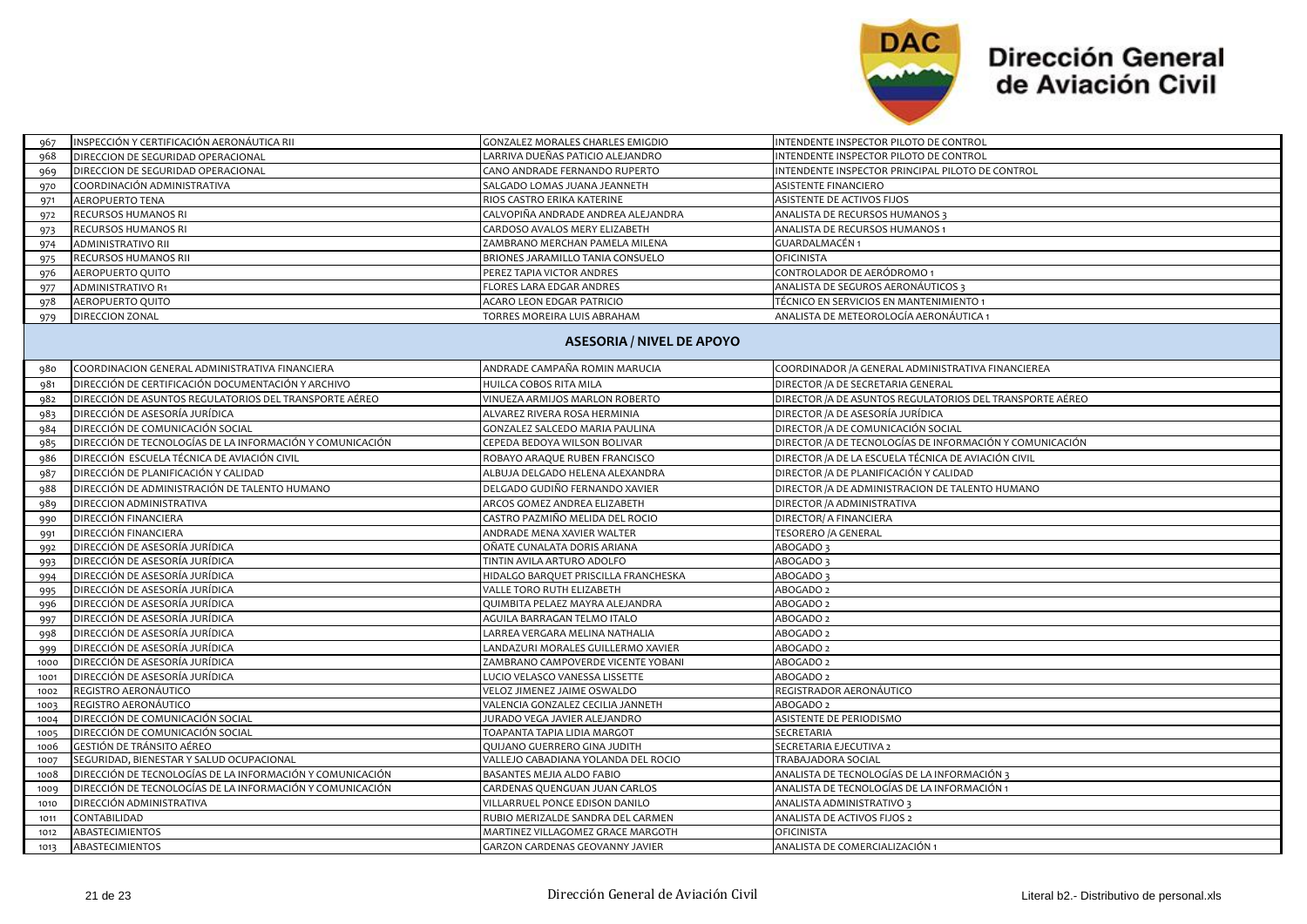

| 1014 | DIRECCIÓN DE CERTIFICACIÓN DOCUMENTACIÓN Y ARCHIVO        | ALMACHE SOLIS ANGELICA DEL ROCIO       | <b>OFICINISTA</b>                             |
|------|-----------------------------------------------------------|----------------------------------------|-----------------------------------------------|
| 1015 | DIRECCIÓN DE CERTIFICACIÓN DOCUMENTACIÓN Y ARCHIVO        | IÑIGUEZ ORELLANA ROCIO LORENA          | SECRETARIA                                    |
| 1016 | SEGURIDAD, BIENESTAR Y SALUD OCUPACIONAL                  | VARGAS JARAMILLO FREDDY ALEJANDRO      | ANALISTA DE RECURSOS HUMANOS 2                |
| 1017 | SEGURIDAD, BIENESTAR Y SALUD OCUPACIONAL                  | DUARTE CEDEÑO DORA PATRICIA FERNANDA   | ODONTÓLOGO DE ATENCIÓN INSTITUCIONAL          |
| 1018 | SEGURIDAD, BIENESTAR Y SALUD OCUPACIONAL                  | SALAZAR CERDA GERMAN ALBERTO           | MÉDICO ESPECIALISTA DE ATENCIÓN INSTITUCIONAL |
| 1019 | ADMINISTRACIÓN DEL TALENTO HUMANO                         | ALMEIDA HERRERA TANIA ALEJANDRA        | ANALISTA DE RECURSOS HUMANOS 2                |
| 1020 | ADMINISTRACIÓN DEL TALENTO HUMANO                         | MORA LARREA VANEZA ALEXANDRA           | ANALISTA DE RECURSOS HUMANOS 2                |
| 1021 | DIRECCIÓN DE TECNOLOGÍAS DE LA INFORMACIÓN Y COMUNICACIÓN | CHICAIZA CHAUCA EDISON XAVIER          | ANALISTA DE TECNOLOGÍAS DE LA INFORMACIÓN 2   |
| 1022 | ADMINISTRACIÓN DEL TALENTO HUMANO                         | MIRANDA AGUILAR MARTIN DANILO          | ANALISTA DE RECURSOS HUMANOS 1                |
| 1023 | DIRECCIÓN DE ASESORÍA JURÍDICA                            | FUENTES LUCERO JAIME ERNESTO           | ABOGADO 1                                     |
| 1024 | DIRECCIÓN DE PLANIFICACIÓN Y CALIDAD                      | PADILLA JIMENEZ SILVIA ELIZABETH       | ANALISTA DE PLANIFICACIÓN Y CALIDAD 2         |
| 1025 | DIRECCIÓN DE ASESORÍA JURÍDICA                            | RODRIGUEZ BERMEO MIRIAM PATRICIA       | ABOGADO 2                                     |
| 1026 | DIRECCIÓN DE ASESORÍA JURÍDICA                            | SALVADOR JARAMILLO MARGIE IVONNE       | ASISTENTE DE ABOGACÍA                         |
| 1027 | DIRECCIÓN DE ASESORÍA JURÍDICA                            | EGAS DE LA TORRE MONICA ELIZABETH      | ASISTENTE                                     |
| 1028 | DIRECCIÓN DE CERTIFICACIÓN DOCUMENTACIÓN Y ARCHIVO        | LEON SALAZAR SILVIA VERONICA           | ANALISTA DOCUMENTACIÓN Y ARCHIVO 2            |
| 1029 | DIRECCIÓN DE CERTIFICACIÓN DOCUMENTACIÓN Y ARCHIVO        | BENALCAZAR VIZCAINO KARLA STEFANIA     | OFICINISTA                                    |
| 1030 | DIRECCIÓN DE CERTIFICACIÓN DOCUMENTACIÓN Y ARCHIVO        | MUÑOZ PAREDES FRANKS DAVID             | OFICINISTA                                    |
| 1031 | DIRECCIÓN DE CERTIFICACIÓN DOCUMENTACIÓN Y ARCHIVO        | GONZALEZ ACOSTA CAROL ESTEFANIA        | <b>OFICINISTA</b>                             |
| 1032 | DIRECCIÓN DE PLANIFICACIÓN Y CALIDAD                      | GUZMAN MIÑO VERONICA DE LOURDES        | ANALISTA DE PLANIFICACIÓN Y CALIDAD 2         |
| 1033 | DIRECCIÓN DE INSPECCIÓN Y CERTIFICACIÓN AERONÁUTICA       | VALENCIA GUERRON MIREYA CECIBEL        | OFICINISTA                                    |
| 1034 | ADMINISTRACIÓN DEL TALENTO HUMANO                         | BASTIDAS MORALES YUSETH DE LOS ANGELES | SECRETARIA                                    |
| 1035 | DIRECCIÓN DE ADMINISTRACIÓN DE TALENTO HUMANO             | MORALES CEVALLOS JUAN CARLOS           | ASISTENTE DE RECURSOS HUMANOS                 |
| 1036 | DIRECCIÓN FINANCIERA                                      | CORREA LOPEZ MISHEL VERONICA           | <b>ASISTENTE FINANCIERO</b>                   |
| 1037 | DIRECCIÓN FINANCIERA                                      | COLOMA GALLO JOHANA ROSALIA            | OFICINISTA                                    |
| 1038 | DIRECCIÓN DE ADMINISTRACIÓN DE TALENTO HUMANO             | MONTEROS VIZCAINO ERIKA ELIZABETH      | <b>ANALISTA FINANCIERO 2</b>                  |
| 1039 | DIRECCIÓN DE ASESORÍA JURÍDICA                            | PALACIOS ZUMBA LUZ MARINA              | ASISTENTE DE ABOGACÍA                         |
| 1040 | DIRECCIÓN DE PLANIFICACIÓN Y CALIDAD                      | FONSECA VILLACIS FAUSTO PATRICIO       | ANALISTA DE PLANIFICACIÓN Y CALIDAD 2         |
| 1041 | DIRECCIÓN DE CERTIFICACIÓN DOCUMENTACIÓN Y ARCHIVO        | SANCHEZ SANCHEZ MARY ALEXANDRA         | SECRETARIA                                    |
| 1042 | DIRECCIÓN DE CERTIFICACIÓN DOCUMENTACIÓN Y ARCHIVO        | AYALA CORONEL MARIANELA DEL ROSARIO    | OFICINISTA                                    |
| 1043 | DIRECCIÓN FINANCIERA                                      | RAMIREZ MINCHALA LAURA LORENA          | SECRETARIA                                    |
| 1044 | DIRECCIÓN AUDITORIA INTERNA                               | CHAVES ULLOA VERONICA ELIZABETH        | SECRETARIA                                    |
| 1045 | DIRECCIÓN DE RELACIONES INTERNACIONALES OACI              | AGUIRRE CHAVEZ VERONICA ALEXANDRA      | ANALISTA DE RELACIONES INTERNACIONALES 3      |
| 1046 | DESARROLLO TÉCNICO DE RECURSOS HUMANOS                    | SALME PAREDES EMMA CECILIA             | CONSERJE                                      |
| 1047 | ADMINISTRACIÓN DEL TALENTO HUMANO                         | MANOSALVAS NARVAEZ ADEMAR AUGUSTO      | ANALISTA DE RECURSOS HUMANOS 3                |
| 1048 | DIRECCIÓN DE ADMINISTRACIÓN DE TALENTO HUMANO             | CHAVEZ MEDINA ARMANDO MAURICIO         | ANALISTA DE RECURSOS HUMANOS 2                |
| 1049 | DIRECCIÓN DE ADMINISTRACIÓN DE TALENTO HUMANO             | CARVAJAL CEVALLOS DANIEL ALEJANDRO     | ASISTENTE DE RECURSOS HUMANOS                 |
| 1050 | DIRECCIÓN DE ADMINISTRACIÓN DE TALENTO HUMANO             | BORJA ARAUJO ANDREA ESTEFANIA          | ASISTENTE DE RECURSOS HUMANOS                 |
| 1051 | ADMINISTRACIÓN DEL TALENTO HUMANO                         | FLORES ALMACHE NATHALY CRISTINA        | ANALISTA DE RECURSOS HUMANOS 2                |
| 1052 | GESTIÓN DE REMUNERACIONES Y NOMINA                        | ERAZO VALLEJO SORAYA ELIZABETH         | ANALISTA DE RECURSOS HUMANOS 3                |
| 1053 | DIRECCIÓN DE ASESORÍA JURÍDICA                            | PAREDES MARQUEZ MONICA PATRICIA        | ABOGADO 2                                     |
| 1054 | DIRECCIÓN DE CERTIFICACIÓN DOCUMENTACIÓN Y ARCHIVO        | RENTERIA ESTRELLA ROSA ELENA           | SECRETARIA                                    |
| 1055 | DIRECCIÓN DE CERTIFICACIÓN DOCUMENTACIÓN Y ARCHIVO        | ESPINOSA LOPEZ DIEGO ALEJANDRO         | OFICINISTA                                    |
| 1056 | DIRECCIÓN DE CERTIFICACIÓN DOCUMENTACIÓN Y ARCHIVO        | ABAD CORREA ELVIA ISABEL               | CONSERJE                                      |
| 1057 | DIRECCIÓN DE CERTIFICACIÓN DOCUMENTACIÓN Y ARCHIVO        | CUEVA OJEDA GLORIA PATRICIA            | OFICINISTA                                    |
| 1058 | DIRECCIÓN AUDITORIA INTERNA                               | JARRIN JURADO GALO FERNANDO            | CONSERJE                                      |
| 1059 | ADMINISTRACIÓN DEL TALENTO HUMANO                         | MARURI REVELO XIMENA KARINA            | ANALISTA DE RECURSOS HUMANOS 1                |
| 1060 | SEGURIDAD, BIENESTAR Y SALUD OCUPACIONAL                  | ZEVALLOS BOZA GIANNELLA FABIOLA        | ANALISTA DE RECURSOS HUMANOS 3                |
| 1061 | DIRECCIÓN DE COMUNICACIÓN SOCIAL                          | GUZMAN CACPATA JENNY SUSANA            | PERIODISTA 2                                  |
|      |                                                           |                                        | PERIODISTA <sub>2</sub>                       |
| 1062 | DIRECCIÓN DE COMUNICACIÓN SOCIAL                          | BARRERA VILAÑEZ DIEGO MAURICIO         |                                               |